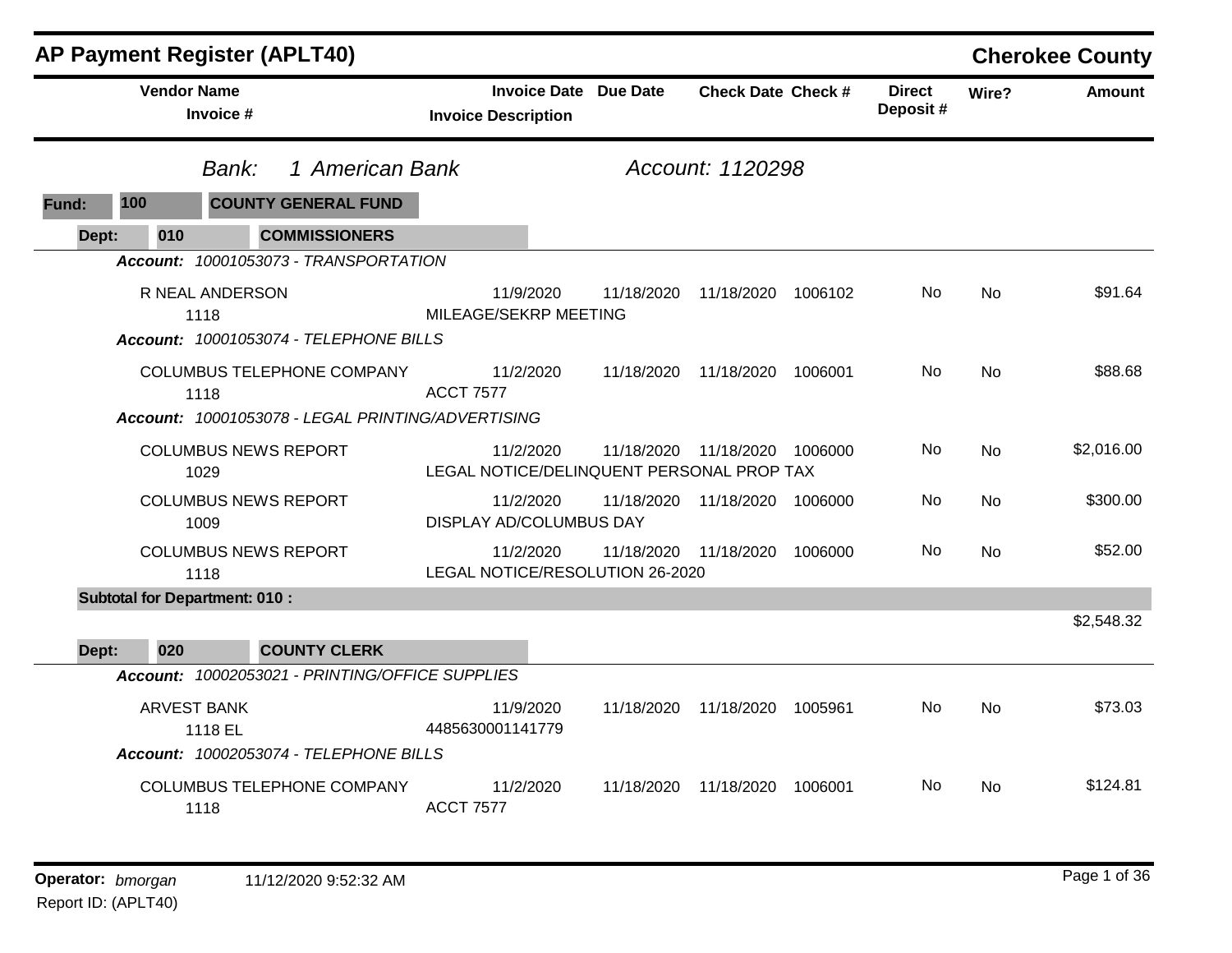|       | <b>AP Payment Register (APLT40)</b>  |                                                 |                                                            |            |                    |         |                           |           | <b>Cherokee County</b> |
|-------|--------------------------------------|-------------------------------------------------|------------------------------------------------------------|------------|--------------------|---------|---------------------------|-----------|------------------------|
|       | <b>Vendor Name</b><br>Invoice #      |                                                 | <b>Invoice Date Due Date</b><br><b>Invoice Description</b> |            | Check Date Check # |         | <b>Direct</b><br>Deposit# | Wire?     | <b>Amount</b>          |
|       | <b>Subtotal for Department: 020:</b> |                                                 |                                                            |            |                    |         |                           |           |                        |
| Dept: | 030                                  | <b>TREASURER</b>                                |                                                            |            |                    |         |                           |           | \$197.84               |
|       |                                      | Account: 10003053074 - TELEPHONE BILLS          |                                                            |            |                    |         |                           |           |                        |
|       | 1118                                 | COLUMBUS TELEPHONE COMPANY                      | 11/2/2020<br><b>ACCT 7577</b>                              | 11/18/2020 | 11/18/2020         | 1006001 | No                        | <b>No</b> | \$173.92               |
|       | <b>Subtotal for Department: 030:</b> |                                                 |                                                            |            |                    |         |                           |           |                        |
| Dept: | 040                                  | <b>ATTORNEY</b>                                 |                                                            |            |                    |         |                           |           | \$173.92               |
|       |                                      | Account: 10004053021 - PRINTING/OFFICE SUPPLIES |                                                            |            |                    |         |                           |           |                        |
|       | <b>ARVEST BANK</b><br>1118 AT3       | Account: 10004053030 - GASOLINE                 | 11/10/2020<br>4485630001141977                             | 11/18/2020 | 11/18/2020         | 1005961 | No.                       | <b>No</b> | \$217.71               |
|       | <b>ARVEST BANK</b><br>1118 AT1       |                                                 | 11/10/2020<br>4485630001141944                             | 11/18/2020 | 11/18/2020         | 1005961 | No                        | <b>No</b> | \$55.40                |
|       | <b>ARVEST BANK</b><br>1118 AT        |                                                 | 11/10/2020<br>4485630001141936                             | 11/18/2020 | 11/18/2020         | 1005961 | No.                       | No        | \$14.60                |
|       |                                      | Account: 10004053074 - TELEPHONE BILLS          |                                                            |            |                    |         |                           |           |                        |
|       | 1118                                 | COLUMBUS TELEPHONE COMPANY                      | 11/2/2020<br><b>ACCT 7577</b>                              | 11/18/2020 | 11/18/2020         | 1006001 | No                        | <b>No</b> | \$293.32               |
|       |                                      | Account: 10004053075 - DUES/SUBSCRIPTIONS       |                                                            |            |                    |         |                           |           |                        |
|       | <b>ARVEST BANK</b><br>1118 AT2       |                                                 | 11/10/2020<br>4485630001141969                             | 11/18/2020 | 11/18/2020         | 1005961 | No.                       | <b>No</b> | \$275.00               |
|       | <b>ARVEST BANK</b><br>1118 AT3       |                                                 | 11/10/2020<br>4485630001141977                             | 11/18/2020 | 11/18/2020         | 1005961 | No.                       | <b>No</b> | \$275.00               |
|       | <b>Subtotal for Department: 040:</b> |                                                 |                                                            |            |                    |         |                           |           |                        |
|       |                                      |                                                 |                                                            |            |                    |         |                           |           | \$1,131.03             |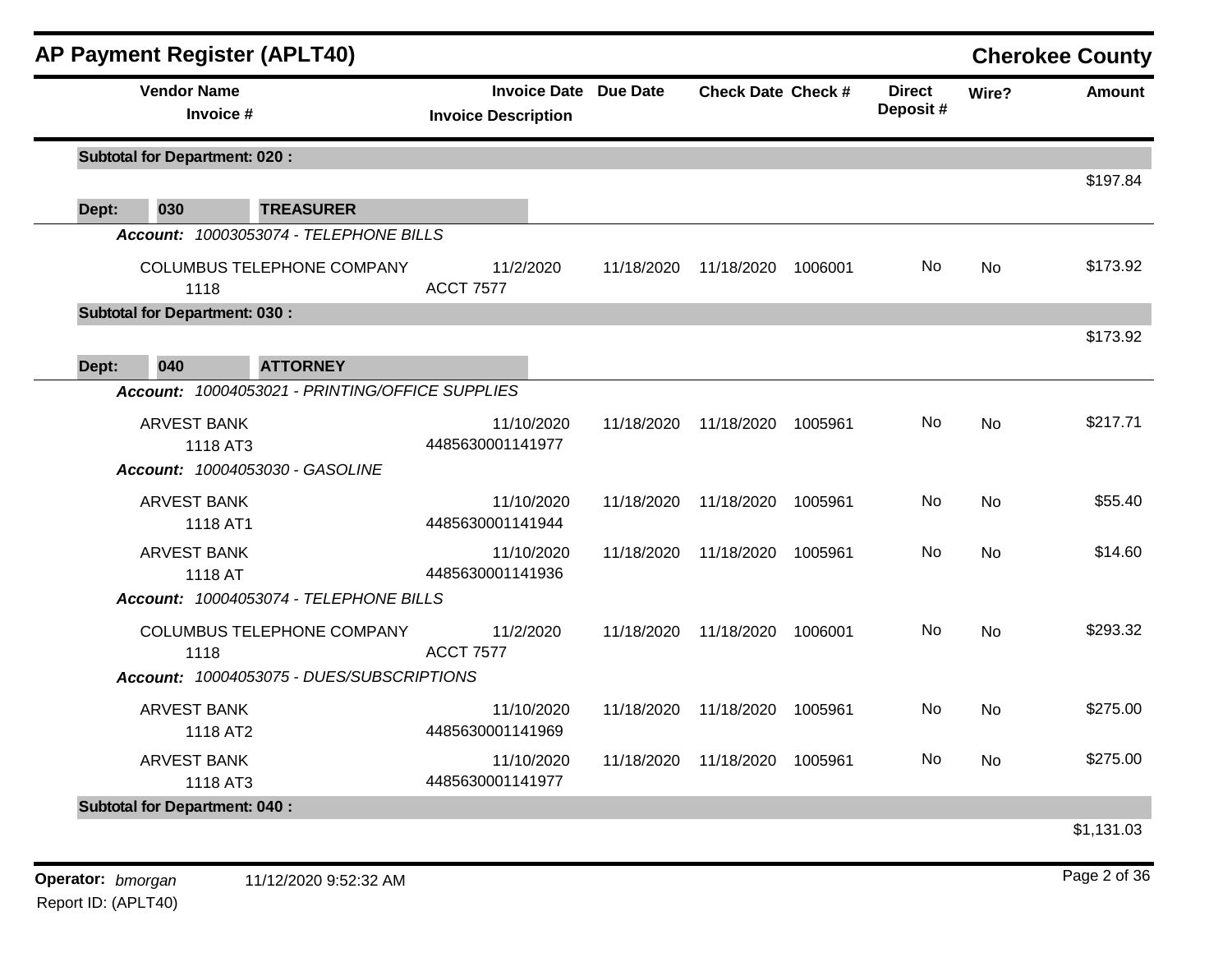|       |                                      | <b>AP Payment Register (APLT40)</b>                  |                                |                              |                               |         |                           |           | <b>Cherokee County</b> |
|-------|--------------------------------------|------------------------------------------------------|--------------------------------|------------------------------|-------------------------------|---------|---------------------------|-----------|------------------------|
|       | <b>Vendor Name</b><br>Invoice #      |                                                      | <b>Invoice Description</b>     | <b>Invoice Date Due Date</b> | <b>Check Date Check #</b>     |         | <b>Direct</b><br>Deposit# | Wire?     | <b>Amount</b>          |
| Dept: | 050                                  | <b>REGISTER OF DEEDS</b>                             |                                |                              |                               |         |                           |           |                        |
|       |                                      | Account: 10005053074 - UTILITIES/TELEPHONE BILLS     |                                |                              |                               |         |                           |           |                        |
|       | 1118                                 | COLUMBUS TELEPHONE COMPANY                           | 11/2/2020<br><b>ACCT 7577</b>  | 11/18/2020                   | 11/18/2020 1006001            |         | No.                       | No        | \$92.90                |
|       | <b>Subtotal for Department: 050:</b> |                                                      |                                |                              |                               |         |                           |           |                        |
| Dept: | 060                                  | <b>SHERIFF &amp; JAIL</b>                            |                                |                              |                               |         |                           |           | \$92.90                |
|       |                                      | Account: 10006053021 - PRINTING/OFFICE SUPPLIES      |                                |                              |                               |         |                           |           |                        |
|       | 5335100                              | ETTINGER'S OFFICE SUPPLY                             | 11/5/2020<br>INV 5335100       | 11/18/2020                   | 11/18/2020 1006015            |         | No                        | <b>No</b> | \$148.14               |
|       | <b>ARVEST BANK</b><br>1118 SH6       |                                                      | 11/9/2020<br>4485630001141696  |                              | 11/18/2020 11/18/2020 1005961 |         | No                        | <b>No</b> | \$27.94                |
|       |                                      | Account: 10006053022 - EMPLOYEE UNIFORMS/ACCESSORIES |                                |                              |                               |         |                           |           |                        |
|       | 109409                               | SOUTHERN UNIFORM & EQUIPMENT                         | 11/2/2020<br><b>INV 109409</b> | 11/18/2020                   | 11/18/2020                    | 1006123 | No                        | <b>No</b> | \$334.62               |
|       | 108387                               | SOUTHERN UNIFORM & EQUIPMENT                         | 11/5/2020<br><b>INV 108387</b> | 11/18/2020                   | 11/18/2020                    | 1006123 | No                        | <b>No</b> | \$19.20                |
|       | 107991                               | SOUTHERN UNIFORM & EQUIPMENT                         | 11/5/2020<br><b>INV 107991</b> | 11/18/2020                   | 11/18/2020                    | 1006123 | No                        | No        | \$1,039.97             |
|       | 108258                               | SOUTHERN UNIFORM & EQUIPMENT                         | 11/5/2020<br><b>INV 108258</b> | 11/18/2020                   | 11/18/2020                    | 1006123 | No                        | <b>No</b> | \$100.00               |
|       | 108280                               | SOUTHERN UNIFORM & EQUIPMENT                         | 11/5/2020<br><b>INV 108280</b> | 11/18/2020                   | 11/18/2020 1006123            |         | No                        | <b>No</b> | \$147.96               |
|       | <b>TEAM THREADS</b><br>7268          |                                                      | 11/2/2020<br><b>INV 7268</b>   | 11/18/2020                   | 11/18/2020                    | 1006133 | No                        | <b>No</b> | \$39.00                |
|       | 108436                               | SOUTHERN UNIFORM & EQUIPMENT                         | 11/5/2020<br><b>INV 108436</b> | 11/18/2020                   | 11/18/2020 1006123            |         | No.                       | No        | \$113.96               |
|       |                                      |                                                      |                                |                              |                               |         |                           |           |                        |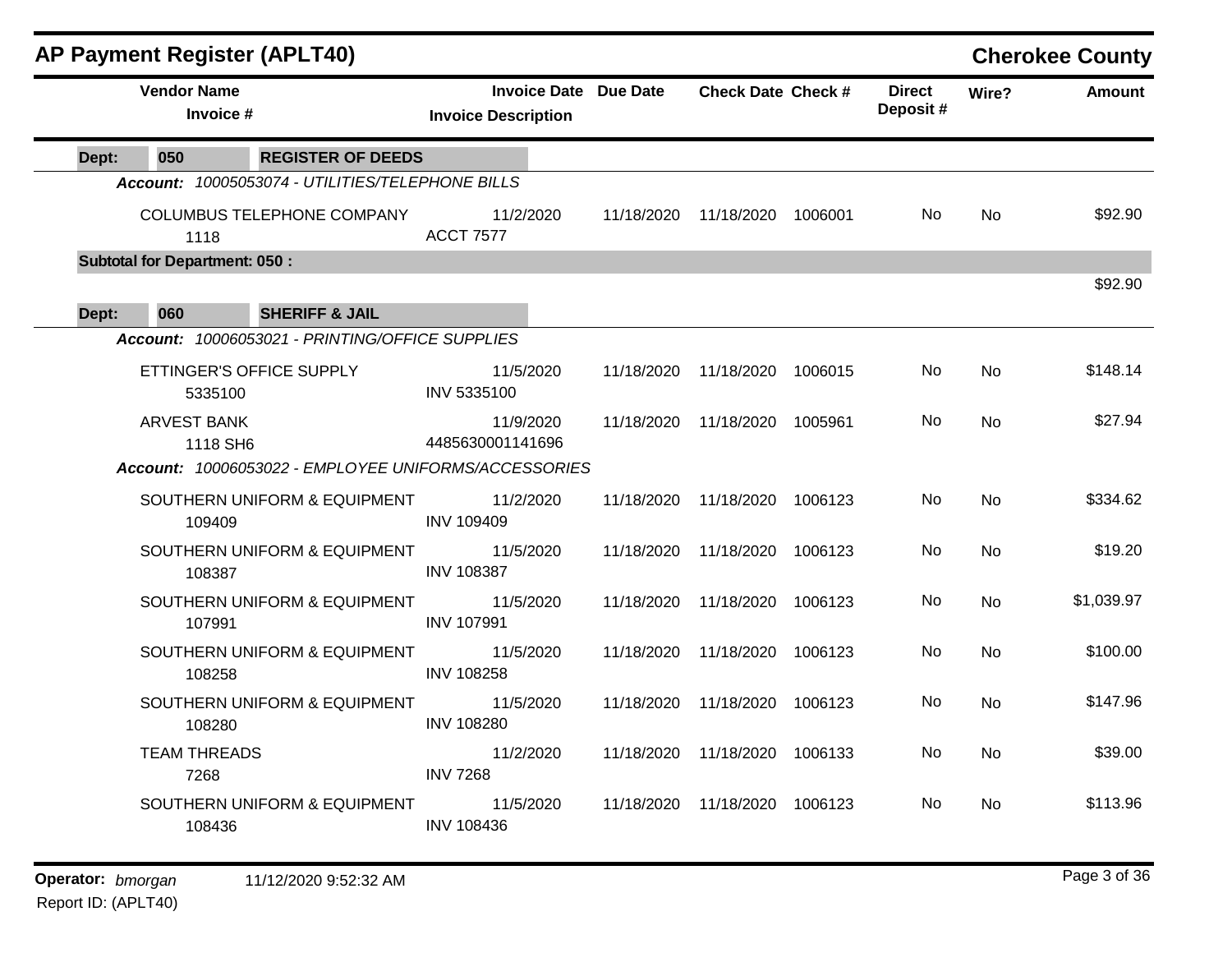|  |  |  | <b>AP Payment Register (APLT40)</b> |
|--|--|--|-------------------------------------|
|--|--|--|-------------------------------------|

### **Cherokee County**

| <b>Vendor Name</b><br>Invoice #                        | <b>Invoice Date Due Date</b><br><b>Invoice Description</b> | <b>Check Date Check #</b>       | <b>Direct</b><br>Deposit# | Wire?     | <b>Amount</b> |
|--------------------------------------------------------|------------------------------------------------------------|---------------------------------|---------------------------|-----------|---------------|
| SOUTHERN UNIFORM & EQUIPMENT 11/5/2020<br>108437       | <b>INV 108437</b>                                          | 11/18/2020 11/18/2020 1006123   | No.                       | <b>No</b> | \$49.99       |
| <b>ARVEST BANK</b><br>1118 SH6                         | 11/9/2020<br>4485630001141696                              | 11/18/2020  11/18/2020  1005961 | No.                       | <b>No</b> | \$374.61      |
| SOUTHERN UNIFORM & EQUIPMENT 11/5/2020<br>109751       | <b>INV 109751</b>                                          | 11/18/2020 11/18/2020 1006124   | No.                       | <b>No</b> | \$93.98       |
| SOUTHERN UNIFORM & EQUIPMENT 11/2/2020<br>109360       | <b>INV 109360</b>                                          | 11/18/2020 11/18/2020 1006123   | No                        | <b>No</b> | \$306.93      |
| SOUTHERN UNIFORM & EQUIPMENT 11/5/2020<br>107987       | <b>INV 107987</b>                                          | 11/18/2020 11/18/2020 1006123   | No.                       | <b>No</b> | \$336.14      |
| SOUTHERN UNIFORM & EQUIPMENT<br>109748                 | 11/5/2020<br><b>INV 109748</b>                             | 11/18/2020 11/18/2020 1006124   | No.                       | <b>No</b> | \$93.98       |
| SOUTHERN UNIFORM & EQUIPMENT 11/2/2020<br>109057       | <b>INV 109057</b>                                          | 11/18/2020 11/18/2020 1006123   | No.                       | <b>No</b> | \$343.22      |
| SOUTHERN UNIFORM & EQUIPMENT<br>107921                 | 11/5/2020<br><b>INV 107921</b>                             | 11/18/2020 11/18/2020 1006123   | No.                       | <b>No</b> | \$526.95      |
| SIRCHIE FINGER PRINT LABORATORIES 11/5/2020<br>0466179 | <b>INV 0466179</b>                                         | 11/18/2020 11/18/2020 1006120   | No.                       | <b>No</b> | \$455.62      |
| SOUTHERN UNIFORM & EQUIPMENT<br>107792                 | 11/5/2020<br><b>INV 107792</b>                             | 11/18/2020 11/18/2020 1006123   | No.                       | <b>No</b> | \$77.99       |
| SOUTHERN UNIFORM & EQUIPMENT 11/5/2020<br>107345       | <b>INV 107345</b>                                          | 11/18/2020 11/18/2020 1006123   | No.                       | <b>No</b> | \$325.24      |
| SOUTHERN UNIFORM & EQUIPMENT 11/5/2020<br>106733       | <b>INV 106733</b>                                          | 11/18/2020 11/18/2020 1006123   | No.                       | <b>No</b> | \$308.65      |
| Account: 10006053025 - PARTS/VEHICLE REPAIRS           |                                                            |                                 |                           |           |               |
| <b>ARVEST BANK</b><br>1118 SH6                         | 11/9/2020<br>4485630001141696                              | 11/18/2020  11/18/2020  1005961 | No.                       | <b>No</b> | \$13.68       |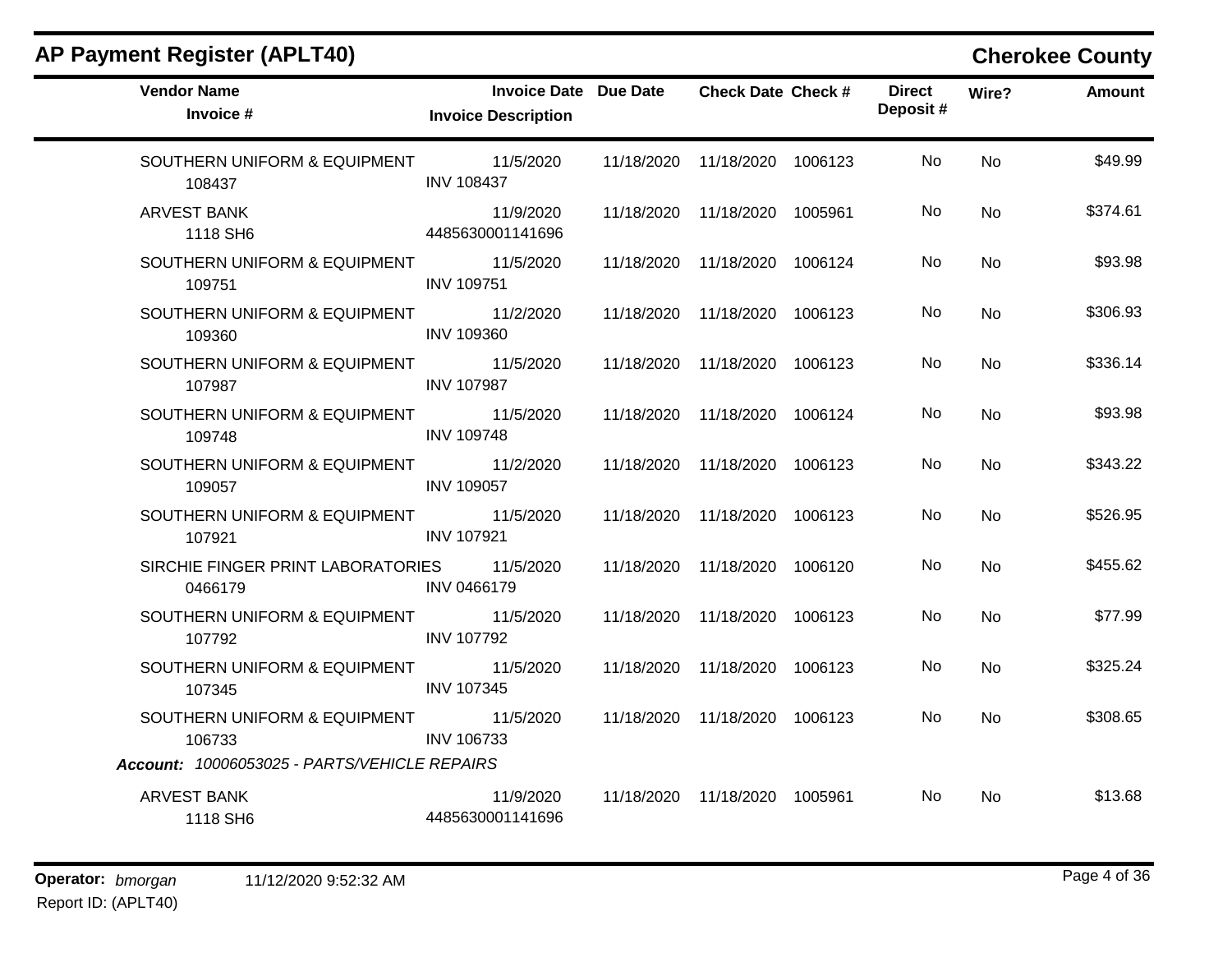| <b>Invoice Description</b>     |                                                                                                                                                                    |                              | <b>Direct</b><br>Deposit#                                                                                                                                                                                                                                                                                                                                                                              | Wire?     | <b>Amount</b> |
|--------------------------------|--------------------------------------------------------------------------------------------------------------------------------------------------------------------|------------------------------|--------------------------------------------------------------------------------------------------------------------------------------------------------------------------------------------------------------------------------------------------------------------------------------------------------------------------------------------------------------------------------------------------------|-----------|---------------|
| 11/2/2020<br><b>INV 6738</b>   |                                                                                                                                                                    |                              | No.                                                                                                                                                                                                                                                                                                                                                                                                    | <b>No</b> | \$578.91      |
| 11/4/2020<br><b>INV 6808</b>   |                                                                                                                                                                    |                              | No                                                                                                                                                                                                                                                                                                                                                                                                     | No        | \$151.05      |
| 11/9/2020<br>4485630001141605  |                                                                                                                                                                    |                              | No                                                                                                                                                                                                                                                                                                                                                                                                     | No        | \$293.49      |
| 11/2/2020<br><b>INV 752678</b> |                                                                                                                                                                    |                              | No                                                                                                                                                                                                                                                                                                                                                                                                     | <b>No</b> | \$63.50       |
| 11/2/2020<br><b>INV 752692</b> |                                                                                                                                                                    |                              | No                                                                                                                                                                                                                                                                                                                                                                                                     | No        | \$22.76       |
| 11/4/2020<br><b>INV 753160</b> |                                                                                                                                                                    |                              | No                                                                                                                                                                                                                                                                                                                                                                                                     | No        | \$11.02       |
|                                |                                                                                                                                                                    |                              |                                                                                                                                                                                                                                                                                                                                                                                                        |           |               |
| 11/9/2020<br>4485630001141605  |                                                                                                                                                                    |                              | No                                                                                                                                                                                                                                                                                                                                                                                                     | No        | \$45.90       |
| 11/9/2020<br>4485630001141696  |                                                                                                                                                                    |                              | No                                                                                                                                                                                                                                                                                                                                                                                                     | <b>No</b> | \$33.60       |
|                                |                                                                                                                                                                    |                              |                                                                                                                                                                                                                                                                                                                                                                                                        |           |               |
| 11/2/2020<br><b>INV 109544</b> |                                                                                                                                                                    |                              | No                                                                                                                                                                                                                                                                                                                                                                                                     | <b>No</b> | \$83.96       |
| 11/2/2020<br><b>INV 312357</b> |                                                                                                                                                                    |                              | No                                                                                                                                                                                                                                                                                                                                                                                                     | <b>No</b> | \$923.06      |
|                                |                                                                                                                                                                    |                              |                                                                                                                                                                                                                                                                                                                                                                                                        |           |               |
| 11/5/2020<br>ACCT 09-52410-01  |                                                                                                                                                                    |                              | No                                                                                                                                                                                                                                                                                                                                                                                                     | No        | \$120.00      |
|                                | Account: 10006053040 - JANITORIAL SUPPLIES<br>SOUTHERN UNIFORM & EQUIPMENT<br>Account: 10006053072 - GAS, ELECTRIC, WATER<br>Account: 10006053073 - TRANSPORTATION | <b>Invoice Date Due Date</b> | <b>Check Date Check #</b><br>11/18/2020 11/18/2020 1006048<br>11/18/2020 11/18/2020 1006048<br>11/18/2020 11/18/2020 1005961<br>11/18/2020 11/18/2020 1006084<br>11/18/2020 11/18/2020 1006084<br>11/18/2020 11/18/2020 1006084<br>11/18/2020  11/18/2020  1005961<br>11/18/2020 11/18/2020 1005961<br>11/18/2020 11/18/2020 1006124<br>11/18/2020 11/18/2020 1006029<br>11/18/2020 11/18/2020 1005994 |           |               |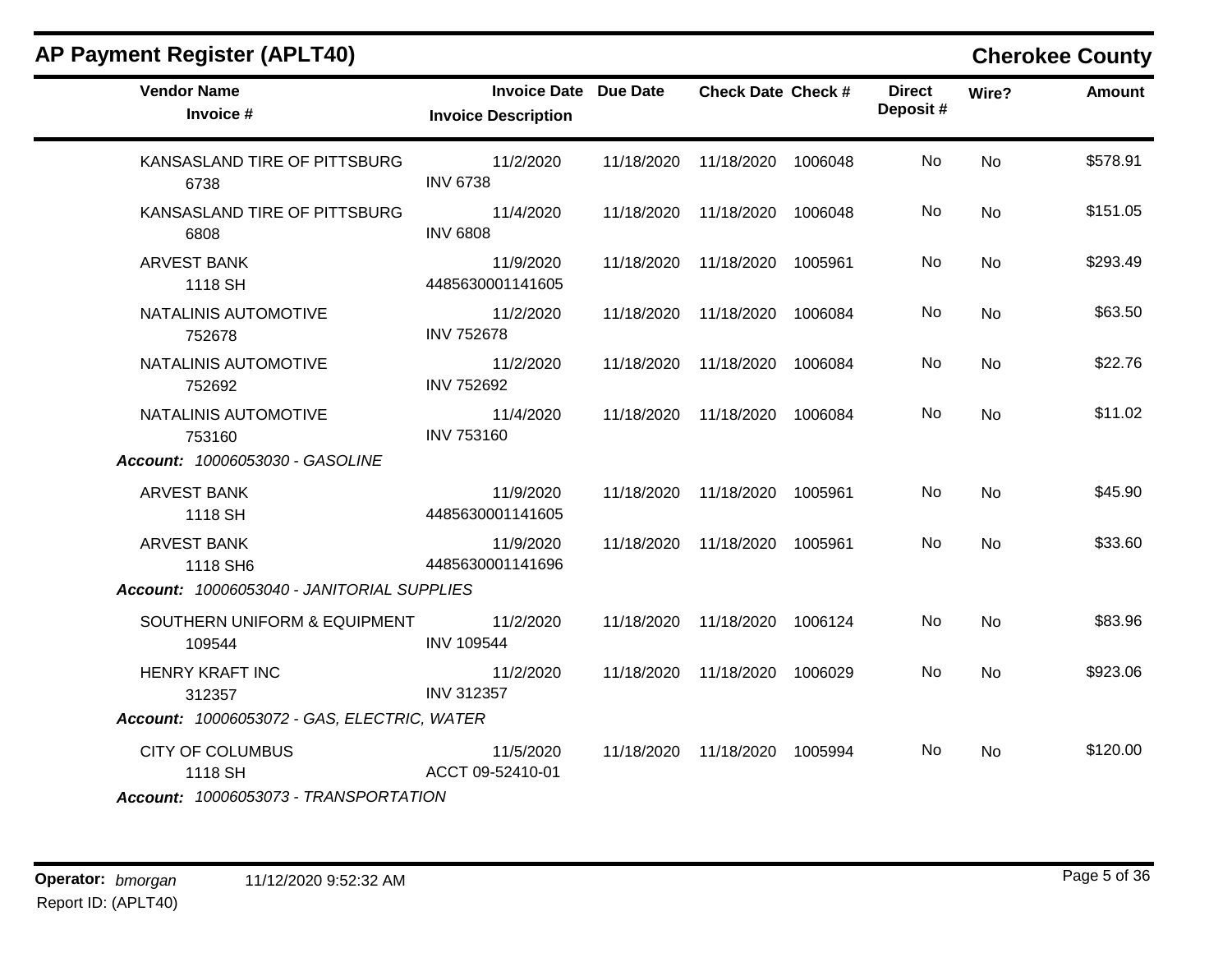| <b>AP Payment Register (APLT40)</b>                                                                |                                                            |            |                           |         |                           |           | <b>Cherokee County</b> |
|----------------------------------------------------------------------------------------------------|------------------------------------------------------------|------------|---------------------------|---------|---------------------------|-----------|------------------------|
| <b>Vendor Name</b><br>Invoice #                                                                    | <b>Invoice Date Due Date</b><br><b>Invoice Description</b> |            | <b>Check Date Check #</b> |         | <b>Direct</b><br>Deposit# | Wire?     | <b>Amount</b>          |
| <b>ARVEST BANK</b><br>1118 SH6<br>Account: 10006053074 - TELEPHONE BILLS                           | 11/9/2020<br>4485630001141696                              | 11/18/2020 | 11/18/2020 1005961        |         | <b>No</b>                 | <b>No</b> | \$93.36                |
| <b>COLUMBUS TELEPHONE COMPANY</b><br>1118 SH<br>Account: 10006053080 - MAINTENANCE/BLDGS & GROUNDS | 11/5/2020<br><b>ACCT 2963</b>                              | 11/18/2020 | 11/18/2020 1006001        |         | No                        | <b>No</b> | \$1,581.38             |
| <b>CDL ELECTRIC</b><br>W35317                                                                      | 11/2/2020<br><b>INV W35317</b>                             | 11/18/2020 | 11/18/2020                | 1005981 | No                        | <b>No</b> | \$112.50               |
| <b>CDL ELECTRIC</b><br>W35651                                                                      | 11/5/2020<br><b>INV W35651</b>                             | 11/18/2020 | 11/18/2020                | 1005981 | No.                       | No        | \$1,143.75             |
| <b>CDL ELECTRIC</b><br>W35316                                                                      | 11/2/2020<br><b>INV W35316</b>                             | 11/18/2020 | 11/18/2020                | 1005981 | No                        | <b>No</b> | \$112.50               |
| <b>ARVEST BANK</b><br>1118 SH4                                                                     | 11/9/2020<br>4485630001141704                              | 11/18/2020 | 11/18/2020                | 1005961 | No.                       | No        | \$39.99                |
| <b>CDL ELECTRIC</b><br>W35783                                                                      | 11/5/2020<br><b>INV W35783</b>                             | 11/18/2020 | 11/18/2020                | 1005981 | No                        | No        | \$2,098.38             |
| <b>Account: 10006053299 - S.P.A.R.K Planning</b>                                                   |                                                            |            |                           |         |                           |           |                        |
| <b>ARVEST BANK</b><br>1118 SH5                                                                     | 11/9/2020<br>4485638000228604                              | 11/18/2020 | 11/18/2020                | 1005961 | No                        | <b>No</b> | \$315.90               |
| KANSAS FEDERAL STATE SURPLUS PROPE<br>2697                                                         | 11/2/2020<br><b>INV 2697</b>                               | 11/18/2020 | 11/18/2020                | 1006045 | <b>No</b>                 | <b>No</b> | \$5,000.00             |
| <b>ARVEST BANK</b><br>1118 SH<br>Account: 10006053732 - INMATE FOOD                                | 11/9/2020<br>4485630001141605                              | 11/18/2020 | 11/18/2020                | 1005961 | <b>No</b>                 | <b>No</b> | \$3,051.54             |
| <b>ARVEST BANK</b><br>1118 SH6                                                                     | 11/9/2020<br>4485630001141696                              | 11/18/2020 | 11/18/2020                | 1005961 | No.                       | No        | \$404.96               |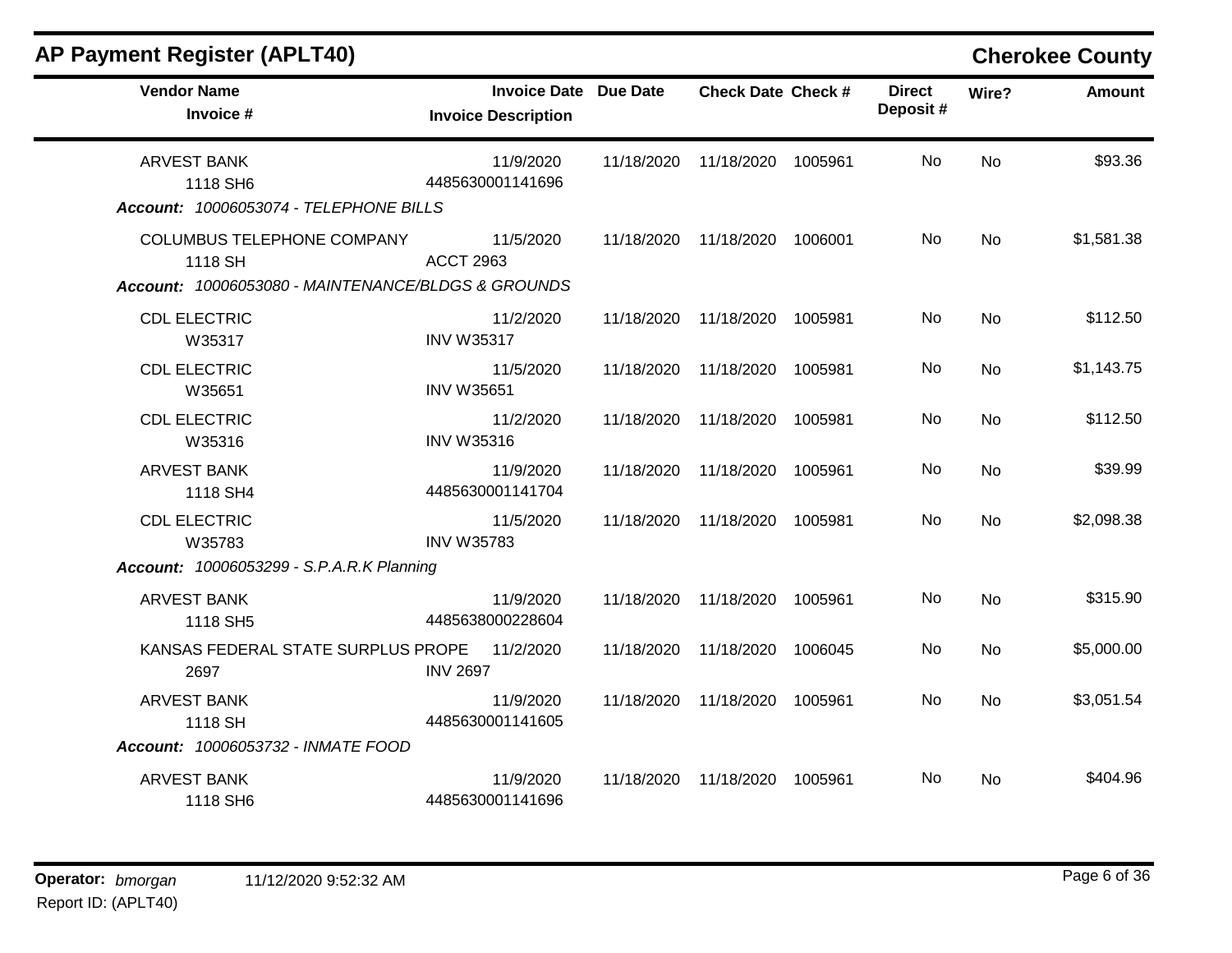| <b>Vendor Name</b><br>Invoice #                                                               | <b>Invoice Date Due Date</b><br><b>Invoice Description</b> |            | <b>Check Date Check #</b> |         | <b>Direct</b><br>Deposit# | Wire?     | <b>Amount</b> |
|-----------------------------------------------------------------------------------------------|------------------------------------------------------------|------------|---------------------------|---------|---------------------------|-----------|---------------|
| CONSOLIDATED CORRECTIONAL FOOD SE<br>19102820<br>Account: 10006053737 - INMATE PERSONAL ITEMS | 11/5/2020<br>INV 19102820                                  | 11/18/2020 | 11/18/2020                | 1006003 | No.                       | <b>No</b> | \$11,364.16   |
| CITY TELE COIN COMPANY INC<br>23737<br>Account: 10006053786 - INMATE MEDICAL                  | 11/5/2020<br><b>INV 23737</b>                              | 11/18/2020 | 11/18/2020 1005996        |         | No                        | <b>No</b> | \$3,000.00    |
| <b>BTX KS INC</b><br>3228103120                                                               | 11/5/2020<br>INV 3228103120                                | 11/18/2020 | 11/18/2020                | 1005974 | No.                       | No        | \$459.00      |
| ADVANCED CORRECTIONAL HEALTHCARE,<br>101174                                                   | 11/5/2020<br><b>INV 101174</b>                             | 11/18/2020 | 11/18/2020                | 1005953 | No                        | <b>No</b> | \$3,760.02    |
| <b>MERCY COLUMBUS</b><br>1118                                                                 | 11/4/2020<br>ACCT 940004384700                             | 11/18/2020 | 11/18/2020 1006076        |         | No                        | <b>No</b> | \$99.42       |
| <b>Subtotal for Department: 060:</b>                                                          |                                                            |            |                           |         |                           |           |               |
| 070<br><b>DISTRICT COURT</b><br>Dept:                                                         |                                                            |            |                           |         |                           |           | \$40,241.88   |
| Account: 10007053021 - PRINTING/OFFICE SUPPLIES                                               |                                                            |            |                           |         |                           |           |               |
| <b>LADELL F TURLEY CSR</b><br>1118                                                            | 11/9/2020<br><b>REIMBURSEMENT</b>                          | 11/18/2020 | 11/18/2020 1006058        |         | No                        | No        | \$97.73       |
| Account: 10007053028 - COMPUTER SUPPLIES                                                      |                                                            |            |                           |         |                           |           |               |
| ADVANTAGE COMPUTER ENTERPRISES IN<br>80469                                                    | 11/9/2020<br><b>INV 80469</b>                              | 11/18/2020 | 11/18/2020                | 1005954 | No                        | <b>No</b> | \$37.50       |
| ADVANTAGE COMPUTER ENTERPRISES IN<br>80468                                                    | 11/9/2020<br><b>INV 80468</b>                              | 11/18/2020 | 11/18/2020                | 1005954 | No.                       | No        | \$112.50      |
| ADVANTAGE COMPUTER ENTERPRISES IN<br>80467                                                    | 11/9/2020<br><b>INV 80467</b>                              | 11/18/2020 | 11/18/2020                | 1005954 | No                        | No        | \$37.50       |
| ADVANTAGE COMPUTER ENTERPRISES IN<br>80466                                                    | 11/9/2020<br><b>INV 80466</b>                              | 11/18/2020 | 11/18/2020                | 1005954 | No.                       | <b>No</b> | \$18.75       |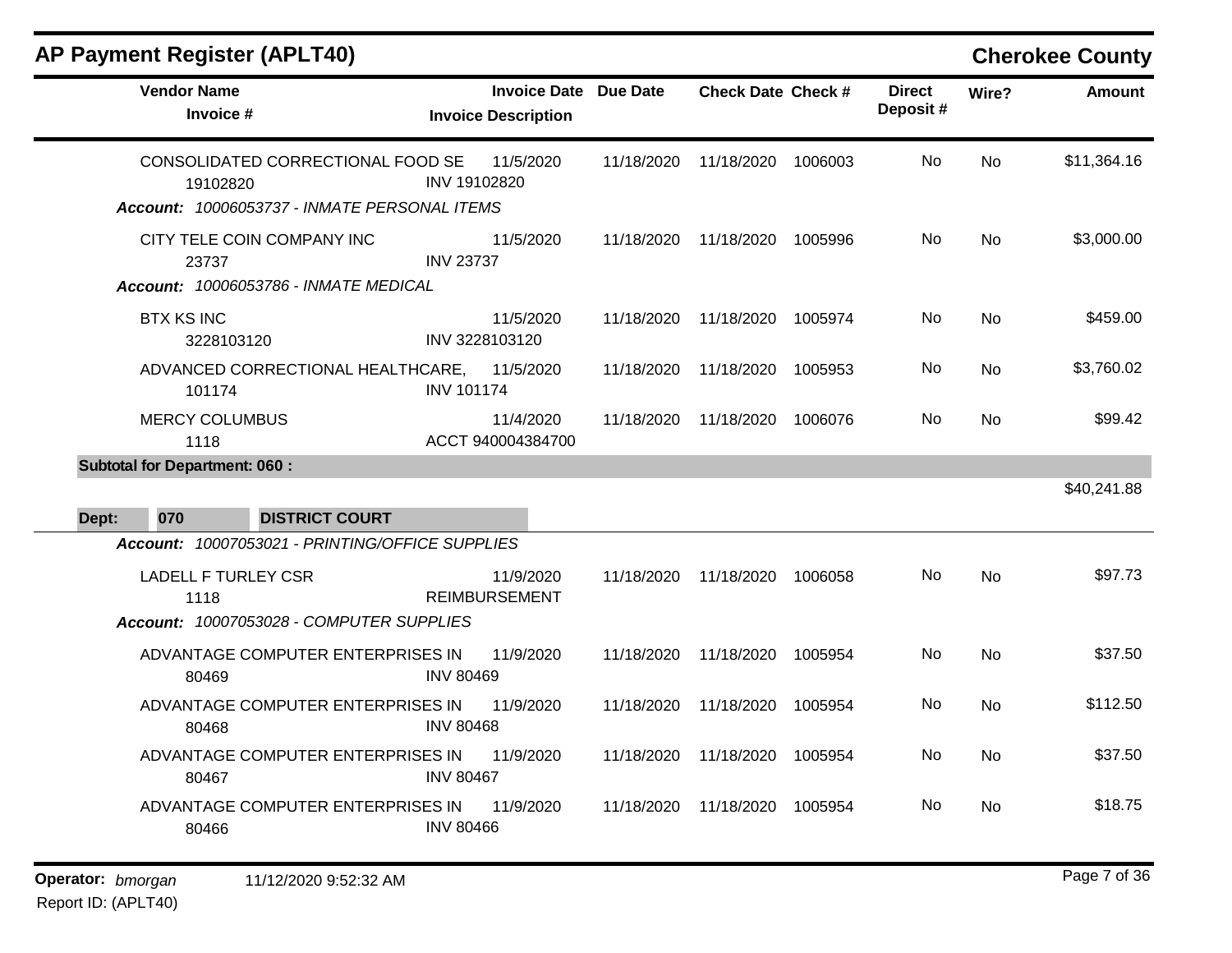| <b>AP Payment Register (APLT40)</b>                                                   |                                                            |            |                           |         |                           |       | <b>Cherokee County</b> |
|---------------------------------------------------------------------------------------|------------------------------------------------------------|------------|---------------------------|---------|---------------------------|-------|------------------------|
| <b>Vendor Name</b><br>Invoice #                                                       | <b>Invoice Date Due Date</b><br><b>Invoice Description</b> |            | <b>Check Date Check #</b> |         | <b>Direct</b><br>Deposit# | Wire? | <b>Amount</b>          |
| ADVANTAGE COMPUTER ENTERPRISES IN<br>80079                                            | 11/9/2020<br><b>INV 80079</b>                              | 11/18/2020 | 11/18/2020                | 1005954 | No                        | No    | \$150.00               |
| ADVANTAGE COMPUTER ENTERPRISES IN<br>80638<br>Account: 10007053073 - TRANSPORTATION   | 11/9/2020<br><b>INV 80638</b>                              | 11/18/2020 | 11/18/2020                | 1005954 | No                        | No    | \$206.25               |
| <b>TERRY CIZERLE</b><br>1118                                                          | 11/9/2020<br><b>TRAVEL EXPENSE</b>                         | 11/18/2020 | 11/18/2020                | 1006136 | No                        | No    | \$38.86                |
| <b>TAMMIE CARLSON-OAS</b><br>1118<br>Account: 10007053074 - TELEPHONE BILLS           | 11/9/2020<br><b>TRAVEL EXPENSE</b>                         | 11/18/2020 | 11/18/2020                | 1006132 | No                        | No    | \$260.53               |
| COLUMBUS TELEPHONE COMPANY<br>1118<br>Account: 10007053079 - MAINT/REPAIRS MACH/EQUIP | 11/2/2020<br><b>ACCT 7577</b>                              | 11/18/2020 | 11/18/2020                | 1006001 | No                        | No    | \$512.79               |
| <b>STENOGRAPH LLC</b><br>70611 DC<br>Account: 10007053089 - OTHER CONTRACTUAL         | 11/9/2020<br>CUSTOMER 70611                                | 11/18/2020 | 11/18/2020                | 1006127 | No                        | No    | \$299.00               |
| STANLEY I MINTZ PHD<br>1118<br>Account: 10007053093 - OFFICE FURNITURE/EQUIP          | 11/9/2020<br>PSYCHOSEXUAL EXAM                             | 11/18/2020 | 11/18/2020                | 1006125 | No                        | No    | \$2,269.00             |
| ADVANTAGE COMPUTER ENTERPRISES IN<br>80390                                            | 11/9/2020<br><b>INV 80390</b>                              | 11/18/2020 | 11/18/2020                | 1005954 | No                        | No    | \$2,064.00             |
| <b>Subtotal for Department: 070:</b>                                                  |                                                            |            |                           |         |                           |       |                        |
| 080<br><b>COURTHOUSE</b><br>Dept:                                                     |                                                            |            |                           |         |                           |       | \$6,104.41             |
| Account: 10008053021 - PRINTING/OFFICE SUPPLIES                                       |                                                            |            |                           |         |                           |       |                        |
| <b>ARVEST BANK</b><br>1118                                                            | 11/9/2020<br>ACCT 4485630001142488                         | 11/18/2020 | 11/18/2020 1005961        |         | No                        | No    | \$11.11                |
| Operator: bmorgan<br>11/12/2020 9:52:32 AM                                            |                                                            |            |                           |         |                           |       | Page 8 of 36           |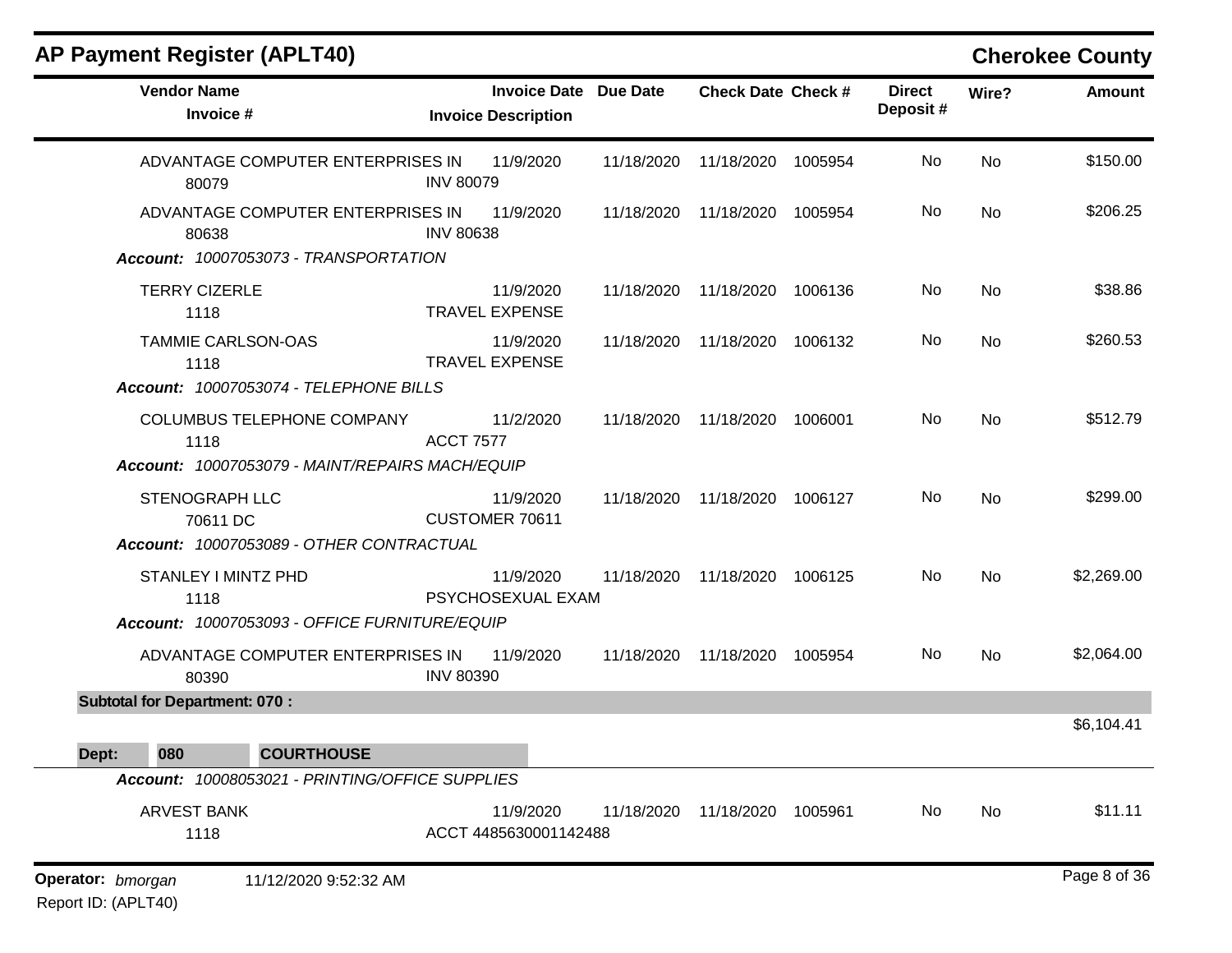| <b>AP Payment Register (APLT40)</b>                                                    |                                                            |            |                               |         |                           |           | <b>Cherokee County</b> |
|----------------------------------------------------------------------------------------|------------------------------------------------------------|------------|-------------------------------|---------|---------------------------|-----------|------------------------|
| <b>Vendor Name</b><br>Invoice #                                                        | <b>Invoice Date Due Date</b><br><b>Invoice Description</b> |            | <b>Check Date Check #</b>     |         | <b>Direct</b><br>Deposit# | Wire?     | Amount                 |
| KANSAS LABOR LAW POSTER SERVICE<br>2380576<br>Account: 10008053028 - COMPUTER SUPPLIES | 11/2/2020<br>ORDER 2380576                                 |            | 11/18/2020 11/18/2020 1006047 |         | No.                       | <b>No</b> | \$377.00               |
| <b>STRONGHOLD DATA</b><br>34056<br>Account: 10008053040 - JANITORIAL SUPPLIES          | 11/2/2020<br><b>INV 34056</b>                              |            | 11/18/2020 11/18/2020 1006128 |         | No.                       | No        | \$1,396.00             |
| ETTINGER'S OFFICE SUPPLY<br>5337080                                                    | 11/9/2020<br><b>INV 5337080</b>                            |            | 11/18/2020 11/18/2020 1006015 |         | No.                       | No        | \$30.99                |
| TRUE VALUE COLUMBUS<br>A422167                                                         | 11/2/2020<br><b>TRANS A422167</b>                          |            | 11/18/2020 11/18/2020 1006142 |         | No.                       | No        | \$3.79                 |
| <b>CINTAS #459</b><br>4066305662                                                       | 11/5/2020<br>INV 4066305662                                | 11/18/2020 | 11/18/2020 1005992            |         | No                        | <b>No</b> | \$58.26                |
| ETTINGER'S OFFICE SUPPLY<br>5337100                                                    | 11/9/2020<br>INV 5337100                                   |            | 11/18/2020 11/18/2020 1006015 |         | No.                       | No        | \$39.99                |
| <b>CINTAS #459</b><br>4065653142                                                       | 11/2/2020<br>INV 4065653142                                |            | 11/18/2020 11/18/2020         | 1005992 | No.                       | No        | \$58.26                |
| Account: 10008053042 - BREAKROOM SUPPLIES                                              |                                                            |            |                               |         |                           |           |                        |
| <b>CULLIGAN OF JOPLIN</b><br>175737                                                    | 11/2/2020<br><b>INV 175737</b>                             |            | 11/18/2020 11/18/2020 1006007 |         | No.                       | No        | \$6.50                 |
| <b>CULLIGAN OF JOPLIN</b><br>174971                                                    | 11/2/2020<br><b>INV 174971</b>                             |            | 11/18/2020 11/18/2020         | 1006007 | No.                       | No        | \$19.60                |
| Account: 10008053072 - GAS, ELECTRIC, WATER                                            |                                                            |            |                               |         |                           |           |                        |
| KANSAS GAS SERVICE<br>1118 CH                                                          | 11/5/2020<br>ACCTJ 510241094 1188724 27                    |            | 11/18/2020 11/18/2020 1006046 |         | No.                       | <b>No</b> | \$81.91                |
| Account: 10008053074 - UTILITIES/TELEPHONE BILLS                                       |                                                            |            |                               |         |                           |           |                        |
| COLUMBUS TELEPHONE COMPANY<br>1118                                                     | 11/2/2020<br><b>ACCT 7577</b>                              |            | 11/18/2020 11/18/2020         | 1006001 | No.                       | No        | \$1,039.61             |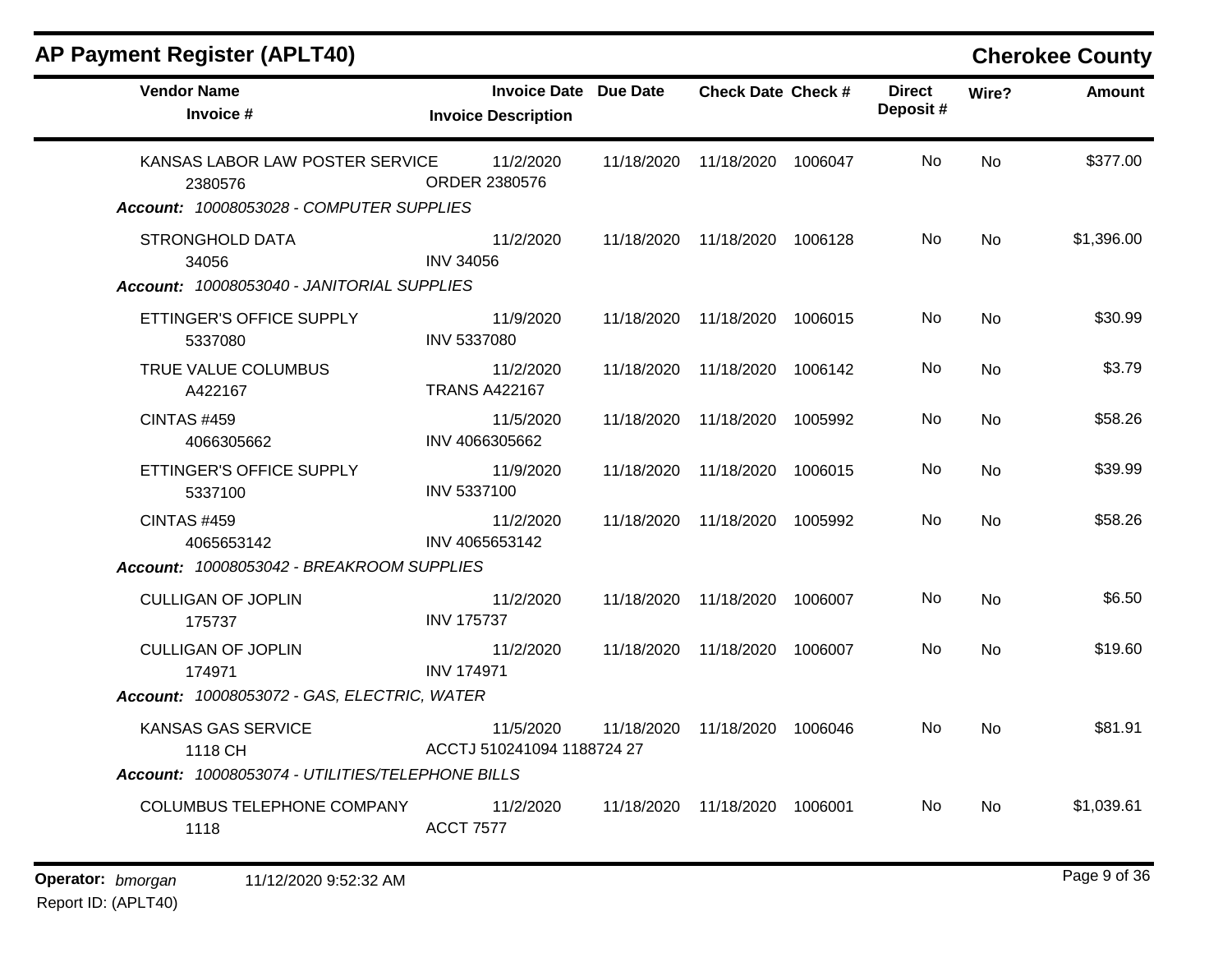| <b>AP Payment Register (APLT40)</b>                                                      |                                                            |            |                           |         |                           |           | <b>Cherokee County</b> |
|------------------------------------------------------------------------------------------|------------------------------------------------------------|------------|---------------------------|---------|---------------------------|-----------|------------------------|
| <b>Vendor Name</b><br>Invoice #                                                          | <b>Invoice Date Due Date</b><br><b>Invoice Description</b> |            | <b>Check Date Check #</b> |         | <b>Direct</b><br>Deposit# | Wire?     | <b>Amount</b>          |
| Account: 10008053080 - MAINTENANCE/BLDGS & GROUNDS                                       |                                                            |            |                           |         |                           |           |                        |
| QUALITY ONE ELECTRIC, LLC<br>1118<br>Account: 10008053089 - OTHER CONTRACTUAL            | 11/4/2020<br><b>MONTHLY SPRAY</b>                          | 11/18/2020 | 11/18/2020                | 1006099 | No                        | <b>No</b> | \$50.00                |
| <b>CRAWFORD COUNTY CLERK</b><br>1118<br><b>Account: 10008053299 - S.P.A.R.K Planning</b> | 11/9/2020<br>DISTRICT CORONER'S SALARY/OCT 2020            |            | 11/18/2020 11/18/2020     | 1006005 | No                        | <b>No</b> | \$903.34               |
| <b>QUILL CORPORATION</b><br>11583299                                                     | 11/4/2020<br>INV 11583299                                  | 11/18/2020 | 11/18/2020                | 1006101 | No                        | <b>No</b> | \$54.98                |
| <b>QUILL CORPORATION</b><br>11543086                                                     | 11/4/2020<br>INV 11543086                                  | 11/18/2020 | 11/18/2020                | 1006101 | No                        | <b>No</b> | \$164.94               |
| <b>QUILL CORPORATION</b><br>11543340                                                     | 11/4/2020<br>INV 11543340                                  | 11/18/2020 | 11/18/2020                | 1006101 | No                        | <b>No</b> | \$104.96               |
| <b>QUILL CORPORATION</b><br>11543238                                                     | 11/4/2020<br>INV 11543238                                  | 11/18/2020 | 11/18/2020                | 1006101 | No                        | <b>No</b> | \$49.98                |
| QUILL CORPORATION<br>11543099                                                            | 11/4/2020<br>INV 11543099                                  | 11/18/2020 | 11/18/2020                | 1006101 | No                        | <b>No</b> | \$164.94               |
| <b>Subtotal for Department: 080:</b>                                                     |                                                            |            |                           |         |                           |           |                        |
| 090<br><b>EMERGENCY PREPAREDNESS</b><br>Dept:                                            |                                                            |            |                           |         |                           |           | \$4,616.16             |
| Account: 10009053072 - GAS, ELECTRIC, WATER                                              |                                                            |            |                           |         |                           |           |                        |
| HEARTLAND ELECTRIC COOPERATIVE INC<br>1118                                               | 11/5/2020<br>ACCT 50891200                                 | 11/18/2020 | 11/18/2020                | 1006026 | No                        | <b>No</b> | \$49.45                |
| <b>EVERGY</b><br>1118                                                                    | 11/9/2020<br>ACCT 2457329745                               | 11/18/2020 | 11/18/2020                | 1006017 | No                        | No        | \$32.80                |

*Account: 10009053074 - TELEPHONE BILLS*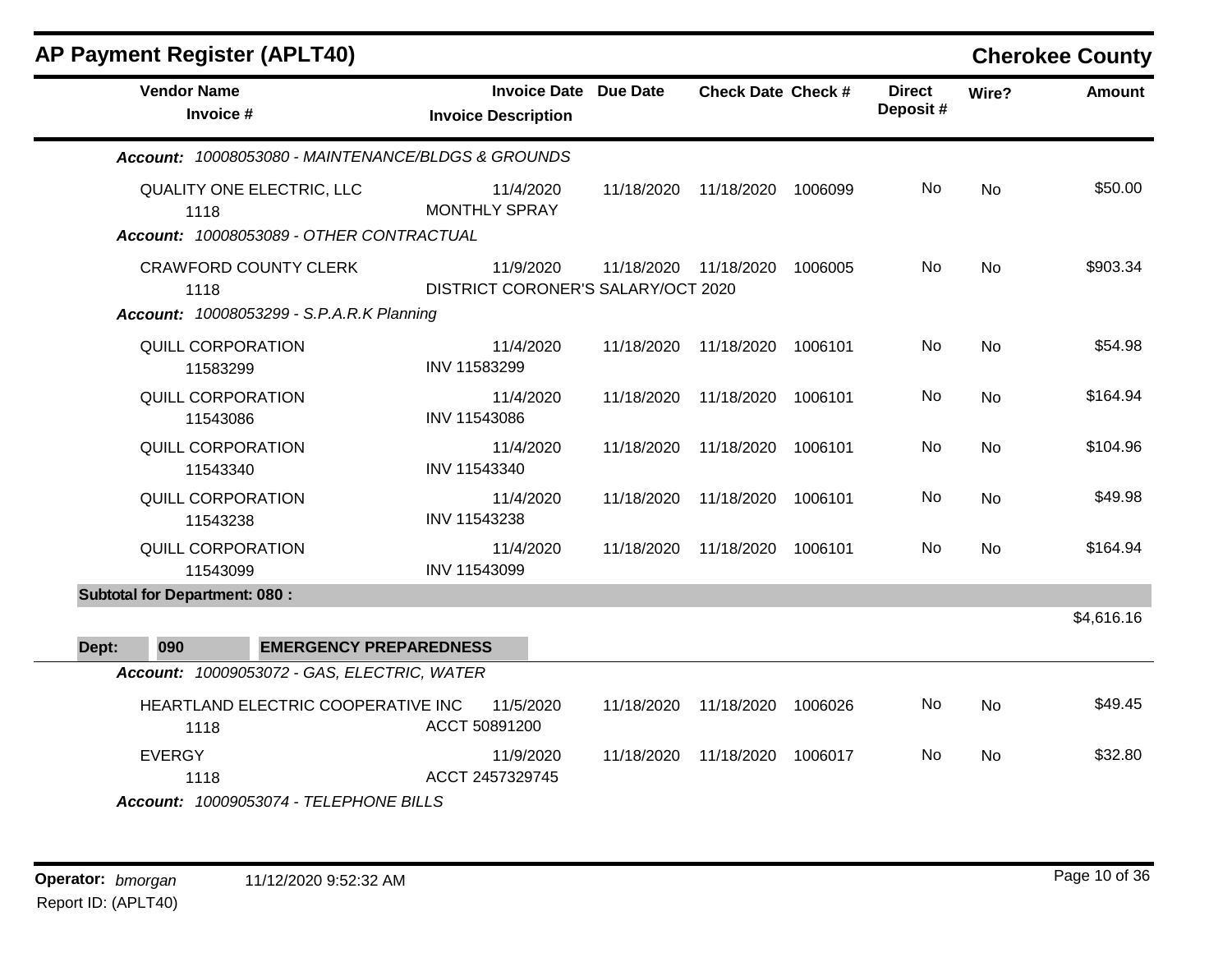|       | <b>AP Payment Register (APLT40)</b>  |                                                                                |                               |                     |                 |                           |         |                           |           | <b>Cherokee County</b> |
|-------|--------------------------------------|--------------------------------------------------------------------------------|-------------------------------|---------------------|-----------------|---------------------------|---------|---------------------------|-----------|------------------------|
|       | <b>Vendor Name</b><br>Invoice #      |                                                                                | <b>Invoice Description</b>    | <b>Invoice Date</b> | <b>Due Date</b> | <b>Check Date Check #</b> |         | <b>Direct</b><br>Deposit# | Wire?     | <b>Amount</b>          |
|       | 1118                                 | COLUMBUS TELEPHONE COMPANY<br><b>Account: 10009053299 - S.P.A.R.K Planning</b> | 11/2/2020<br><b>ACCT 7577</b> |                     | 11/18/2020      | 11/18/2020                | 1006001 | No                        | <b>No</b> | \$86.66                |
|       | THINK, LLC<br>1175                   |                                                                                | 11/9/2020<br><b>INV 1175</b>  |                     | 11/18/2020      | 11/18/2020                | 1006138 | No                        | No        | \$5,265.00             |
|       | <b>Subtotal for Department: 090:</b> |                                                                                |                               |                     |                 |                           |         |                           |           |                        |
| Dept: | 095                                  | <b>HUMAN RESOURCE</b>                                                          |                               |                     |                 |                           |         |                           |           | \$5,433.91             |
|       |                                      | Account: 10009553074 - TELEPHONE BILLS                                         |                               |                     |                 |                           |         |                           |           |                        |
|       | 1118                                 | COLUMBUS TELEPHONE COMPANY                                                     | 11/2/2020<br><b>ACCT 7577</b> |                     | 11/18/2020      | 11/18/2020                | 1006001 | No                        | No        | \$39.84                |
|       | <b>Subtotal for Department: 095:</b> |                                                                                |                               |                     |                 |                           |         |                           |           |                        |
|       |                                      |                                                                                |                               |                     |                 |                           |         |                           |           | \$39.84                |
| Dept: | 150                                  | <b>COMPUTER PROGRAMMING</b>                                                    |                               |                     |                 |                           |         |                           |           |                        |
|       |                                      | Account: 10015053074 - TELEPHONE BILLS                                         |                               |                     |                 |                           |         |                           |           |                        |
|       | 1118                                 | COLUMBUS TELEPHONE COMPANY                                                     | 11/2/2020<br><b>ACCT 7577</b> |                     | 11/18/2020      | 11/18/2020                | 1006001 | No                        | No        | \$120.00               |
|       |                                      | Account: 10015053089 - OTHER CONTRACTUAL                                       |                               |                     |                 |                           |         |                           |           |                        |
|       | <b>STRONGHOLD DATA</b><br>34151      |                                                                                | 11/2/2020<br><b>INV 34151</b> |                     | 11/18/2020      | 11/18/2020                | 1006128 | No                        | No        | \$4,664.90             |
|       | NEX-TECH<br>1118                     |                                                                                | 11/2/2020<br>ACCT 403167      |                     | 11/18/2020      | 11/18/2020                | 1006088 | No                        | No        | \$2.50                 |
|       | <b>Subtotal for Department: 150:</b> |                                                                                |                               |                     |                 |                           |         |                           |           |                        |
|       |                                      |                                                                                |                               |                     |                 |                           |         |                           |           | \$4,787.40             |
| Dept: | 190                                  | 911 MAPPING                                                                    |                               |                     |                 |                           |         |                           |           |                        |

*Account: 10019053021 - PRINTING/OFFICE SUPPLIES*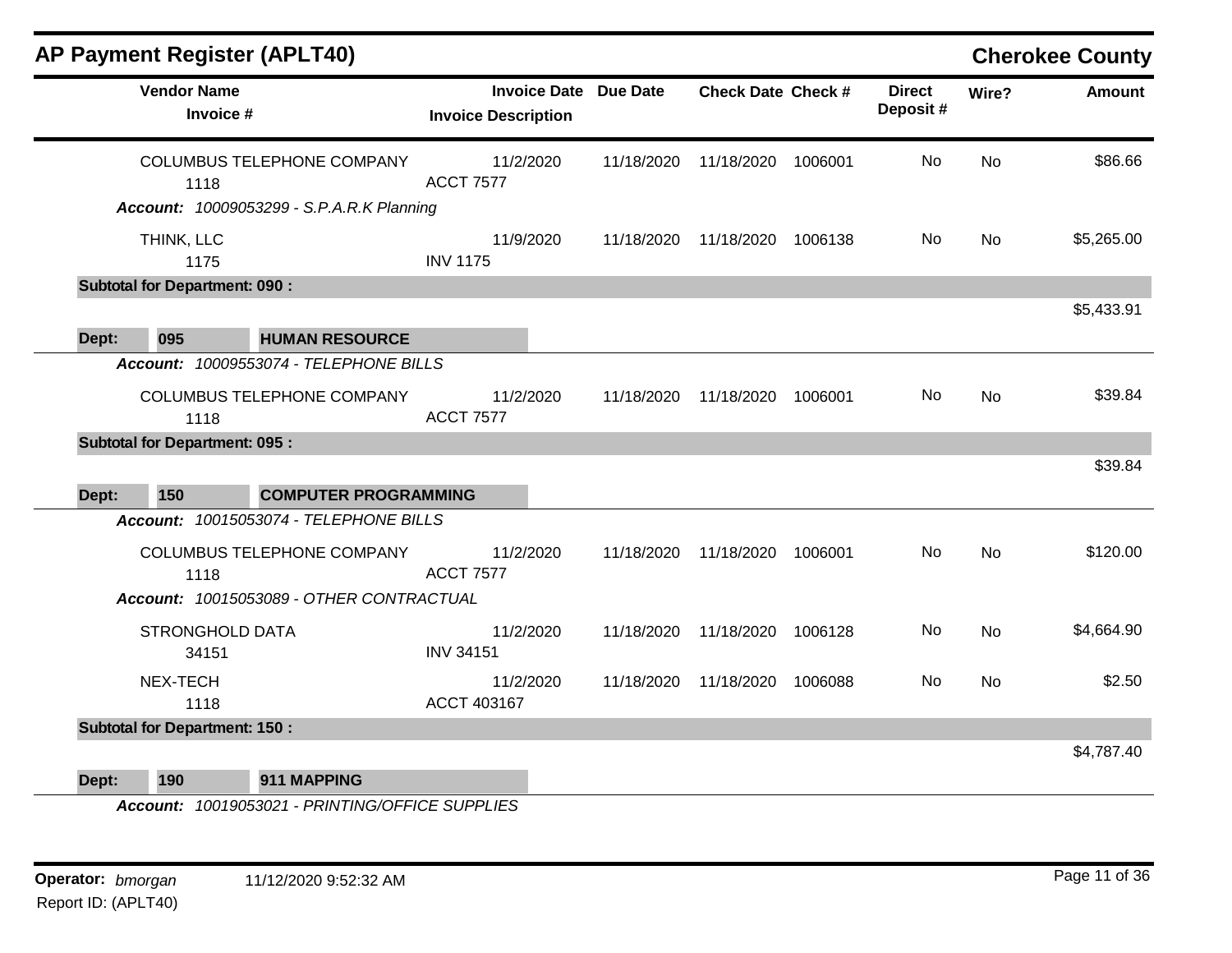| <b>AP Payment Register (APLT40)</b>                                             |                                                            |            |                           |         |                           |           | <b>Cherokee County</b> |
|---------------------------------------------------------------------------------|------------------------------------------------------------|------------|---------------------------|---------|---------------------------|-----------|------------------------|
| <b>Vendor Name</b><br>Invoice #                                                 | <b>Invoice Date Due Date</b><br><b>Invoice Description</b> |            | <b>Check Date Check #</b> |         | <b>Direct</b><br>Deposit# | Wire?     | <b>Amount</b>          |
| CALIBRATED FORMS CO., INC<br>49561259<br>Account: 10019053074 - TELEPHONE BILLS | 11/4/2020<br>INV 49561259                                  | 11/18/2020 | 11/18/2020                | 1005975 | No                        | <b>No</b> | \$162.50               |
| COLUMBUS TELEPHONE COMPANY<br>1118                                              | 11/2/2020<br><b>ACCT 7577</b>                              | 11/18/2020 | 11/18/2020                | 1006001 | No                        | <b>No</b> | \$90.84                |
| <b>Subtotal for Department: 190 :</b>                                           |                                                            |            |                           |         |                           |           |                        |
| 500<br>Dept:<br><b>SOLID WASTE RECYCLING</b>                                    |                                                            |            |                           |         |                           |           | \$253.34               |
| Account: 10050053502 - SOLID WASTE EXPENSES                                     |                                                            |            |                           |         |                           |           |                        |
| <b>NKC TIRE</b><br>6595                                                         | 11/5/2020<br><b>INV 6595</b>                               | 11/18/2020 | 11/18/2020                | 1006090 | No                        | <b>No</b> | \$142.06               |
| SOUTHEAST KANSAS RECYCLING, INC<br>10312020C                                    | 11/9/2020<br>INV 10312020C                                 | 11/18/2020 | 11/18/2020                | 1006122 | No                        | <b>No</b> | \$1,200.00             |
| <b>Subtotal for Department: 500:</b>                                            |                                                            |            |                           |         |                           |           |                        |
|                                                                                 |                                                            |            |                           |         |                           |           | \$1,342.06             |
| <b>Subtotal for Fund: 100:</b>                                                  |                                                            |            |                           |         |                           |           | \$66,963.01            |
| 102<br><b>COUNTY EQUIPMENT RES</b><br>Fund:                                     |                                                            |            |                           |         |                           |           |                        |
| 000<br>Dept:<br><b>NON-DEPARTMENTAL</b>                                         |                                                            |            |                           |         |                           |           |                        |
| Account: 10200053300 - MISC PAID OUT                                            |                                                            |            |                           |         |                           |           |                        |
| COMPUTER INFORMATION CONCEPTS<br>PSI31652                                       | 11/9/2020<br><b>INV PSI31652</b>                           | 11/18/2020 | 11/18/2020                | 1006002 | No.                       | No        | \$55,310.00            |
| <b>Subtotal for Department: 000:</b>                                            |                                                            |            |                           |         |                           |           |                        |
|                                                                                 |                                                            |            |                           |         |                           |           | \$55,310.00            |
| <b>Subtotal for Fund: 102:</b>                                                  |                                                            |            |                           |         |                           |           |                        |
|                                                                                 |                                                            |            |                           |         |                           |           | \$55,310.00            |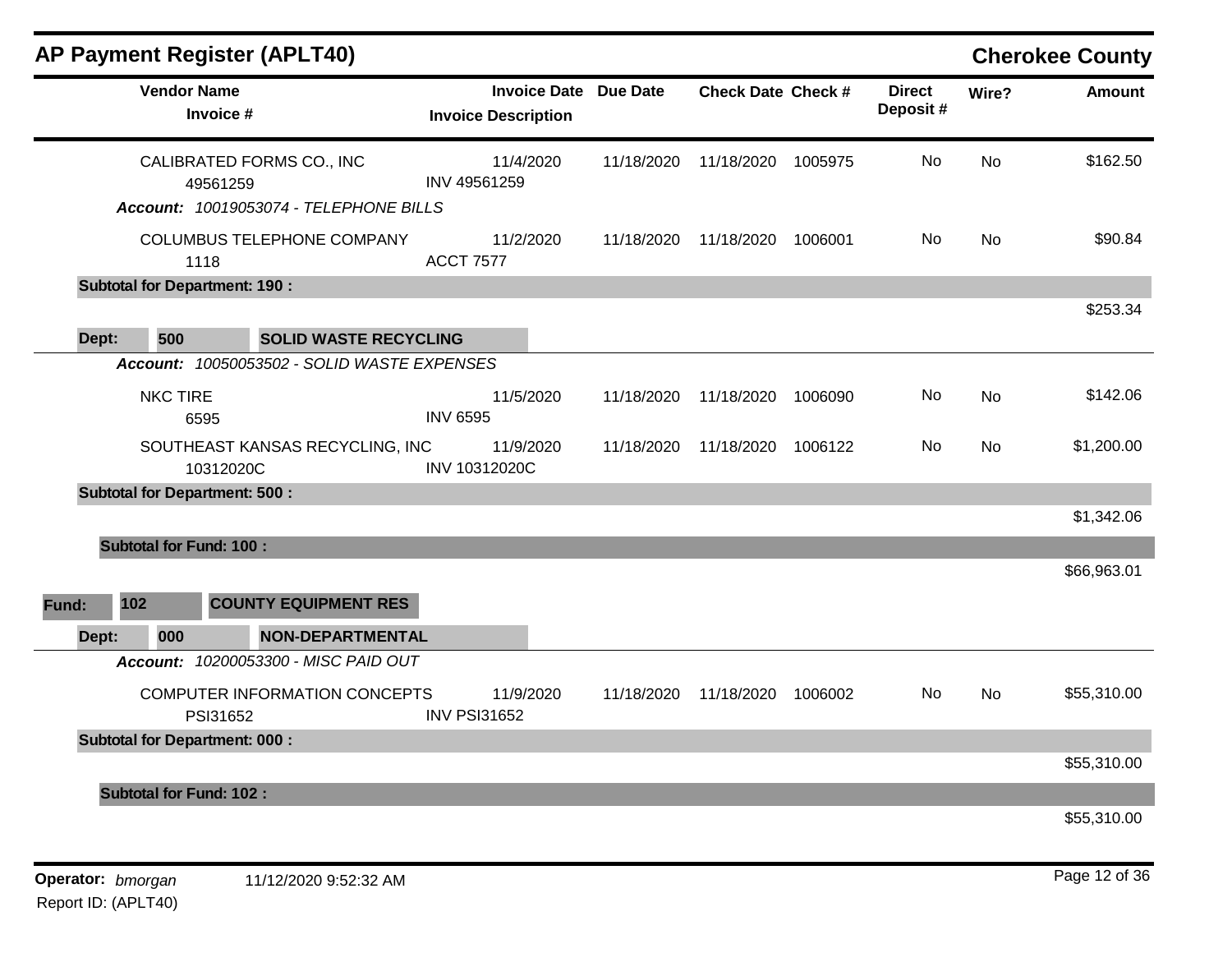|       |                    | <b>AP Payment Register (APLT40)</b>             |                                                            |            |                               |         |                           |           | <b>Cherokee County</b> |
|-------|--------------------|-------------------------------------------------|------------------------------------------------------------|------------|-------------------------------|---------|---------------------------|-----------|------------------------|
|       | <b>Vendor Name</b> | Invoice #                                       | <b>Invoice Date Due Date</b><br><b>Invoice Description</b> |            | <b>Check Date Check #</b>     |         | <b>Direct</b><br>Deposit# | Wire?     | <b>Amount</b>          |
| Fund: | 110                | <b>ROAD AND BRIDGE</b>                          |                                                            |            |                               |         |                           |           |                        |
| Dept: | 000                | <b>NON-DEPARTMENTAL</b>                         |                                                            |            |                               |         |                           |           |                        |
|       |                    | Account: 11000053031 - DIESEL FUEL              |                                                            |            |                               |         |                           |           |                        |
|       |                    | MFA OIL - NEOSHO 1055<br>1891937 HWY            | 10/30/2020<br>INV #1891937                                 | 11/18/2020 | 11/18/2020                    | 1006079 | No                        | No        | \$404.25               |
|       |                    | MFA OIL - NEOSHO 1055<br>1882608 HWY            | 10/27/2020<br>INV #1882608                                 | 11/18/2020 | 11/18/2020                    | 1006079 | No                        | No        | \$921.77               |
|       |                    | MFA OIL - NEOSHO 1055<br>1897862 HWY            | 11/4/2020<br>INV #1897862                                  | 11/18/2020 | 11/18/2020                    | 1006079 | No                        | <b>No</b> | \$386.75               |
|       |                    | MFA OIL - NEOSHO 1055<br>1905225 HWY            | 11/9/2020<br>INV #1905225                                  | 11/18/2020 | 11/18/2020                    | 1006079 | No                        | No        | \$379.85               |
|       |                    | MFA OIL - NEOSHO 1055<br>1905235 HWY            | 11/9/2020<br>INV #1905235                                  | 11/18/2020 | 11/18/2020                    | 1006079 | No                        | <b>No</b> | \$830.55               |
|       |                    | MFA OIL - NEOSHO 1055<br>1882606 HWY            | 10/27/2020<br>INV #1882606                                 | 11/18/2020 | 11/18/2020                    | 1006079 | No                        | No        | \$369.46               |
|       |                    | Account: 11000053032 - OIL/GREASE               |                                                            |            |                               |         |                           |           |                        |
|       |                    | FROST OIL COMPANY<br>0225341-IN HWY             | 10/23/2020<br>INV # 0225341-IN                             |            | 11/18/2020 11/18/2020 1006020 |         | No                        | <b>No</b> | \$599.07               |
|       |                    | Account: 11000053033 - TIRES                    |                                                            |            |                               |         |                           |           |                        |
|       |                    | PURCELL TIRE & RUBBER COMPANY<br>2643457 hwy    | 10/29/2020<br>inv # 2643457                                | 11/18/2020 | 11/18/2020                    | 1006098 | No                        | <b>No</b> | \$53.50                |
|       |                    | PURCELL TIRE & RUBBER COMPANY<br>2643747 HWY    | 10/29/2020<br>INV #2643747                                 | 11/18/2020 | 11/18/2020                    | 1006098 | No                        | <b>No</b> | \$1,230.00             |
|       |                    | Account: 11000053034 - ASPHALT                  |                                                            |            |                               |         |                           |           |                        |
|       |                    | BLEVINS ASPHALT CONSTRUCTION CO INC<br>5139 HWY | 11/5/2020<br>INV #5139                                     | 11/18/2020 | 11/18/2020                    | 1005968 | No                        | No        | \$181.70               |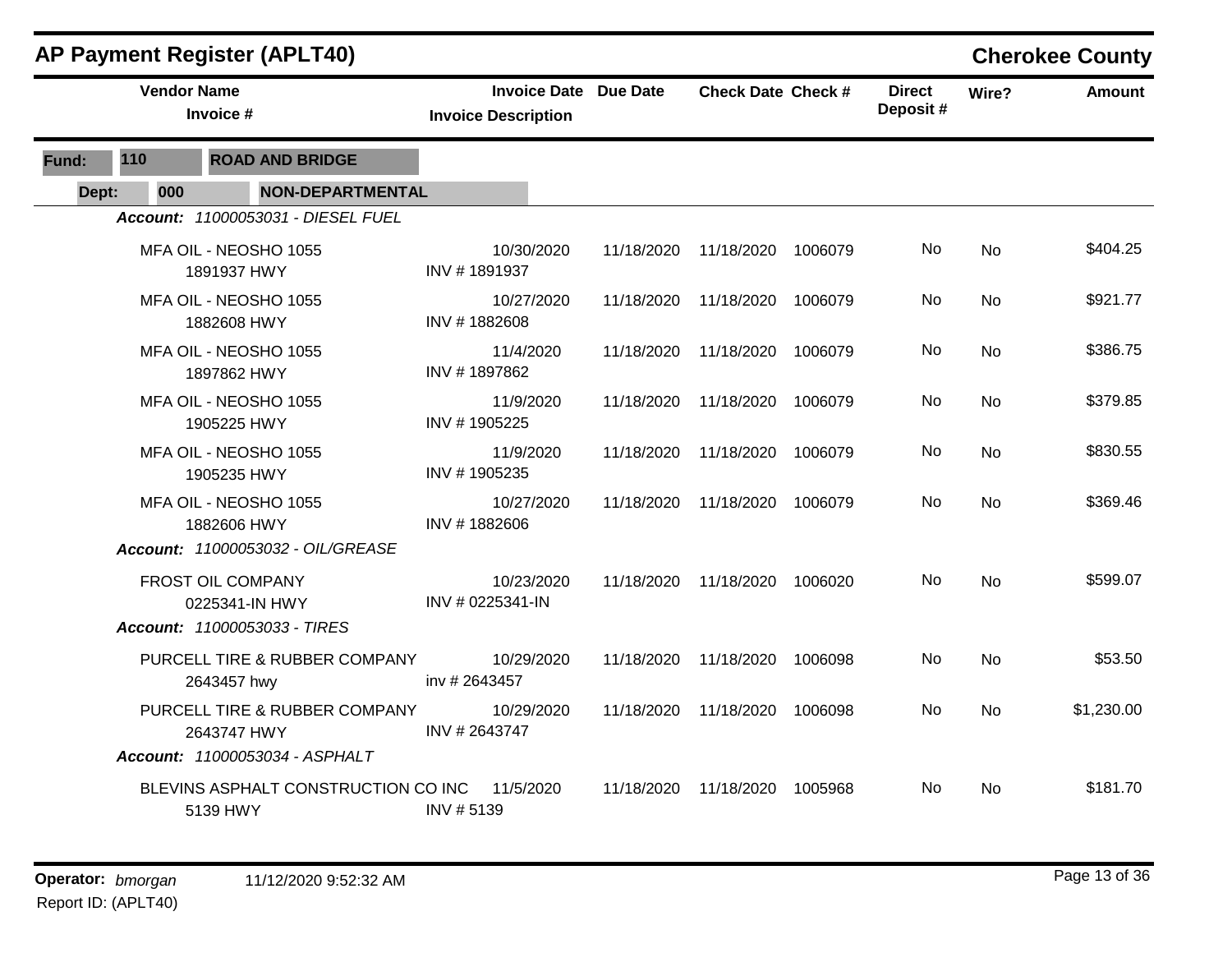| <b>Vendor Name</b><br>Invoice #                       | <b>Invoice Date Due Date</b><br><b>Invoice Description</b> |            | <b>Check Date Check #</b> |         | <b>Direct</b><br>Deposit# | Wire?     | <b>Amount</b> |
|-------------------------------------------------------|------------------------------------------------------------|------------|---------------------------|---------|---------------------------|-----------|---------------|
| TEETER'S ASPHALT & MATERIALS<br>8630 HWY              | 10/29/2020<br>INV #8630                                    | 11/18/2020 | 11/18/2020                | 1006134 | No.                       | <b>No</b> | \$481.29      |
| TEETER'S ASPHALT & MATERIALS<br>8629 HWY              | 10/29/2020<br>INV #8629                                    | 11/18/2020 | 11/18/2020                | 1006134 | No                        | <b>No</b> | \$243.60      |
| Account: 11000053035 - ROCK                           |                                                            |            |                           |         |                           |           |               |
| MULBERRY LIMESTONE QUARRY CO<br>25358 HWY             | 10/31/2020<br>INV #25358                                   | 11/18/2020 | 11/18/2020                | 1006081 | No                        | No        | \$13,293.23   |
| Account: 11000053042 - BREAKROOM SUPPLIES             |                                                            |            |                           |         |                           |           |               |
| SAFETY FIRST SUPPLY CO LLC<br>20-102364 HWY           | 10/28/2020<br>INV #20-102364                               | 11/18/2020 | 11/18/2020                | 1006108 | No.                       | <b>No</b> | \$66.95       |
| Account: 11000053074 - UTILITIES/TELEPHONE BILLS      |                                                            |            |                           |         |                           |           |               |
| KANSAS GAS SERVICE<br>510738202155527000 HWY 0        | 10/29/2020<br>ACCT #510738202155527000                     | 11/18/2020 | 11/18/2020                | 1006046 | No                        | <b>No</b> | \$89.15       |
| <b>CITY OF COLUMBUS</b><br>08-88010-00 HWY 00         | 10/27/2020<br>Acct # 08-88010-00                           | 11/18/2020 | 11/18/2020                | 1005993 | No.                       | <b>No</b> | \$120.00      |
| <b>KANSAS GAS SERVICE</b><br>510148149119141118 HWY 0 | 10/29/2020<br>ACCT #510148149119142218                     | 11/18/2020 | 11/18/2020                | 1006046 | No.                       | No        | \$204.05      |
| <b>COLUMBUS TELEPHONE COMPANY</b><br>2586 HWY 0       | 10/29/2020<br>ACCT # 2586                                  | 11/18/2020 | 11/18/2020                | 1006001 | No.                       | No        | \$185.95      |
| Account: 11000053075 - DUES/SUBSCRIPTIONS             |                                                            |            |                           |         |                           |           |               |
| MERCY MAUDE NORTON HOSPITAL COLUM<br>94000044073 HWY  | 11/1/2020<br>INV #94000044073                              | 11/18/2020 | 11/18/2020 1006077        |         | No.                       | No        | \$214.00      |
| Account: 11000053079 - MACHINERY/EQUIPMENT            |                                                            |            |                           |         |                           |           |               |
| NATALINIS AUTOMOTIVE<br>753262 HWY                    | 11/3/2020<br>INV #753262                                   | 11/18/2020 | 11/18/2020                | 1006084 | No.                       | <b>No</b> | \$66.11       |
| NATALINIS AUTOMOTIVE<br>753253 HWY                    | 11/3/2020<br>INV #753253                                   | 11/18/2020 | 11/18/2020                | 1006084 | No.                       | <b>No</b> | \$67.50       |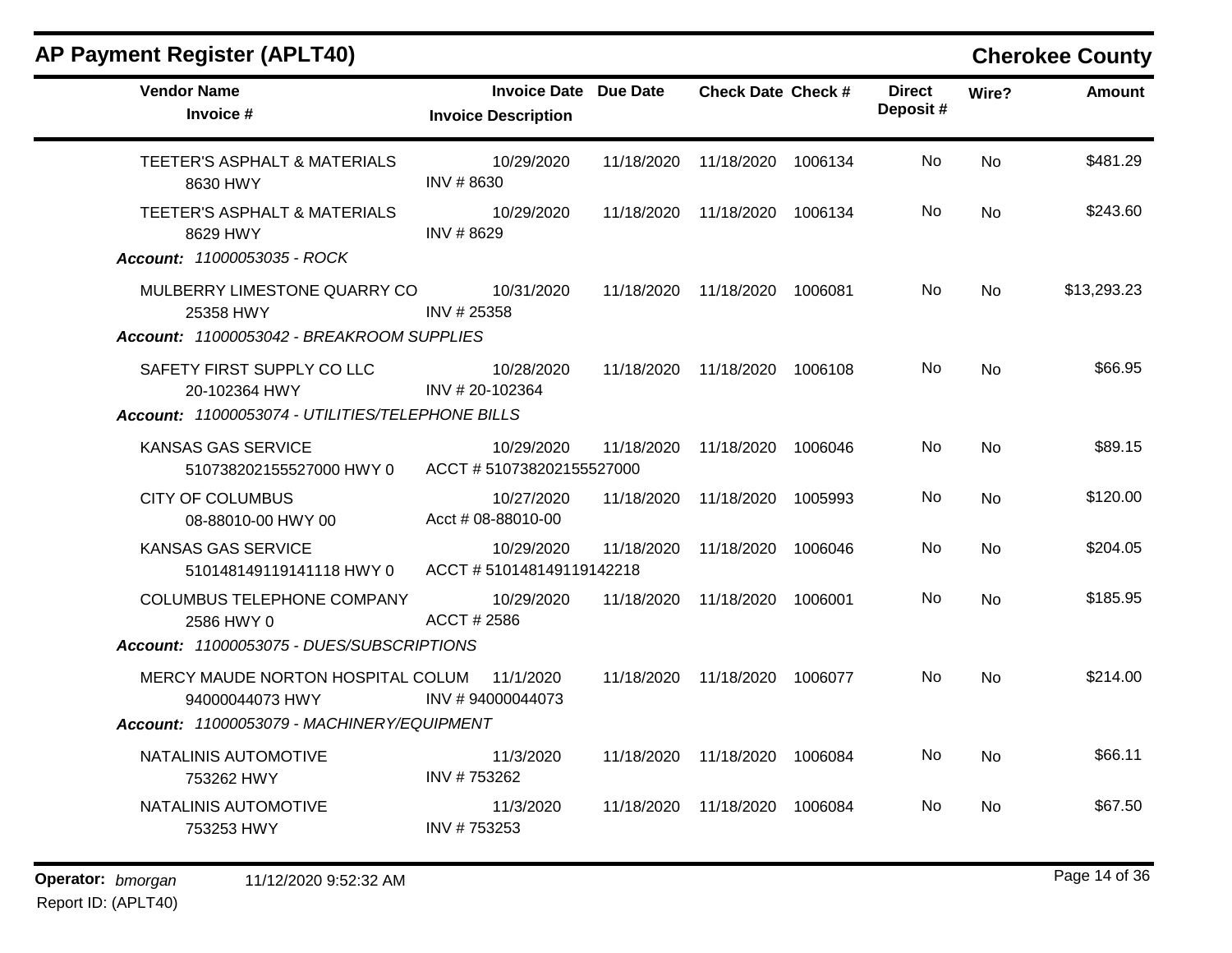|                                 |                                |                              |                                                                                                                      |                                                            |               | <b>Cherokee County</b> |
|---------------------------------|--------------------------------|------------------------------|----------------------------------------------------------------------------------------------------------------------|------------------------------------------------------------|---------------|------------------------|
| <b>Invoice Description</b>      |                                |                              |                                                                                                                      | Deposit#                                                   |               | <b>Amount</b>          |
| 11/4/2020<br>INV #753367        | 11/18/2020                     | 11/18/2020                   | 1006084                                                                                                              | No                                                         | <b>No</b>     | \$40.72                |
| 11/6/2020<br>INV #753531        |                                |                              | 1006085                                                                                                              | No                                                         | No            | \$3.89                 |
| 11/3/2020<br>INV #753241        |                                |                              |                                                                                                                      | No.                                                        | No            | \$45.41                |
| 10/29/2020<br><b>INV A22319</b> | 11/18/2020                     | 11/18/2020                   | 1006142                                                                                                              | No                                                         | No            | \$4.56                 |
| 11/2/2020<br>INV #753158        | 11/18/2020                     | 11/18/2020                   | 1006084                                                                                                              | No                                                         | <b>No</b>     | \$2.79                 |
| 11/2/2020<br>INV # 0030808      | 11/18/2020                     |                              | 1006086                                                                                                              | No                                                         | No            | \$84.98                |
| 10/29/2020<br>INV #3144         |                                |                              | 1006082                                                                                                              | No                                                         | No            | \$1,536.00             |
| 11/6/2020<br>INV #753530        | 11/18/2020                     |                              | 1006084                                                                                                              | No                                                         | No            | \$103.74               |
| 3/20/2020<br>INV # A400330      | 11/18/2020                     |                              | 1006142                                                                                                              | No                                                         | No            | \$1.52                 |
| 10/27/2020<br>INV # A422197     | 11/18/2020                     | 11/18/2020                   | 1006142                                                                                                              | No                                                         | No            | \$26.95                |
| 10/22/2020<br>INV #533341-0     | 11/18/2020                     | 11/18/2020                   | 1006015                                                                                                              | No                                                         | No            | \$36.99                |
| 10/29/2020<br>INV # A422314     | 11/18/2020                     | 11/18/2020                   | 1006142                                                                                                              | No                                                         | No            | \$3.04                 |
| 10/30/2020<br>INV #18619        |                                |                              | 1005955                                                                                                              | No                                                         | <b>No</b>     | \$183.00               |
| 11/3/2020<br>INV # SIJO0103319  | 11/18/2020                     | 11/18/2020                   | 1006037                                                                                                              | No                                                         | No            | \$165.38               |
|                                 | NEPTUNE RADIATOR & AUTO REPAIR | <b>Invoice Date Due Date</b> | 11/18/2020 11/18/2020<br>11/18/2020<br>11/18/2020 11/18/2020<br>11/18/2020<br>11/18/2020<br>11/18/2020<br>11/18/2020 | <b>Check Date Check #</b><br>11/18/2020 11/18/2020 1006084 | <b>Direct</b> | Wire?                  |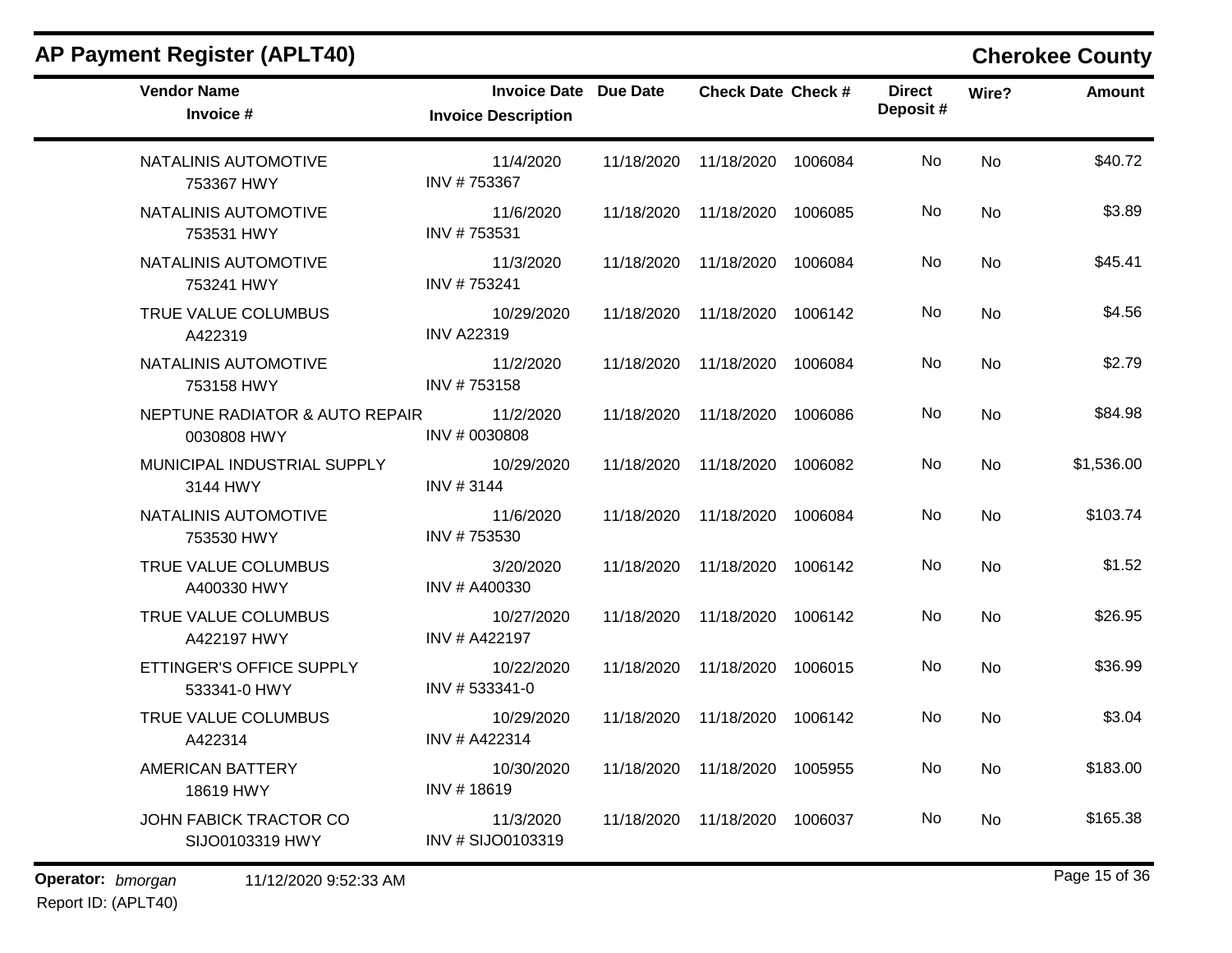| <b>Vendor Name</b><br>Invoice #                                                                                                                                                    | <b>Invoice Date Due Date</b><br><b>Invoice Description</b> |            | <b>Check Date Check #</b> |         | <b>Direct</b><br>Deposit# | Wire?     | <b>Amount</b> |
|------------------------------------------------------------------------------------------------------------------------------------------------------------------------------------|------------------------------------------------------------|------------|---------------------------|---------|---------------------------|-----------|---------------|
| <b>ARVEST BANK</b><br><b>GOV DOCS HWY</b>                                                                                                                                          | 10/1/2020<br><b>ATTENDANCE CALENDARS</b>                   | 11/18/2020 | 11/18/2020                | 1005962 | No                        | <b>No</b> | \$67.95       |
| <b>FARMERS COOPERATIVE ASSOCIATION</b><br>288029 HWY                                                                                                                               | 11/6/2020<br>INV #288029                                   | 11/18/2020 | 11/18/2020                | 1006018 | No                        | <b>No</b> | \$5.81        |
| NATALINIS AUTOMOTIVE<br>752688 HWY                                                                                                                                                 | 10/28/2020<br>INV #752688                                  | 11/18/2020 | 11/18/2020                | 1006084 | No                        | No        | \$9.98        |
| <b>CALLS SERVICE</b><br>93502 HWY                                                                                                                                                  | 11/4/2020<br>INV #93502                                    | 11/18/2020 | 11/18/2020                | 1005976 | No                        | No        | \$925.25      |
| <b>FLEETPRIDE</b><br>56089445 HWY                                                                                                                                                  | 7/23/2020<br>INV #56089445                                 | 11/18/2020 | 11/18/2020                | 1006019 | No                        | <b>No</b> | \$1,103.16    |
| <b>FLEETPRIDE</b><br>58063040 HWY                                                                                                                                                  | 8/22/2020<br>INV #58063040                                 | 11/18/2020 | 11/18/2020                | 1006019 | No                        | <b>No</b> | \$287.50      |
| PRODUCTIVITY PLUS ACCOUNT<br>6035 1811 4290 5276 HWY 0                                                                                                                             | 10/29/2020<br>ACCT #4290 5276                              | 11/18/2020 | 11/18/2020                | 1006097 | No                        | <b>No</b> | \$3,165.12    |
| <b>FLEETPRIDE</b><br>62540968 HWY                                                                                                                                                  | 11/3/2020<br>INV # 62540968                                | 11/18/2020 | 11/18/2020                | 1006019 | No                        | No        | \$215.34      |
| <b>POWERPLAN</b><br>87002-40937 HWY 15                                                                                                                                             | 10/26/2020<br>ACCT #87002-40937                            | 11/18/2020 | 11/18/2020                | 1006096 | No                        | No        | \$535.30      |
| NATALINIS AUTOMOTIVE<br>752455 HWY                                                                                                                                                 | 10/26/2020<br>INV #752455                                  | 11/18/2020 | 11/18/2020                | 1006084 | No                        | <b>No</b> | \$28.58       |
| NATALINIS AUTOMOTIVE<br>752485 HWY                                                                                                                                                 | 10/26/2020<br>INV #752485                                  | 11/18/2020 | 11/18/2020                | 1006084 | No                        | No        | \$202.34      |
| NATALINIS AUTOMOTIVE<br>752593 HWY                                                                                                                                                 | 10/27/2020<br>INV #752593                                  | 11/18/2020 | 11/18/2020                | 1006084 | No                        | <b>No</b> | \$121.89      |
| <b>FARMERS COOPERATIVE ASSOCIATION</b><br>277060 HWY<br>$A_{222}$ $\ldots$ $A_{10000}$ $E_{2000}$ $M_{11}$ $N_{11}$ $T_{L1}$ $M_{11}$ $T_{12}$ $N_{13}$ $N_{14}$ $N_{15}$ $N_{16}$ | 6/10/2020<br>INV #277060                                   | 11/18/2020 | 11/18/2020                | 1006018 | No                        | No        | \$9.43        |

*Account: 11000053080 - MAINTENANCE/BLDGS & GROUNDS*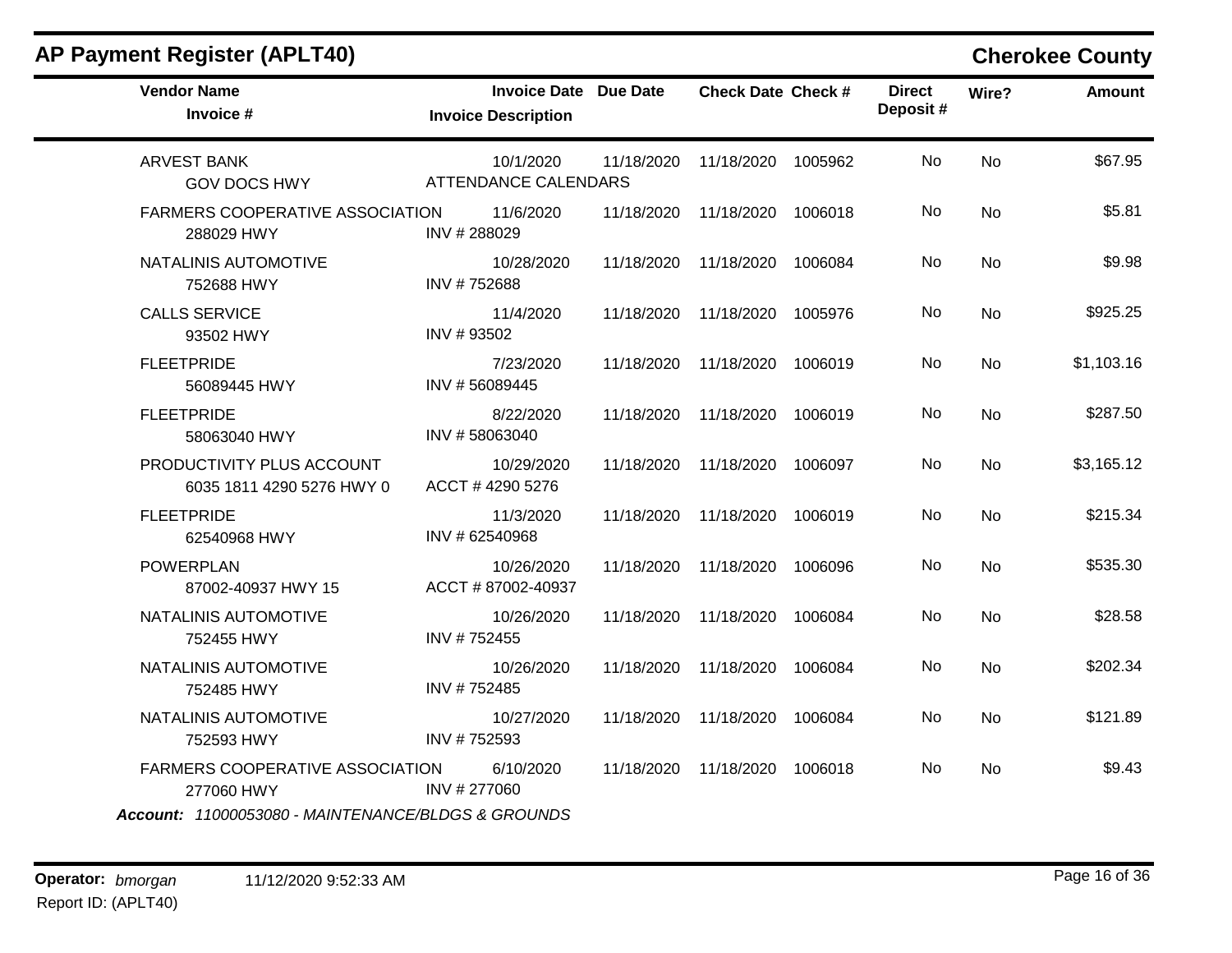|                   |                                      | <b>AP Payment Register (APLT40)</b>                                                       |                                                            |            |                               |         |                           |       | <b>Cherokee County</b> |
|-------------------|--------------------------------------|-------------------------------------------------------------------------------------------|------------------------------------------------------------|------------|-------------------------------|---------|---------------------------|-------|------------------------|
|                   | <b>Vendor Name</b><br>Invoice #      |                                                                                           | <b>Invoice Date Due Date</b><br><b>Invoice Description</b> |            | <b>Check Date Check #</b>     |         | <b>Direct</b><br>Deposit# | Wire? | <b>Amount</b>          |
|                   |                                      | CLEAN THE UNIFORM CO JOPLIN<br>20172629 HWY                                               | 10/26/2020<br>INV #20172629                                | 11/18/2020 | 11/18/2020                    | 1005997 | No                        | No    | \$24.16                |
|                   |                                      | CLEAN THE UNIFORM CO JOPLIN<br>20174075 HWY<br>Account: 11000053084 - CELL PHONE CHARGES  | 11/2/2020<br>INV #20174075                                 | 11/18/2020 | 11/18/2020                    | 1005997 | No                        | No    | \$104.16               |
|                   | <b>US CELLULAR</b>                   | 0401812122 HWY<br>Account: 11000053238 - ASPHALT - DISTRICT #1                            | 10/20/2020<br>INV # 0401812122                             | 11/18/2020 | 11/18/2020                    | 1006145 | No                        | No    | \$54.46                |
|                   | <b>TEETER'S PAVING</b>               | 2083 MYRA                                                                                 | 11/4/2020<br>INV # 2083                                    | 11/18/2020 | 11/18/2020                    | 1006135 | No                        | No    | \$2,691.70             |
|                   |                                      | TEETER'S ASPHALT & MATERIALS<br>8642 MYRA<br>Account: 11000053240 - ASPHALT - DISTRICT #3 | 11/6/2020<br>INV #8642                                     | 11/18/2020 | 11/18/2020                    | 1006134 | No                        | No    | \$13,377.75            |
|                   | <b>TEETER'S PAVING</b>               | 2084 MOATES                                                                               | 11/4/2020<br>INV # 2084                                    | 11/18/2020 | 11/18/2020                    | 1006135 | No                        | No    | \$5,303.20             |
|                   |                                      | TEETER'S ASPHALT & MATERIALS<br>8648 MOATES                                               | 11/6/2020<br>INV #8648                                     | 11/18/2020 | 11/18/2020                    | 1006134 | No                        | No    | \$24,162.31            |
|                   | <b>Subtotal for Department: 000:</b> |                                                                                           |                                                            |            |                               |         |                           |       | \$75,023.09            |
|                   | <b>Subtotal for Fund: 110:</b>       |                                                                                           |                                                            |            |                               |         |                           |       |                        |
| 130<br>Fund:      |                                      | <b>NOXIOUS WEED</b>                                                                       |                                                            |            |                               |         |                           |       | \$75,023.09            |
| Dept:             | 000                                  | NON-DEPARTMENTAL                                                                          |                                                            |            |                               |         |                           |       |                        |
|                   |                                      | <b>Account: 13000053002 - SALARIES</b>                                                    |                                                            |            |                               |         |                           |       |                        |
|                   | 1118                                 | <b>CECIL VERNON BROWN</b><br>Account: 13000053074 - TELEPHONE BILLS                       | 11/5/2020<br><b>CONTRACT LABOR</b>                         |            | 11/18/2020 11/18/2020 1005982 |         | No                        | No    | \$467.20               |
| Operator: bmorgan |                                      | 11/12/2020 9:52:33 AM                                                                     |                                                            |            |                               |         |                           |       | Page 17 of 36          |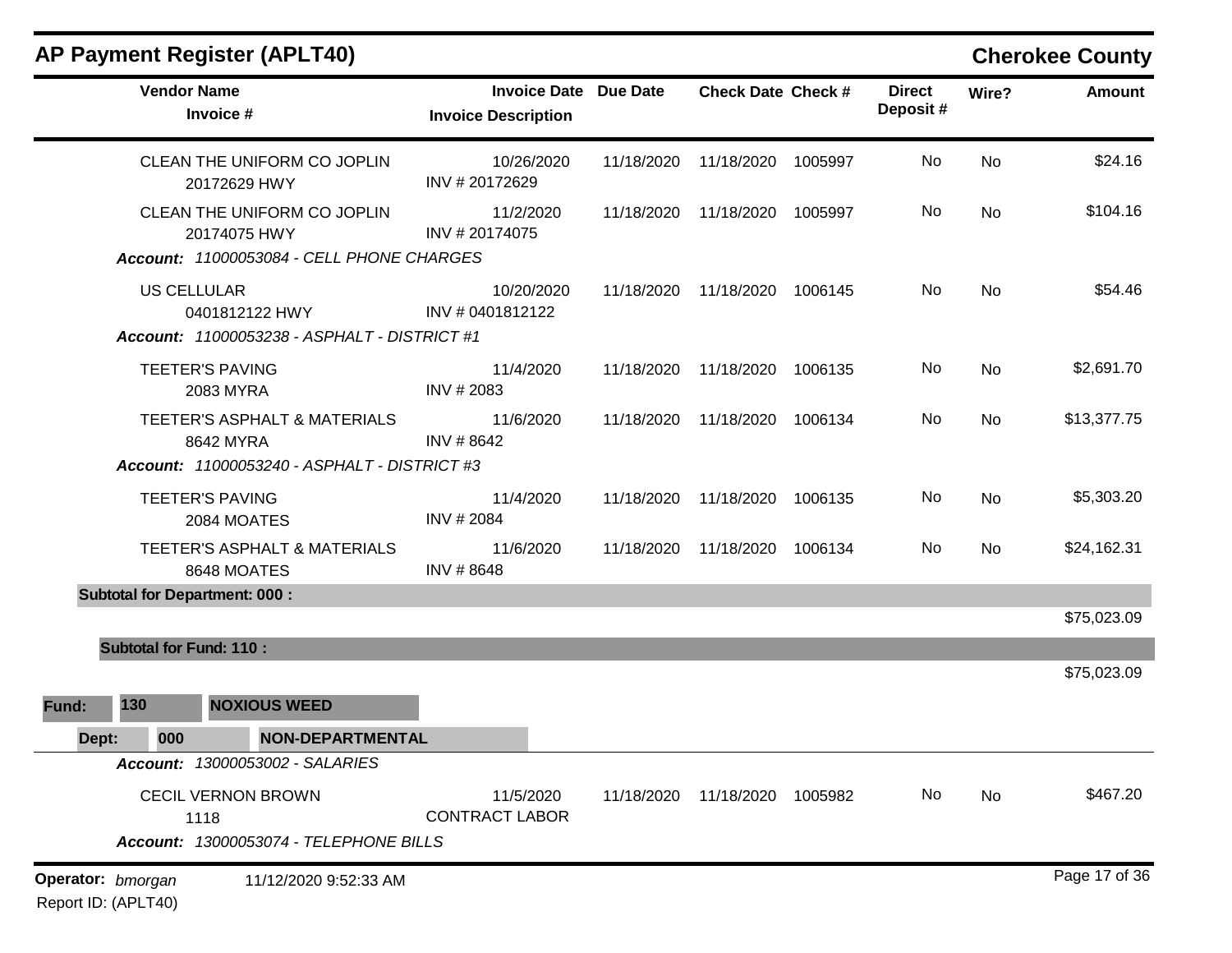|       |                                | <b>AP Payment Register (APLT40)</b>                                                 |                                                            |            |                               |         |                           |           | <b>Cherokee County</b> |
|-------|--------------------------------|-------------------------------------------------------------------------------------|------------------------------------------------------------|------------|-------------------------------|---------|---------------------------|-----------|------------------------|
|       | <b>Vendor Name</b>             | Invoice #                                                                           | <b>Invoice Date Due Date</b><br><b>Invoice Description</b> |            | <b>Check Date Check #</b>     |         | <b>Direct</b><br>Deposit# | Wire?     | <b>Amount</b>          |
|       |                                | COLUMBUS TELEPHONE COMPANY<br>1118 NOX<br>Account: 13000053075 - DUES/SUBSCRIPTIONS | 11/2/2020<br><b>ACCT 2293</b>                              | 11/18/2020 | 11/18/2020                    | 1006001 | No.                       | No        | \$126.74               |
|       |                                | <b>STAR PROGRAMMING</b><br>2774<br>Account: 13000053141 - CHEMICALS                 | 11/9/2020<br><b>INV 2774</b>                               | 11/18/2020 | 11/18/2020 1006126            |         | No                        | <b>No</b> | \$500.00               |
|       |                                | NUTRIEN AG SOLUTIONS<br>43734422                                                    | 11/4/2020<br>INV 43734422                                  |            | 11/18/2020 11/18/2020 1006091 |         | No.                       | <b>No</b> | \$4,004.00             |
|       |                                | <b>Subtotal for Department: 000:</b>                                                |                                                            |            |                               |         |                           |           | \$5,097.94             |
|       |                                |                                                                                     |                                                            |            |                               |         |                           |           |                        |
|       | <b>Subtotal for Fund: 130:</b> |                                                                                     |                                                            |            |                               |         |                           |           | \$5,097.94             |
| Fund: | 140                            | <b>HEALTH</b>                                                                       |                                                            |            |                               |         |                           |           |                        |
| Dept: | 000                            | <b>NON-DEPARTMENTAL</b>                                                             |                                                            |            |                               |         |                           |           |                        |
|       |                                | Account: 14000053072 - GAS, ELECTRIC, WATER/PHONE                                   |                                                            |            |                               |         |                           |           |                        |
|       |                                | <b>CITY OF COLUMBUS</b><br>1118 HE                                                  | 11/4/2020<br>ACCT 07-17240-00                              | 11/18/2020 | 11/18/2020                    | 1005994 | No                        | <b>No</b> | \$60.00                |
|       |                                | COLUMBUS TELEPHONE COMPANY<br>1118 HE 1                                             | 11/4/2020<br><b>ACCT 2060</b>                              | 11/18/2020 | 11/18/2020                    | 1006001 | No                        | <b>No</b> | \$513.43               |
|       |                                | <b>KANSAS GAS SERVICE</b><br>1118 HE                                                | 11/4/2020<br>ACCT 510080477 1188672 27                     | 11/18/2020 | 11/18/2020                    | 1006046 | No.                       | <b>No</b> | \$82.62                |
|       |                                | COLUMBUS TELEPHONE COMPANY<br>1118 HE                                               | 11/4/2020<br><b>ACCT 2311</b>                              | 11/18/2020 | 11/18/2020                    | 1006001 | No                        | <b>No</b> | \$64.39                |
|       |                                | Account: 14000053076 - PROFESSIONAL SERVICES                                        |                                                            |            |                               |         |                           |           |                        |
|       |                                | QUALITY PEST CONTROL INC<br>1118 HE                                                 | 11/9/2020<br><b>MONTHLY SPRAY</b>                          | 11/18/2020 | 11/18/2020 1006100            |         | No                        | No        | \$50.00                |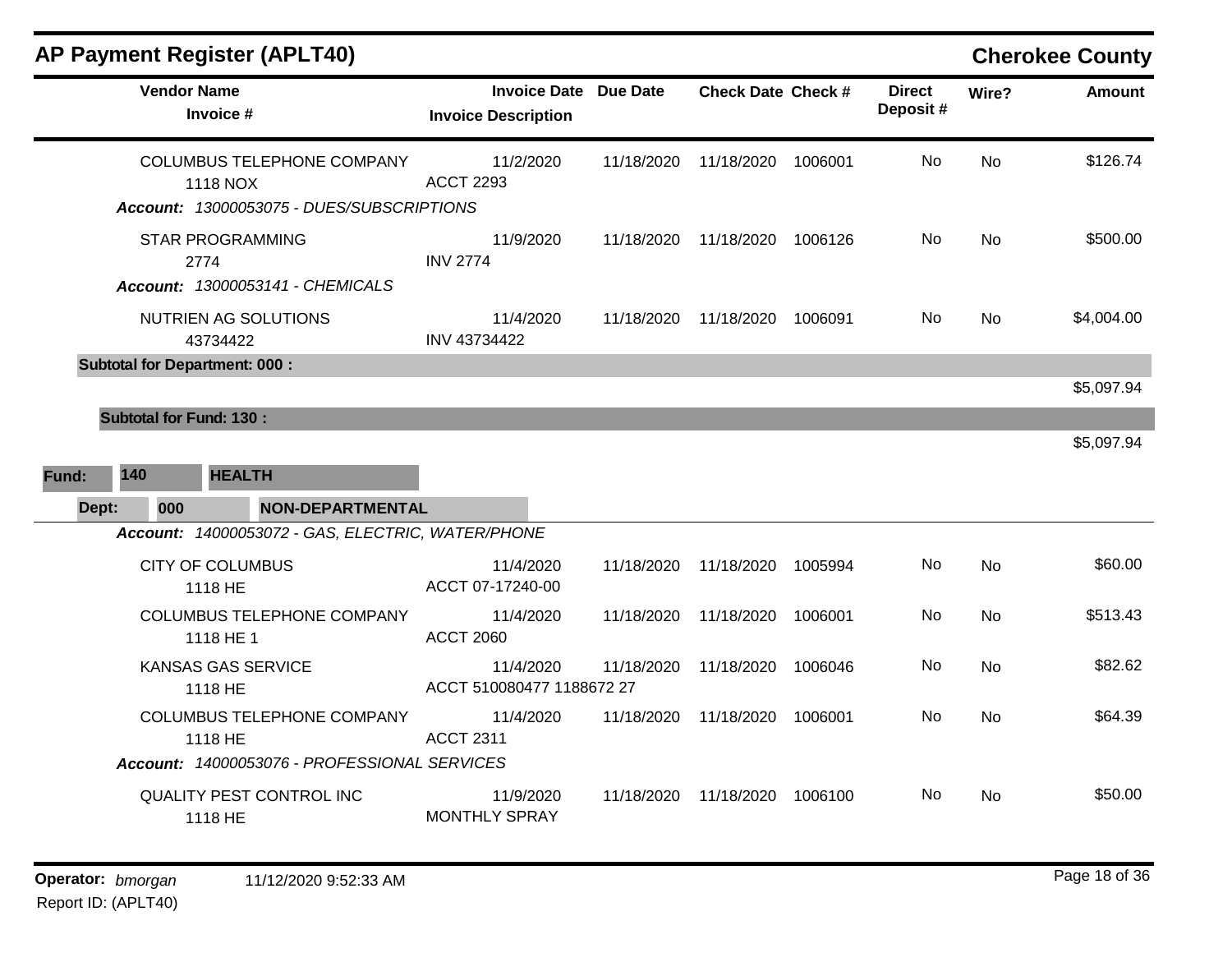|       |                                | <b>AP Payment Register (APLT40)</b>             |                                                            |            |                           |         |                           |           | <b>Cherokee County</b> |
|-------|--------------------------------|-------------------------------------------------|------------------------------------------------------------|------------|---------------------------|---------|---------------------------|-----------|------------------------|
|       | <b>Vendor Name</b>             | Invoice #                                       | <b>Invoice Date Due Date</b><br><b>Invoice Description</b> |            | <b>Check Date Check #</b> |         | <b>Direct</b><br>Deposit# | Wire?     | <b>Amount</b>          |
|       |                                | CRAW-KAN TELEPHONE COOPERATIVE INC<br>1118 HE   | 11/9/2020<br>ACCT 129793                                   | 11/18/2020 | 11/18/2020                | 1006006 | <b>No</b>                 | <b>No</b> | \$21.25                |
|       |                                | Account: 14000053182 - CONTRACTS                |                                                            |            |                           |         |                           |           |                        |
|       |                                | MEDICAL WASTE SERVICES<br>W146021               | 11/9/2020<br><b>INV W146021</b>                            | 11/18/2020 | 11/18/2020                | 1006074 | No                        | <b>No</b> | \$99.00                |
|       |                                | <b>Subtotal for Department: 000:</b>            |                                                            |            |                           |         |                           |           |                        |
|       |                                |                                                 |                                                            |            |                           |         |                           |           | \$890.69               |
|       | <b>Subtotal for Fund: 140:</b> |                                                 |                                                            |            |                           |         |                           |           |                        |
|       |                                |                                                 |                                                            |            |                           |         |                           |           | \$890.69               |
| Fund: | 160                            | <b>DIRECT ELECTION</b>                          |                                                            |            |                           |         |                           |           |                        |
| Dept: | 000                            | <b>NON-DEPARTMENTAL</b>                         |                                                            |            |                           |         |                           |           |                        |
|       |                                | Account: 16000053021 - PRINTING/OFFICE SUPPLIES |                                                            |            |                           |         |                           |           |                        |
|       | <b>ARVEST BANK</b>             | 1118 EL1                                        | 11/9/2020<br>4485630001141787                              | 11/18/2020 | 11/18/2020                | 1005961 | No                        | <b>No</b> | \$105.15               |
|       |                                | ELECTION SYSTEMS & SOFTWARE<br>1167455          | 11/2/2020<br><b>INV 1167455</b>                            | 11/18/2020 | 11/18/2020                | 1006011 | No                        | <b>No</b> | \$4,497.25             |
|       | <b>MCCARTY'S</b>               | P8512800                                        | 11/2/2020<br>INV P85128-00                                 | 11/18/2020 | 11/18/2020                | 1006072 | No                        | <b>No</b> | \$90.26                |
|       |                                | Account: 16000053023 - EMPLOYEE FOOD/MEALS      |                                                            |            |                           |         |                           |           |                        |
|       | APPLEMARKET                    | <b>1118 ELEC</b>                                | 11/4/2020<br><b>ELECTION SUPPLIES</b>                      | 11/18/2020 | 11/18/2020                | 1005960 | <b>No</b>                 | <b>No</b> | \$4.00                 |
|       | <b>ARVEST BANK</b>             | 1118 EL1                                        | 11/9/2020<br>4485630001141787                              | 11/18/2020 | 11/18/2020                | 1005961 | No                        | No        | \$39.07                |
|       | APPLEMARKET                    | 1118                                            | 11/2/2020<br><b>ELECTION FOOD</b>                          | 11/18/2020 | 11/18/2020                | 1005960 | No                        | No        | \$80.12                |
|       |                                | Account: 16000053029 - MISC SUPPLIES            |                                                            |            |                           |         |                           |           |                        |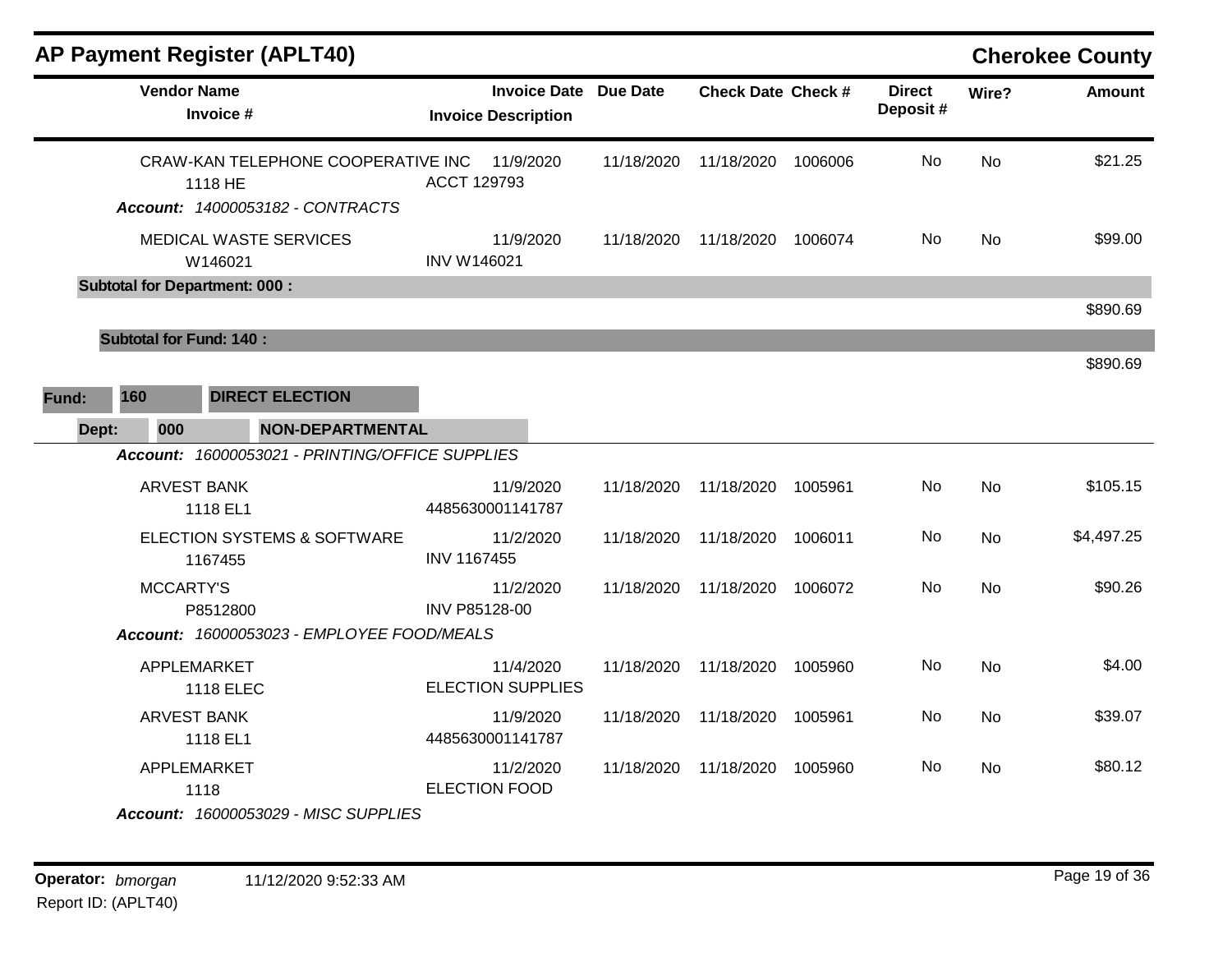| <b>AP Payment Register (APLT40)</b>                                         |                                                            |            |                               |         |                           |           | <b>Cherokee County</b> |
|-----------------------------------------------------------------------------|------------------------------------------------------------|------------|-------------------------------|---------|---------------------------|-----------|------------------------|
| <b>Vendor Name</b><br>Invoice #                                             | <b>Invoice Date Due Date</b><br><b>Invoice Description</b> |            | <b>Check Date Check #</b>     |         | <b>Direct</b><br>Deposit# | Wire?     | <b>Amount</b>          |
| <b>ARVEST BANK</b><br>1118 EL1                                              | 11/9/2020<br>4485630001141787                              |            | 11/18/2020 11/18/2020 1005961 |         | No                        | No        | \$282.19               |
| <b>ARVEST BANK</b><br>1118 EL<br>Account: 16000053073 - TRANSPORTATION      | 11/9/2020<br>4485630001141779                              | 11/18/2020 | 11/18/2020                    | 1005961 | No                        | No        | \$240.35               |
| PAULA R CHENEY<br>1118<br>Account: 16000053078 - LEGAL PRINTING/ADVERTISING | 11/9/2020<br>MILEAGE/ELECTION                              |            | 11/18/2020 11/18/2020 1006095 |         | No.                       | <b>No</b> | \$225.04               |
| <b>COLUMBUS NEWS REPORT</b><br>1102                                         | 11/4/2020<br>LEGAL/COUNTY CANVASS                          |            | 11/18/2020 11/18/2020 1006000 |         | No                        | No        | \$16.00                |
| <b>COLUMBUS NEWS REPORT</b><br>1030<br>Account: 16000053081 - MISC EXPENSE  | 11/2/2020<br><b>LEGAL/BALLOT AUDIT</b>                     | 11/18/2020 | 11/18/2020 1006000            |         | No                        | <b>No</b> | \$20.00                |
| <b>ARVEST BANK</b><br>1118 EL<br>Account: 16000053087 - BUILDING RENTAL     | 11/9/2020<br>4485630001141779                              |            | 11/18/2020 11/18/2020 1005961 |         | <b>No</b>                 | No        | \$26.75                |
| <b>BAXTER SPRINGS COMM BLDG</b><br>1118                                     | 11/5/2020<br><b>BUILDING RENTAL</b>                        | 11/18/2020 | 11/18/2020                    | 1005967 | No                        | <b>No</b> | \$50.00                |
| RIVERTON HOUSE OF PRAYER CHURCH<br>1118                                     | 11/5/2020<br><b>BUILDING RENTAL</b>                        | 11/18/2020 | 11/18/2020                    | 1006105 | No                        | <b>No</b> | \$50.00                |
| <b>CENTER CHRISTIAN CHURCH</b><br>1118                                      | 11/5/2020<br><b>BUILDING RENTAL</b>                        | 11/18/2020 | 11/18/2020 1005984            |         | No                        | <b>No</b> | \$50.00                |
| <b>GALENA SENIOR CITIZEN</b><br>1118                                        | 11/5/2020<br><b>BUILDING RENTAL</b>                        |            | 11/18/2020 11/18/2020 1006023 |         | <b>No</b>                 | <b>No</b> | \$50.00                |
| ROSELAND CITY HALL<br>1118                                                  | 11/5/2020<br><b>BUILDING RENTAL</b>                        |            | 11/18/2020 11/18/2020 1006107 |         | No                        | <b>No</b> | \$50.00                |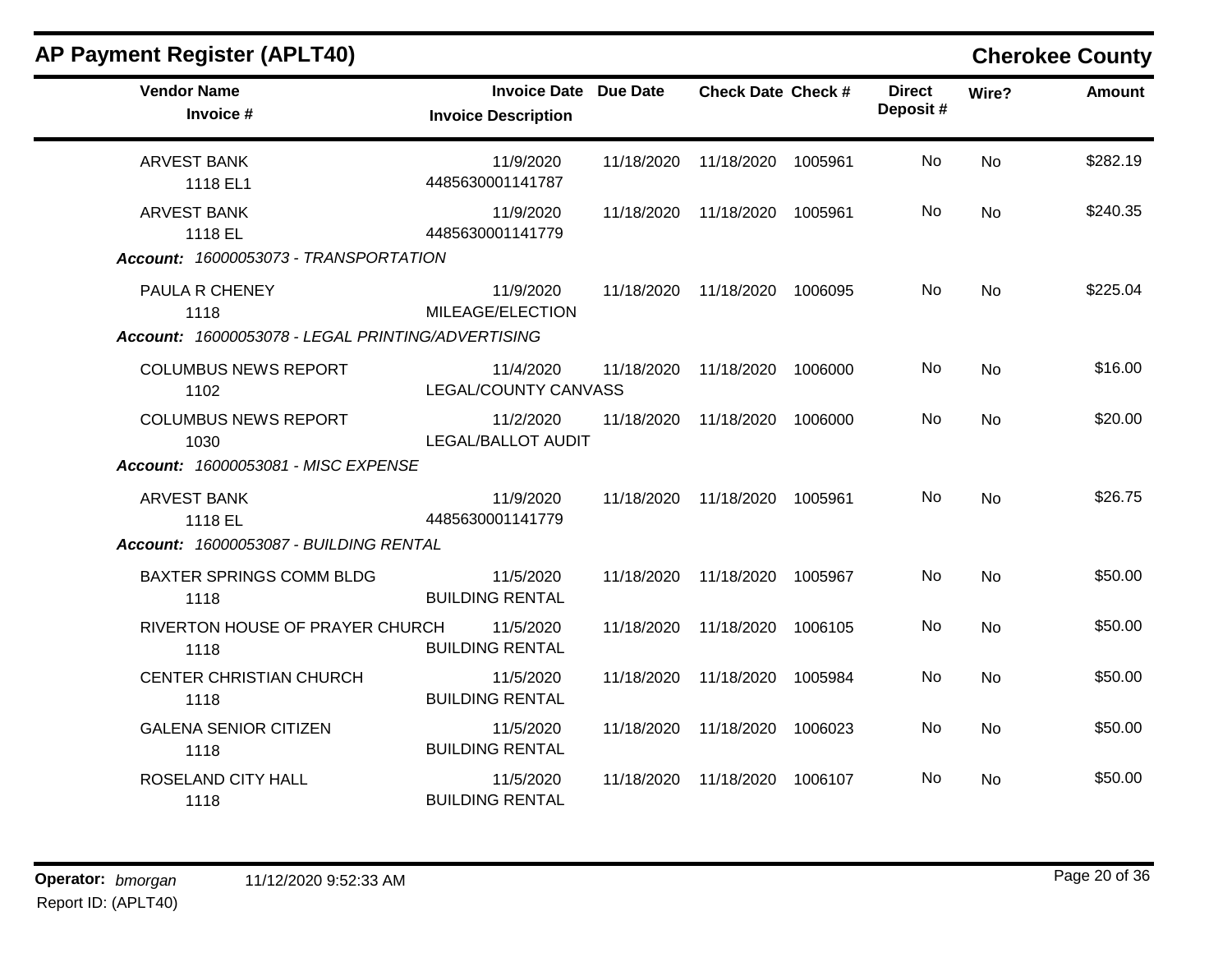| <b>AP Payment Register (APLT40)</b>        |                            |                              |            |                           |         |                           |           | <b>Cherokee County</b> |
|--------------------------------------------|----------------------------|------------------------------|------------|---------------------------|---------|---------------------------|-----------|------------------------|
| <b>Vendor Name</b><br>Invoice #            | <b>Invoice Description</b> | <b>Invoice Date Due Date</b> |            | <b>Check Date Check #</b> |         | <b>Direct</b><br>Deposit# | Wire?     | <b>Amount</b>          |
| WEIR CIVIC CLUB BLDG<br>1118               | <b>BUILDING RENTAL</b>     | 11/5/2020                    | 11/18/2020 | 11/18/2020 1006148        |         | No                        | <b>No</b> | \$50.00                |
| <b>GALENA CITY HALL</b><br>1118            | <b>BUILDING RENTAL</b>     | 11/5/2020                    | 11/18/2020 | 11/18/2020                | 1006022 | No                        | <b>No</b> | \$50.00                |
| WEST MINERAL VOLUNTEER FIREFIGHTER<br>1118 | <b>BUILDING RENTAL</b>     | 11/5/2020                    | 11/18/2020 | 11/18/2020 1006149        |         | No                        | <b>No</b> | \$50.00                |
| Account: 16000053280 - POLL WORKERS        |                            |                              |            |                           |         |                           |           |                        |
| <b>TINA LOU LATURNER</b><br>1118           | <b>ELECTION CLERK</b>      | 11/5/2020                    | 11/18/2020 | 11/18/2020 1006139        |         | No                        | <b>No</b> | \$250.00               |
| <b>MIKE HIBBARD</b><br>1118                | <b>BUILDING SET UP</b>     | 11/5/2020                    | 11/18/2020 | 11/18/2020                | 1006080 | No                        | <b>No</b> | \$50.00                |
| <b>CATHY D HOLDEN</b><br>1118              | ELECTION SUPERVISING JUDGE | 11/5/2020                    | 11/18/2020 | 11/18/2020                | 1005980 | No                        | No        | \$300.00               |
| <b>KATHRYN R HOWELL</b><br>1118            | ELECITON SUPERVISING JUDGE | 11/5/2020                    | 11/18/2020 | 11/18/2020                | 1006049 | <b>No</b>                 | <b>No</b> | \$300.00               |
| RHONDA HIBBARD<br>1118                     | <b>ELECTION CLERK</b>      | 11/5/2020                    | 11/18/2020 | 11/18/2020                | 1006104 | No                        | <b>No</b> | \$300.00               |
| <b>CHARLENE L HUNLEY</b><br>1118           | <b>ELECTION BOARD</b>      | 11/5/2020                    | 11/18/2020 | 11/18/2020                | 1005988 | <b>No</b>                 | <b>No</b> | \$225.00               |
| LINDA D JOHNSON<br>1118                    | <b>ELECTION JUDGE</b>      | 11/5/2020                    | 11/18/2020 | 11/18/2020                | 1006062 | <b>No</b>                 | <b>No</b> | \$300.00               |
| <b>SARA J NORTH</b><br>1118                | <b>ELECTION CLERK</b>      | 11/5/2020                    | 11/18/2020 | 11/18/2020                | 1006112 | No                        | No        | \$250.00               |
| <b>JAMES KROKROSKIA</b><br>1118            | <b>ELECTION SECURITY</b>   | 11/5/2020                    | 11/18/2020 | 11/18/2020                | 1006030 | No                        | No        | \$100.00               |
| PATRICIA J MCCORKLE<br>1118                | <b>ELECTION JUDGE</b>      | 11/5/2020                    | 11/18/2020 | 11/18/2020                | 1006094 | <b>No</b>                 | No        | \$300.00               |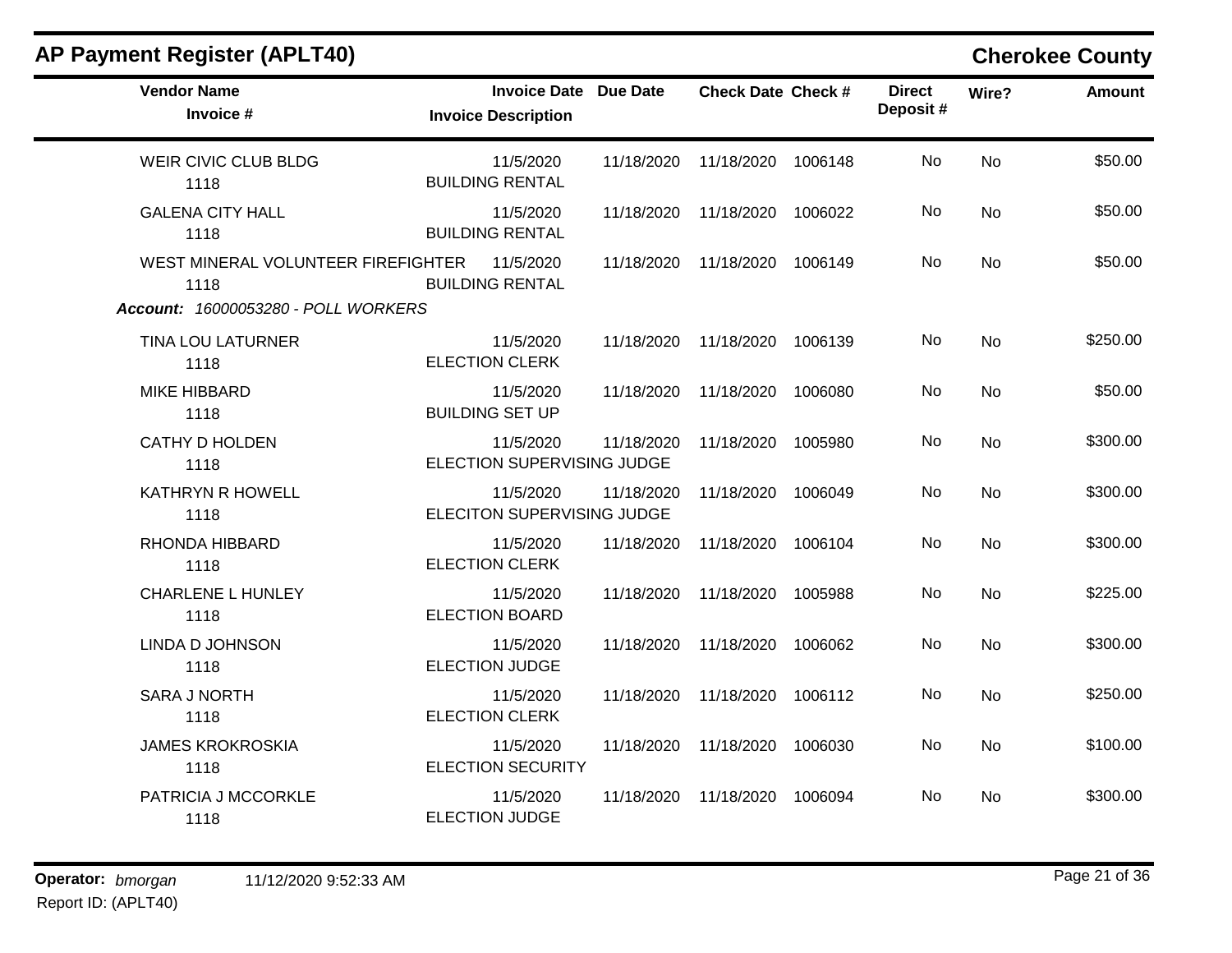| <b>AP Payment Register (APLT40)</b>  |                                                            |            |                               |         |                           |       | <b>Cherokee County</b> |
|--------------------------------------|------------------------------------------------------------|------------|-------------------------------|---------|---------------------------|-------|------------------------|
| <b>Vendor Name</b><br>Invoice #      | <b>Invoice Date Due Date</b><br><b>Invoice Description</b> |            | <b>Check Date Check #</b>     |         | <b>Direct</b><br>Deposit# | Wire? | <b>Amount</b>          |
| <b>KELLEY ELLIS MCGEORGE</b><br>1118 | 11/5/2020<br><b>ELECTION CLERK</b>                         | 11/18/2020 | 11/18/2020                    | 1006052 | No                        | No    | \$275.00               |
| <b>MARY K METCALF</b><br>1118        | 11/5/2020<br>ELECTION SUPERVISING JUDGE                    | 11/18/2020 | 11/18/2020                    | 1006070 | No                        | No    | \$300.00               |
| <b>SHANNON PERRY</b><br>1118         | 11/5/2020<br><b>ELECTION BOARD</b>                         | 11/18/2020 | 11/18/2020                    | 1006115 | No                        | No    | \$250.00               |
| <b>MARY L NEWPORT</b><br>1118        | 11/5/2020<br><b>ELECTION CLERK</b>                         | 11/18/2020 | 11/18/2020                    | 1006071 | No                        | No    | \$250.00               |
| <b>ANGIE PERRY</b><br>1118           | 11/5/2020<br>ELECTION BOARD                                | 11/18/2020 | 11/18/2020                    | 1005958 | No                        | No    | \$250.00               |
| <b>BRIANNE KIRK</b><br>1118          | 11/5/2020<br><b>ELECTION BOARD</b>                         | 11/18/2020 | 11/18/2020                    | 1005973 | No                        | No    | \$250.00               |
| <b>JOREE FRENCH</b><br>1118          | 11/5/2020<br><b>ELECTION CLERK</b>                         | 11/18/2020 | 11/18/2020                    | 1006039 | No                        | No    | \$275.00               |
| <b>G MARLENE CLARK</b><br>1118       | 11/5/2020<br><b>ELECTION JUDGE</b>                         | 11/18/2020 | 11/18/2020                    | 1006021 | No                        | No    | \$300.00               |
| <b>CAROLINE A CATER</b><br>1118      | 11/5/2020<br><b>ELECTION CLERK</b>                         | 11/18/2020 | 11/18/2020                    | 1005978 | No                        | No    | \$275.00               |
| <b>MARY E CROSBY</b><br>1118         | 11/5/2020<br><b>ELECTION BOARD</b>                         | 11/18/2020 | 11/18/2020                    | 1006069 | No                        | No    | \$250.00               |
| <b>ASHTIN DANNER</b><br>1118         | 11/5/2020<br><b>ELECTION CLERK</b>                         | 11/18/2020 | 11/18/2020                    | 1005963 | No                        | No    | \$275.00               |
| ANITA M DAVOLT<br>1118               | 11/5/2020<br>ELECTION CLERK                                | 11/18/2020 | 11/18/2020                    | 1005959 | No                        | No    | \$250.00               |
| <b>LINDA K ESTRADA</b><br>1118       | 11/5/2020<br><b>ELECTION CLERK</b>                         |            | 11/18/2020 11/18/2020 1006064 |         | No                        | No    | \$250.00               |
| <b>JANE A FLETCHER</b><br>1118       | 11/5/2020<br><b>ELECTION CLERK</b>                         |            | 11/18/2020 11/18/2020         | 1006033 | No                        | No    | \$275.00               |

### **Operator:** bmorgan 11/12/2020 9:52:33 AM **bigger 11/12/2020** 9:52:33 AM **bigger 11/12**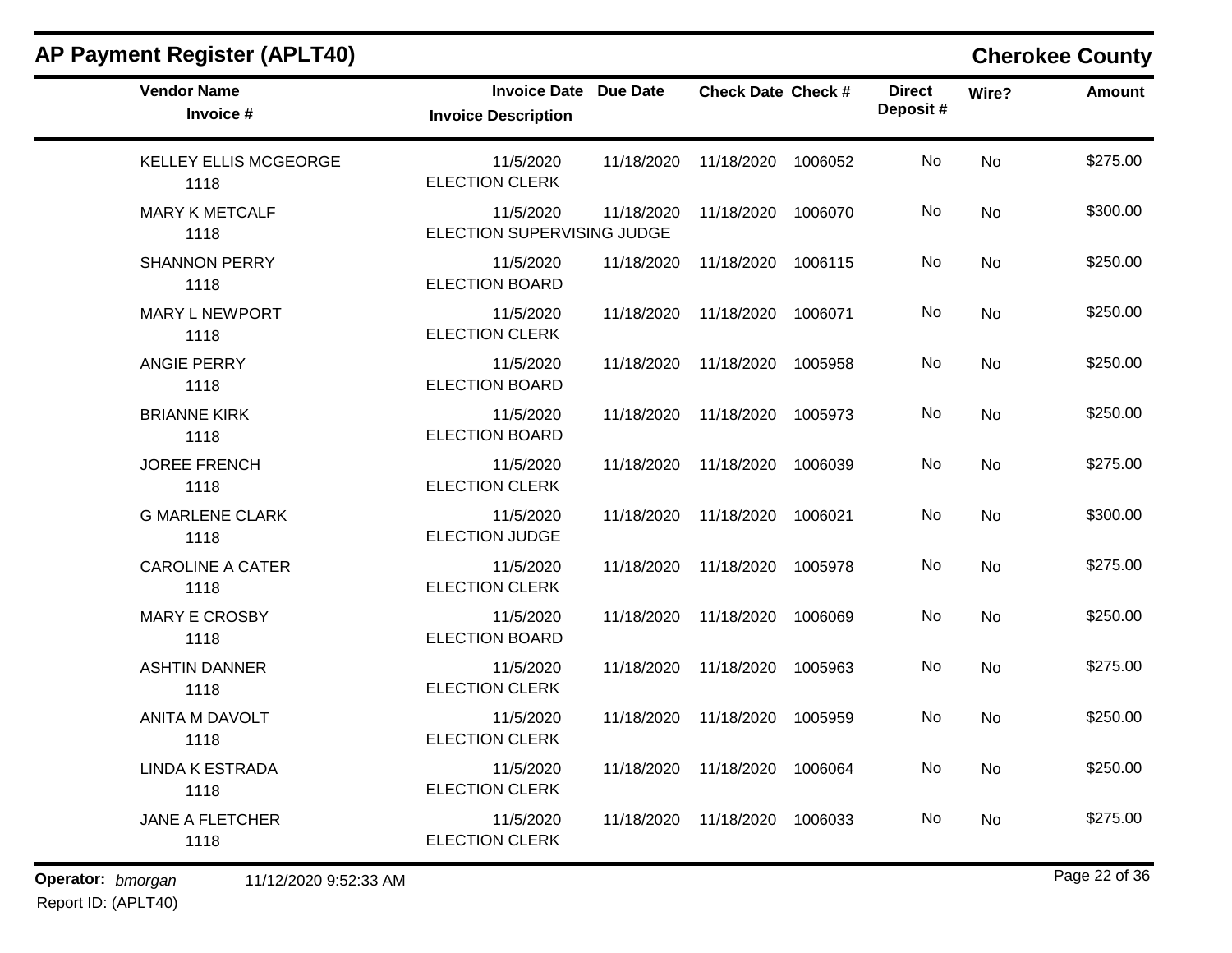| <b>AP Payment Register (APLT40)</b> |                                                            |            |                               |         |                           | <b>Cherokee County</b> |               |
|-------------------------------------|------------------------------------------------------------|------------|-------------------------------|---------|---------------------------|------------------------|---------------|
| <b>Vendor Name</b><br>Invoice #     | <b>Invoice Date Due Date</b><br><b>Invoice Description</b> |            | <b>Check Date Check #</b>     |         | <b>Direct</b><br>Deposit# | Wire?                  | <b>Amount</b> |
| JOYCE COLLEEN FORREST<br>1118       | 11/5/2020<br><b>ELECTION CLERK</b>                         | 11/18/2020 | 11/18/2020                    | 1006041 | No                        | <b>No</b>              | \$250.00      |
| <b>BONNIE FREEMAN</b><br>1118       | 11/5/2020<br><b>ELECTION CLERK</b>                         | 11/18/2020 | 11/18/2020                    | 1005969 | No                        | No                     | \$250.00      |
| <b>KYLEE FREEMAN</b><br>1118        | 11/5/2020<br><b>ELECTION BOARD</b>                         | 11/18/2020 | 11/18/2020                    | 1006057 | No                        | No                     | \$225.00      |
| <b>MEAGAN GODFREY</b><br>1118       | 11/5/2020<br><b>ELECTION WORKER</b>                        | 11/18/2020 | 11/18/2020                    | 1006073 | No                        | No                     | \$275.00      |
| <b>JONA FRENCH</b><br>1118          | 11/5/2020<br><b>ELECTION JUDGE</b>                         | 11/18/2020 | 11/18/2020                    | 1006038 | No                        | No                     | \$300.00      |
| <b>PAM HESS</b><br>1118             | 11/5/2020<br><b>ELECTION WORKER</b>                        | 11/18/2020 | 11/18/2020                    | 1006092 | No                        | No                     | \$150.00      |
| SHERRY CASSELL<br>1118              | 11/5/2020<br><b>ELECTION JUDGE</b>                         | 11/18/2020 | 11/18/2020                    | 1006119 | No                        | <b>No</b>              | \$300.00      |
| <b>HEATHER GODFREY</b><br>1118      | 11/5/2020<br><b>ELECTION WORKER</b>                        | 11/18/2020 | 11/18/2020                    | 1006027 | No                        | No                     | \$275.00      |
| <b>TALYN PERRY</b><br>1118          | 11/5/2020<br><b>ELECTION CLERK</b>                         | 11/18/2020 | 11/18/2020                    | 1006130 | No                        | No                     | \$325.00      |
| <b>COLEEN GRANT</b><br>1118         | 11/5/2020<br><b>ELECTION JUDGE</b>                         | 11/18/2020 | 11/18/2020                    | 1005998 | No                        | No                     | \$300.00      |
| <b>LINDA GRANT</b><br>1118          | 11/5/2020<br>ELECTION SUPERVISING JUDGE                    | 11/18/2020 | 11/18/2020                    | 1006063 | No                        | No                     | \$300.00      |
| <b>GENEVA L GRUBBS</b><br>1118      | 11/5/2020<br>ELECTION CLERK/CANVASS BOARD                  | 11/18/2020 | 11/18/2020                    | 1006024 | No                        | No                     | \$350.00      |
| <b>JAMIE S HALE</b><br>1118         | 11/5/2020<br><b>ELECTION JUDGE</b>                         |            | 11/18/2020 11/18/2020 1006032 |         | No                        | No                     | \$300.00      |
| PATRICIA A HALE<br>1118             | 11/5/2020<br><b>ELECTION JUDGE</b>                         |            | 11/18/2020 11/18/2020         | 1006093 | No                        | No                     | \$300.00      |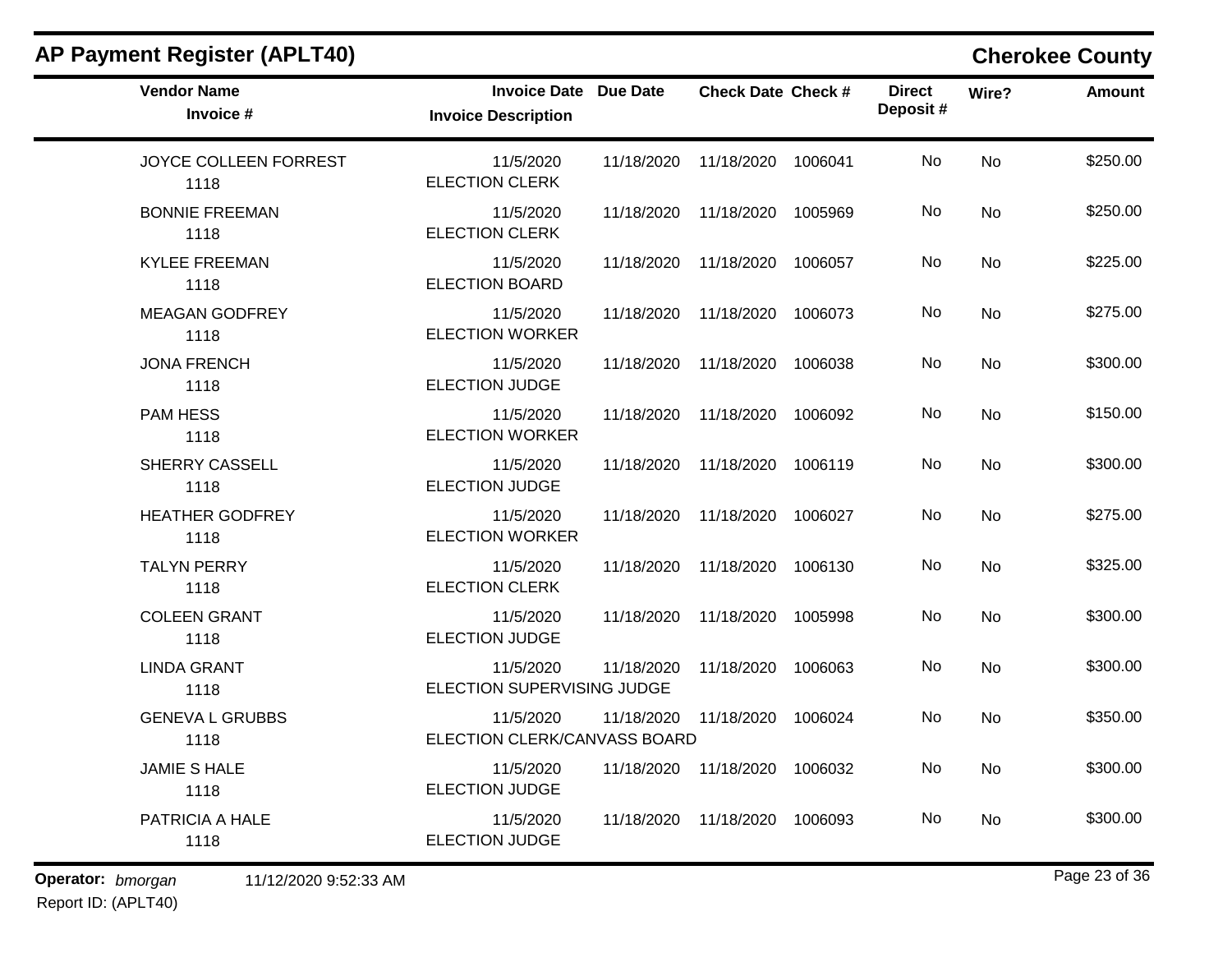| <b>AP Payment Register (APLT40)</b> |                                                            |            |                               |         |                           |           | <b>Cherokee County</b> |
|-------------------------------------|------------------------------------------------------------|------------|-------------------------------|---------|---------------------------|-----------|------------------------|
| <b>Vendor Name</b><br>Invoice #     | <b>Invoice Date Due Date</b><br><b>Invoice Description</b> |            | <b>Check Date Check #</b>     |         | <b>Direct</b><br>Deposit# | Wire?     | <b>Amount</b>          |
| <b>LESTA HALL</b><br>1118           | 11/5/2020<br>ELECTION SUPERVISING JUDGE                    | 11/18/2020 | 11/18/2020                    | 1006061 | No                        | No        | \$300.00               |
| NANCY P HERRENBRUCK<br>1118         | 11/5/2020<br><b>ELECTION CLERK</b>                         | 11/18/2020 | 11/18/2020                    | 1006083 | No                        | No        | \$250.00               |
| <b>LORI ANN FREEMAN</b><br>1118     | 11/5/2020<br><b>ELECTION JUDGE</b>                         | 11/18/2020 | 11/18/2020                    | 1006066 | No                        | No        | \$300.00               |
| <b>SHERI TREMBLAY</b><br>1118       | 11/5/2020<br><b>ELECTION BOARD</b>                         | 11/18/2020 | 11/18/2020                    | 1006118 | No                        | <b>No</b> | \$225.00               |
| <b>HALI JO ADAMS</b><br>1118        | 11/5/2020<br><b>ELECTION CLERK</b>                         | 11/18/2020 | 11/18/2020                    | 1006025 | No                        | <b>No</b> | \$250.00               |
| <b>CHANCE RAY</b><br>1118           | 11/5/2020<br><b>ELECTION WORKER</b>                        | 11/18/2020 | 11/18/2020                    | 1005987 | No                        | No        | \$100.00               |
| <b>JUDITH R GANNAWAY</b><br>1118    | 11/5/2020<br><b>ELECTION CLERK</b>                         | 11/18/2020 | 11/18/2020                    | 1006042 | No                        | No        | \$250.00               |
| SAILOR MACHELLE JACKSON<br>1118     | 11/5/2020<br><b>ELECTION CLERK</b>                         | 11/18/2020 | 11/18/2020                    | 1006109 | No                        | <b>No</b> | \$250.00               |
| <b>TERRY LYNN LLOYD</b><br>1118     | 11/5/2020<br><b>ELECTION CLERK</b>                         | 11/18/2020 | 11/18/2020                    | 1006137 | No                        | No        | \$250.00               |
| <b>KATIE ANN MILLER</b><br>1118     | 11/5/2020<br><b>ELECTION CLERK</b>                         | 11/18/2020 | 11/18/2020                    | 1006051 | No                        | No        | \$250.00               |
| HEATHER MARIE PARRISH<br>1118       | 11/5/2020<br><b>ELECTION CLERK</b>                         | 11/18/2020 | 11/18/2020                    | 1006028 | No                        | <b>No</b> | \$250.00               |
| KIMBERLY DON PERRY<br>1118          | 11/5/2020<br>ELECTION CLERK                                | 11/18/2020 | 11/18/2020                    | 1006055 | No                        | No        | \$275.00               |
| <b>DEANN DENISE WHITED</b><br>1118  | 11/5/2020<br><b>ELECTION CLERK</b>                         |            | 11/18/2020 11/18/2020 1006009 |         | No                        | No        | \$275.00               |
| <b>JUDY K WILSON</b><br>1118        | 11/5/2020<br><b>ELECTION CLERK</b>                         |            | 11/18/2020 11/18/2020         | 1006043 | No                        | No        | \$250.00               |

### **Operator:** bmorgan 11/12/2020 9:52:33 AM **bigger 11/12/2020** 9:52:33 AM **bigger 11/12**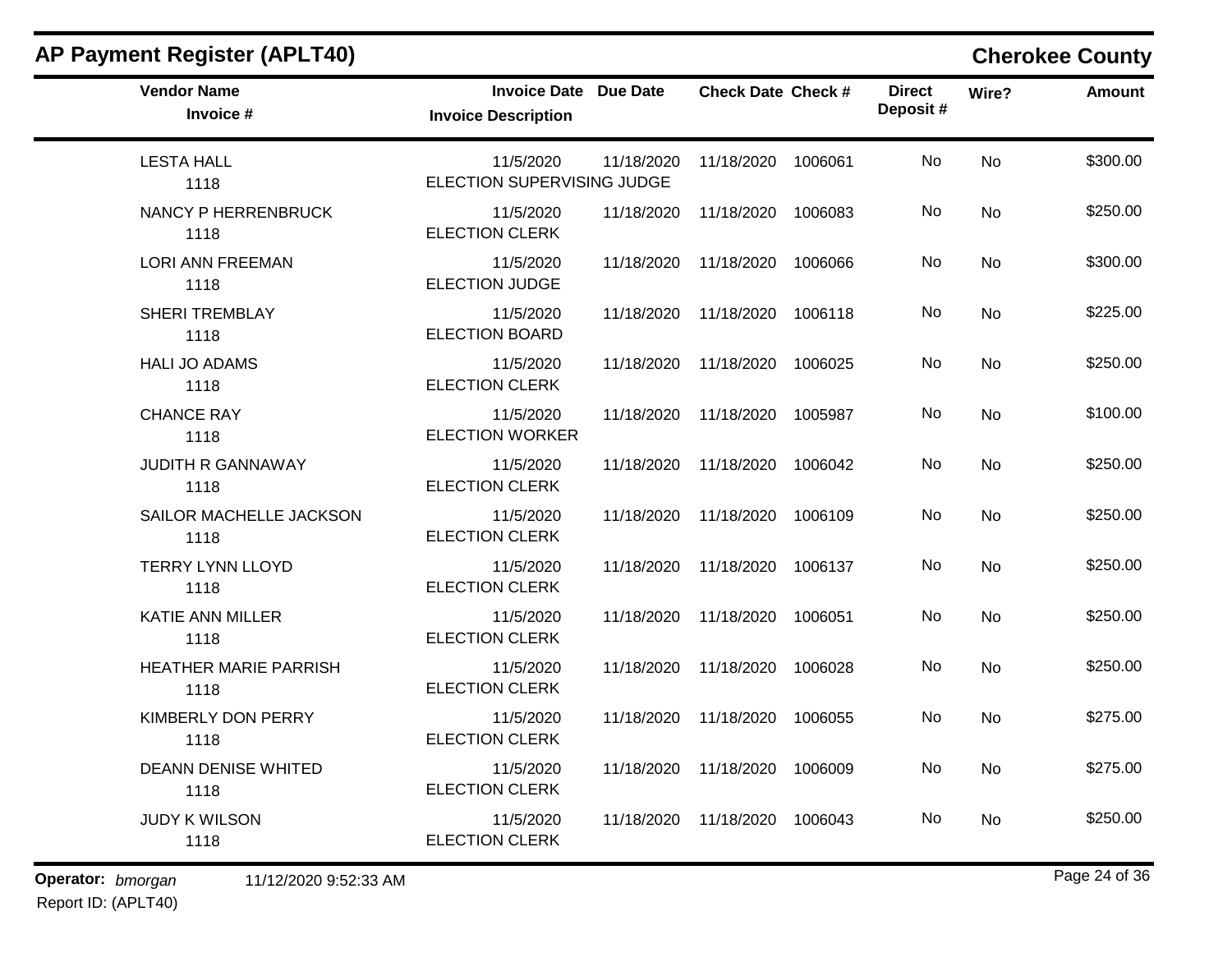| <b>AP Payment Register (APLT40)</b> |                                                            |            |                               |         |                           |       | <b>Cherokee County</b> |
|-------------------------------------|------------------------------------------------------------|------------|-------------------------------|---------|---------------------------|-------|------------------------|
| <b>Vendor Name</b><br>Invoice #     | <b>Invoice Date Due Date</b><br><b>Invoice Description</b> |            | <b>Check Date Check #</b>     |         | <b>Direct</b><br>Deposit# | Wire? | <b>Amount</b>          |
| ZACH WYCKOFF<br>1118                | 11/5/2020<br><b>ELECTION WORKER</b>                        | 11/18/2020 | 11/18/2020                    | 1006150 | No                        | No    | \$275.00               |
| <b>TY PERRY</b><br>1118             | 11/5/2020<br><b>ELECTION WORKER</b>                        | 11/18/2020 | 11/18/2020                    | 1006144 | No                        | No    | \$350.00               |
| <b>SHAWNELLE SMITH</b><br>1118      | 11/5/2020<br><b>ELECTION CLERK</b>                         | 11/18/2020 | 11/18/2020                    | 1006116 | No                        | No    | \$275.00               |
| <b>RAGENA DULING</b><br>1118        | 11/5/2020<br><b>ELECTION CLERK</b>                         | 11/18/2020 | 11/18/2020                    | 1006103 | No                        | No    | \$250.00               |
| LORI ANN CARPINO<br>1118            | 11/5/2020<br><b>ELECTION CLERK</b>                         | 11/18/2020 | 11/18/2020                    | 1006065 | No                        | No    | \$275.00               |
| JENNIFER LYNN MCDANIEL<br>1118      | 11/5/2020<br><b>ELECTION CLERK</b>                         | 11/18/2020 | 11/18/2020                    | 1006035 | No                        | No    | \$250.00               |
| <b>CASEY SOPER</b><br>1118          | 11/5/2020<br><b>ELECTION WORKER</b>                        | 11/18/2020 | 11/18/2020                    | 1005979 | No                        | No    | \$250.00               |
| <b>MELISSA A PARKER</b><br>1118     | 11/5/2020<br>ELECTION SUPERVISING JUDGE                    | 11/18/2020 | 11/18/2020                    | 1006075 | <b>No</b>                 | No    | \$325.00               |
| COURTNEY BLAIRE YOUNGBLOOD<br>1118  | 11/5/2020<br><b>ELECTION CLERK</b>                         | 11/18/2020 | 11/18/2020                    | 1006004 | No                        | No    | \$275.00               |
| <b>TOM THIELE</b><br>1118           | 11/5/2020<br><b>BUILDING SET UP</b>                        | 11/18/2020 | 11/18/2020                    | 1006140 | No                        | No    | \$50.00                |
| <b>KELLY HENSLEY</b><br>1118        | 11/5/2020<br><b>ELECTION BOARD</b>                         | 11/18/2020 | 11/18/2020                    | 1006054 | No                        | No    | \$250.00               |
| <b>DEBORAH M CAREY</b><br>1118      | 11/5/2020<br>ELECTION CLERK                                | 11/18/2020 | 11/18/2020                    | 1006010 | No                        | No    | \$275.00               |
| ANGELA BURGER<br>1118               | 11/5/2020<br><b>ELECTON WORKER</b>                         |            | 11/18/2020 11/18/2020 1005957 |         | No                        | No    | \$275.00               |
| <b>JOY LEA BRANNON</b><br>1118      | 11/5/2020<br><b>ELECTION CLERK</b>                         |            | 11/18/2020 11/18/2020         | 1006040 | No                        | No    | \$250.00               |

### **Operator:** bmorgan 11/12/2020 9:52:33 AM **bigger 11/12/2020** 9:52:33 AM **bigger 11/12**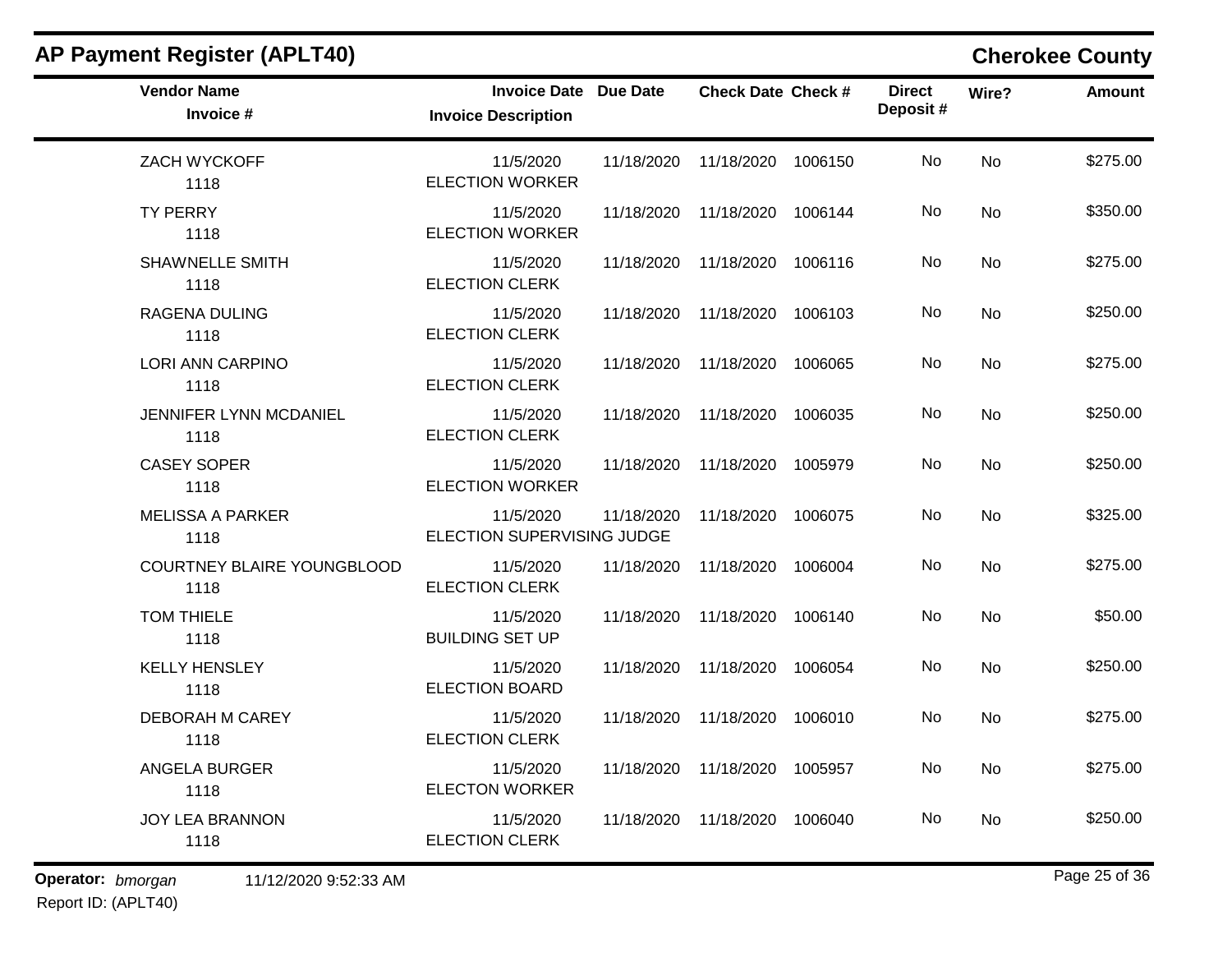| <b>AP Payment Register (APLT40)</b> |                                                            |            |                           |         |                           |           | <b>Cherokee County</b> |
|-------------------------------------|------------------------------------------------------------|------------|---------------------------|---------|---------------------------|-----------|------------------------|
| <b>Vendor Name</b><br>Invoice #     | <b>Invoice Date Due Date</b><br><b>Invoice Description</b> |            | <b>Check Date Check #</b> |         | <b>Direct</b><br>Deposit# | Wire?     | <b>Amount</b>          |
| <b>KATHY BOECKMAN</b><br>1118       | 11/5/2020<br><b>ELECTION CLERK</b>                         | 11/18/2020 | 11/18/2020                | 1006050 | No.                       | No        | \$250.00               |
| <b>BRENDA L AYERS</b><br>1118       | 11/5/2020<br>ELECTION SUPERVISING JUDGE                    | 11/18/2020 | 11/18/2020                | 1005971 | No                        | No        | \$300.00               |
| <b>EMMA VILELA</b><br>1118          | 11/5/2020<br><b>ELECTION WORKER</b>                        | 11/18/2020 | 11/18/2020                | 1006013 | No                        | <b>No</b> | \$250.00               |
| <b>BRENDA MAE ROGERS</b><br>1118    | 11/5/2020<br>ELECTION SUPERVISING JUDGE                    | 11/18/2020 | 11/18/2020                | 1005972 | No.                       | <b>No</b> | \$325.00               |
| <b>CHERYL VANATTA</b><br>1118       | 11/5/2020<br><b>ELECTION BOARD</b>                         | 11/18/2020 | 11/18/2020                | 1005990 | No                        | No        | \$325.00               |
| <b>ABBY SHELTON</b><br>1118         | 11/5/2020<br><b>ELECTION CLERK</b>                         | 11/18/2020 | 11/18/2020                | 1005952 | No                        | No        | \$250.00               |
| SANDY JEAN ANDERSON<br>1118         | 11/5/2020<br><b>ELECTION CLERK</b>                         | 11/18/2020 | 11/18/2020                | 1006111 | No                        | <b>No</b> | \$275.00               |
| <b>LAURIE ANN SHEA</b><br>1118      | 11/5/2020<br><b>ELECTION CLERK</b>                         | 11/18/2020 | 11/18/2020                | 1006060 | No.                       | No        | \$250.00               |
| <b>SCAMMON CITY HALL</b><br>1118    | 11/5/2020<br><b>BUILDING RENTAL</b>                        | 11/18/2020 | 11/18/2020                | 1006114 | No                        | No        | \$50.00                |
| <b>AMY SOPER</b><br>1118            | 11/5/2020<br><b>ELECTION JUDGE</b>                         | 11/18/2020 | 11/18/2020                | 1005956 | No                        | <b>No</b> | \$300.00               |
| <b>EVELYN JUNE RUMBLE</b><br>1118   | 11/5/2020<br><b>ELECTION CLERK</b>                         | 11/18/2020 | 11/18/2020                | 1006016 | No                        | <b>No</b> | \$275.00               |
| <b>JAMIE ANN SHELTON</b><br>1118    | 11/5/2020<br><b>ELECTION JUDGE</b>                         | 11/18/2020 | 11/18/2020                | 1006031 | No.                       | No        | \$300.00               |
| <b>NILA J ROBINSON</b><br>1118      | 11/5/2020<br><b>ELECTION CLERK</b>                         | 11/18/2020 | 11/18/2020                | 1006089 | No                        | <b>No</b> | \$250.00               |
| <b>DEBORAH M CAREY</b><br>1118 EL   | 11/9/2020<br><b>ELECTION WORKER/AUGUST</b>                 | 11/18/2020 | 11/18/2020                | 1006010 | No                        | No        | \$275.00               |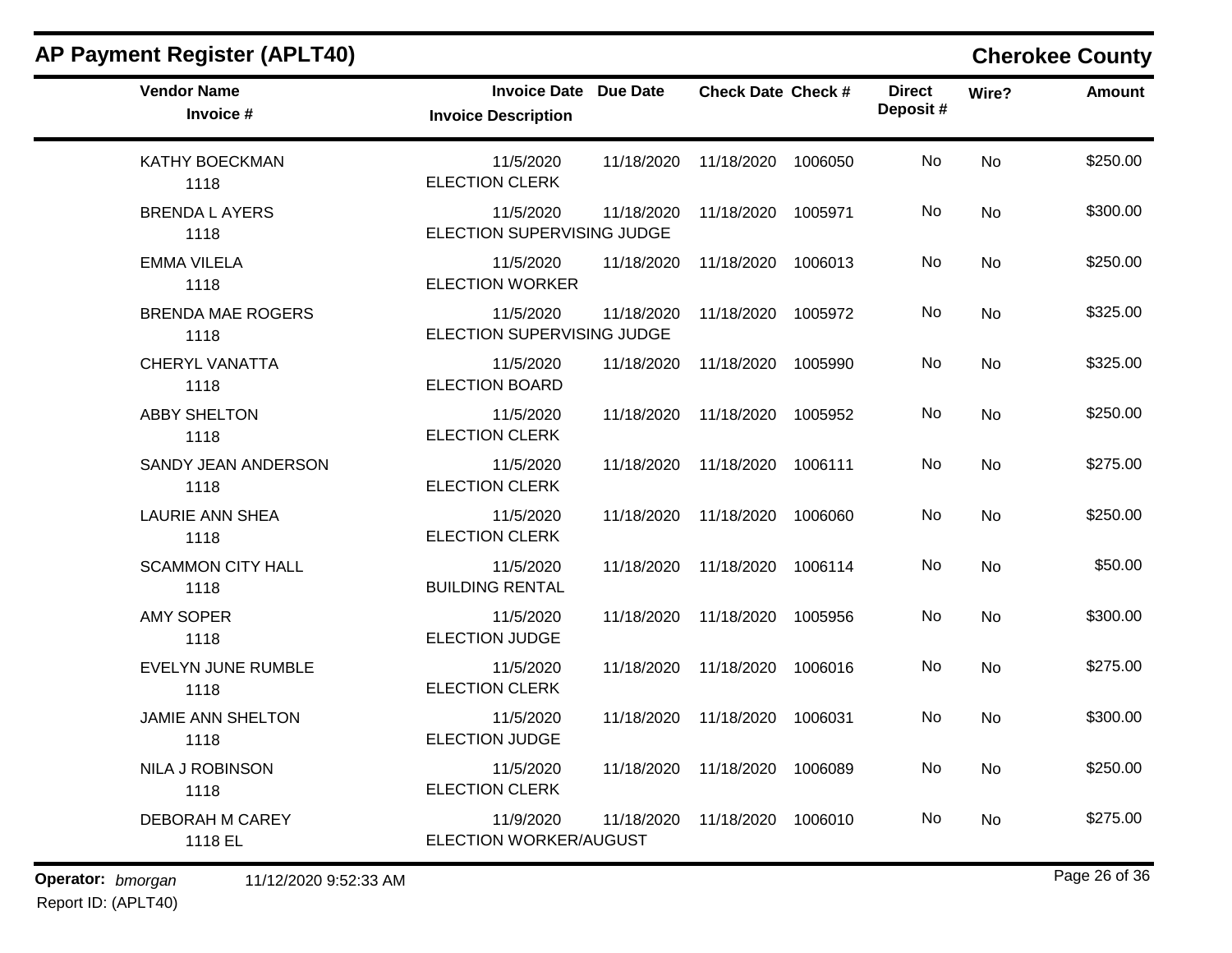| <b>Vendor Name</b><br>Invoice #     | <b>Invoice Date Due Date</b><br><b>Invoice Description</b> |            | <b>Check Date Check #</b>     |         | <b>Direct</b><br>Deposit# | Wire?     | <b>Amount</b> |
|-------------------------------------|------------------------------------------------------------|------------|-------------------------------|---------|---------------------------|-----------|---------------|
| DAYNA LE ANNE RAY<br>1118           | 11/5/2020<br>ELECTION SUPERVISING JUDGE                    | 11/18/2020 | 11/18/2020 1006008            |         | No                        | <b>No</b> | \$400.00      |
| SARAH BENNETT<br>1118               | 11/5/2020<br><b>ELECTION CLERK</b>                         |            | 11/18/2020 11/18/2020 1006113 |         | No.                       | No        | \$250.00      |
| <b>BARBARA A POOR</b><br>1118       | 11/5/2020<br><b>ELECTION CLERK</b>                         |            | 11/18/2020 11/18/2020 1005965 |         | No                        | No        | \$250.00      |
| <b>EMILY PETERSON</b><br>1118       | 11/5/2020<br><b>ELECTION CLERK</b>                         |            | 11/18/2020 11/18/2020 1006012 |         | No                        | <b>No</b> | \$275.00      |
| <b>CAROL SAPORITO</b><br>1118       | 11/5/2020<br><b>ELECTION CLERK</b>                         |            | 11/18/2020 11/18/2020 1005977 |         | No.                       | <b>No</b> | \$250.00      |
| <b>JANET E ZWAHLEN</b><br>1118      | 11/5/2020<br><b>ELECTION CLERK</b>                         |            | 11/18/2020 11/18/2020 1006034 |         | No                        | No        | \$250.00      |
| <b>BRANDON PERRY</b><br>1118        | 11/5/2020<br>ELECTION WORKER/LOAD, SETUP                   |            | 11/18/2020 11/18/2020 1005970 |         | No                        | <b>No</b> | \$350.00      |
| <b>KELLY DENISE KARSTEN</b><br>1118 | 11/5/2020<br><b>ELECTION CLERK</b>                         |            | 11/18/2020 11/18/2020 1006053 |         | No                        | <b>No</b> | \$275.00      |
| <b>TAMATHA LYNN COOK</b><br>1118    | 11/5/2020<br><b>ELECTION CLERK</b>                         |            | 11/18/2020 11/18/2020         | 1006131 | No                        | <b>No</b> | \$275.00      |
| <b>TUCKER PAUL COBLE</b><br>1118    | 11/5/2020<br><b>ELECTION CLERK</b>                         |            | 11/18/2020 11/18/2020 1006143 |         | No                        | <b>No</b> | \$250.00      |
| <b>LADONNA L THOMPSON</b><br>1118   | 11/5/2020<br><b>ELECTION CLERK</b>                         |            | 11/18/2020 11/18/2020 1006059 |         | No                        | <b>No</b> | \$275.00      |
| <b>TRICIA LEIGH WYCKOFF</b><br>1118 | 11/5/2020<br><b>ELECTION CLERK</b>                         |            | 11/18/2020 11/18/2020 1006141 |         | No                        | <b>No</b> | \$275.00      |
| <b>VICKI WINLUND</b><br>1118        | 11/5/2020<br><b>ELECTION CLERK</b>                         |            | 11/18/2020 11/18/2020 1006147 |         | No                        | <b>No</b> | \$250.00      |
| <b>CINDY DAWN WELLS</b><br>1118     | 11/5/2020<br>ELECTION SUPERVISING JUDGE                    | 11/18/2020 | 11/18/2020 1005991            |         | No                        | No        | \$300.00      |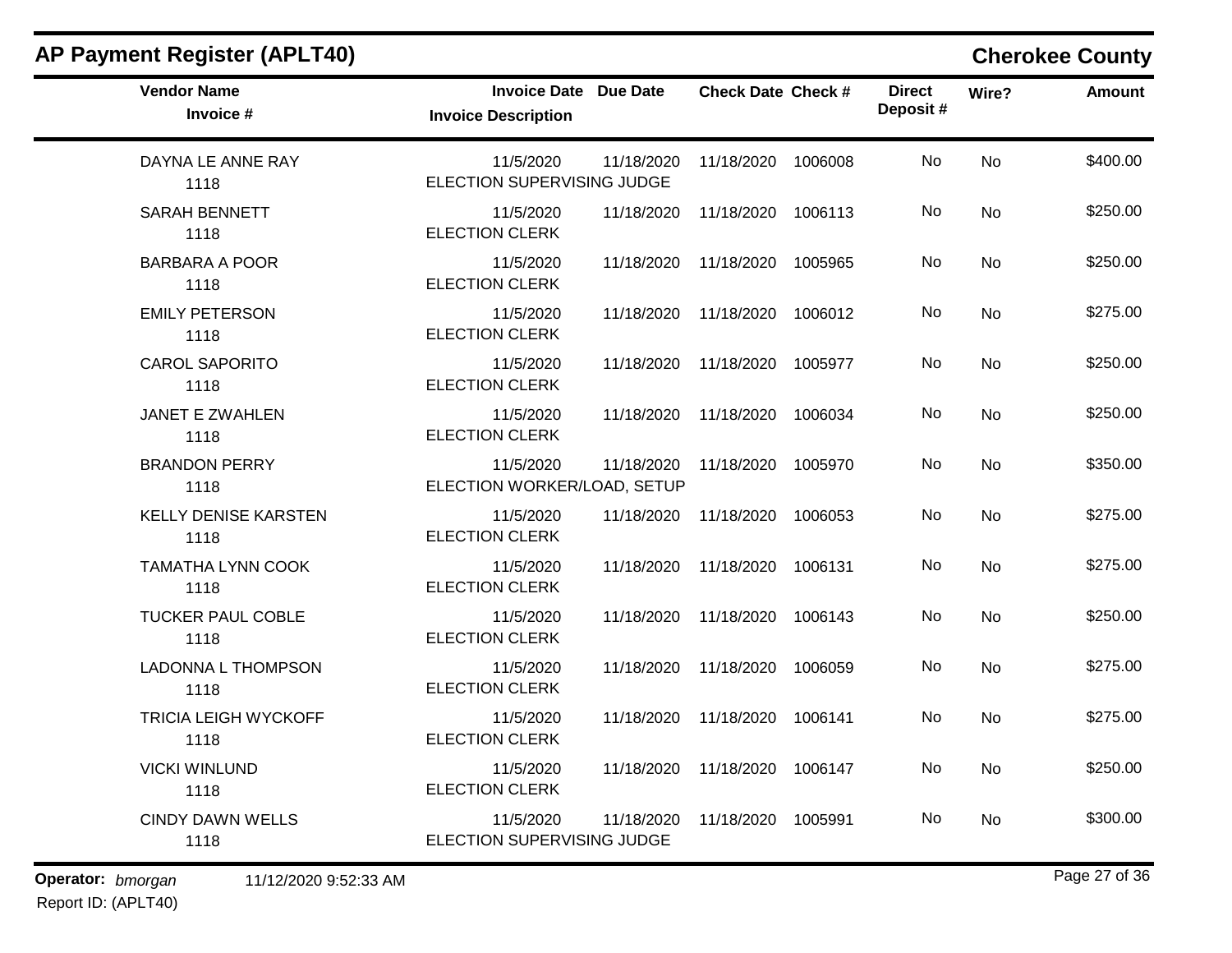| <b>AP Payment Register (APLT40)</b>        |                                                   |                 |                           |         |                           |                | <b>Cherokee County</b> |
|--------------------------------------------|---------------------------------------------------|-----------------|---------------------------|---------|---------------------------|----------------|------------------------|
| <b>Vendor Name</b><br>Invoice #            | <b>Invoice Date</b><br><b>Invoice Description</b> | <b>Due Date</b> | <b>Check Date Check #</b> |         | <b>Direct</b><br>Deposit# | Wire?          | <b>Amount</b>          |
| <b>SAMI JO WARSTLER</b><br>1118            | 11/5/2020<br><b>ELECTION CLERK</b>                | 11/18/2020      | 11/18/2020                | 1006110 | No.                       | No             | \$275.00               |
| <b>KRISTA L VILELA</b><br>1118             | 11/5/2020<br><b>ELECTION CLERK</b>                | 11/18/2020      | 11/18/2020                | 1006056 | No                        | No             | \$250.00               |
| <b>JENNIFER VICKERS</b><br>1118            | 11/5/2020<br><b>ELECTION CLERK</b>                | 11/18/2020      | 11/18/2020                | 1006036 | No.                       | No             | \$250.00               |
| <b>MARCIA K TREASE</b><br>1118             | 11/5/2020<br><b>ELECTION BOARD</b>                | 11/18/2020      | 11/18/2020                | 1006067 | No                        | No             | \$325.00               |
| <b>Subtotal for Department: 000:</b>       |                                                   |                 |                           |         |                           |                |                        |
|                                            |                                                   |                 |                           |         |                           |                | \$31,826.18            |
| <b>Subtotal for Fund: 160:</b>             |                                                   |                 |                           |         |                           |                | \$31,826.18            |
| 224<br><b>CHEROKEE COUNTY 911</b><br>Fund: |                                                   |                 |                           |         |                           |                |                        |
| Dept:<br>000<br><b>NON-DEPARTMENTAL</b>    |                                                   |                 |                           |         |                           |                |                        |
| Account: 22400053300 - MISC PAID OUT       |                                                   |                 |                           |         |                           |                |                        |
| NEWEGG BUSINESS, INC<br>1303011255         | 11/4/2020<br>INV 1303011255                       | 11/18/2020      | 11/18/2020                | 1006087 | No                        | <b>No</b>      | \$33.36                |
| CRAW-KAN TELEPHONE COOPERATIVE INC<br>1118 | 11/4/2020<br>INV 1818SZ10901.053                  | 11/18/2020      | 11/18/2020                | 1006006 | No                        | <b>No</b>      | \$98.00                |
| <b>VERIZON WIRELESS</b><br>9865224232      | 11/2/2020<br>INV 9865224232                       | 11/18/2020      | 11/18/2020                | 1006146 | No                        | No             | \$1,000.73             |
| <b>AT&amp;T MOBILITY</b><br>1118           | 11/2/2020<br>ACCT 287297386061                    | 11/18/2020      | 11/18/2020                | 1005964 | No                        | N <sub>o</sub> | \$54.96                |
| <b>ARVEST BANK</b><br>1118 911             | 11/9/2020<br>4485630001141886                     | 11/18/2020      | 11/18/2020                | 1005961 | No.                       | No             | \$144.00               |
| <b>CENTURYLINK</b><br>1118                 | 11/2/2020<br>ACCT 313409961                       | 11/18/2020      | 11/18/2020                | 1005986 | No                        | No             | \$476.00               |
|                                            |                                                   |                 |                           |         |                           |                |                        |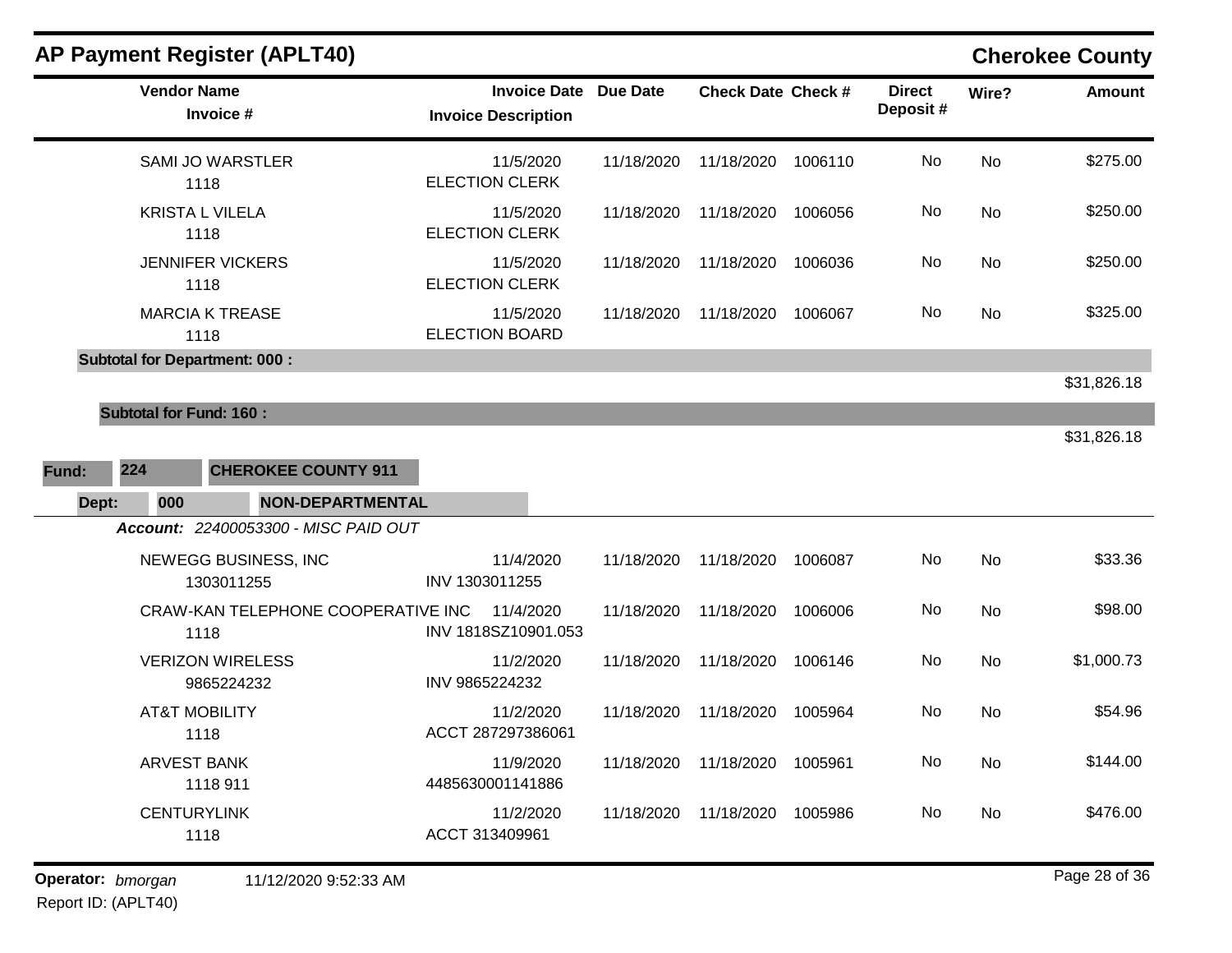|       |                                      |                                 | <b>AP Payment Register (APLT40)</b>             |                            |           |                              |                                 |         |                           |                | <b>Cherokee County</b> |
|-------|--------------------------------------|---------------------------------|-------------------------------------------------|----------------------------|-----------|------------------------------|---------------------------------|---------|---------------------------|----------------|------------------------|
|       |                                      | <b>Vendor Name</b><br>Invoice # |                                                 | <b>Invoice Description</b> |           | <b>Invoice Date Due Date</b> | <b>Check Date Check #</b>       |         | <b>Direct</b><br>Deposit# | Wire?          | <b>Amount</b>          |
|       | <b>Subtotal for Department: 000:</b> |                                 |                                                 |                            |           |                              |                                 |         |                           |                |                        |
|       |                                      | <b>Subtotal for Fund: 224:</b>  |                                                 |                            |           |                              |                                 |         |                           |                | \$1,807.05             |
|       |                                      |                                 |                                                 |                            |           |                              |                                 |         |                           |                | \$1,807.05             |
| Fund: | 230                                  |                                 | <b>APPRAISER COSTS</b>                          |                            |           |                              |                                 |         |                           |                |                        |
|       | Dept:                                | 000                             | <b>NON-DEPARTMENTAL</b>                         |                            |           |                              |                                 |         |                           |                |                        |
|       |                                      |                                 | Account: 23000053021 - PRINTING/OFFICE SUPPLIES |                            |           |                              |                                 |         |                           |                |                        |
|       |                                      | <b>SUMNERONE</b>                |                                                 |                            | 11/4/2020 |                              | 11/18/2020 11/18/2020 1006129   |         | No.                       | No             | \$92.64                |
|       |                                      | 2679958                         | Account: 23000053023 - EMPLOYEE FOOD/MEALS      | <b>INV 2679958</b>         |           |                              |                                 |         |                           |                |                        |
|       |                                      |                                 |                                                 |                            |           |                              |                                 |         |                           |                |                        |
|       |                                      | ARVEST BANK<br>1118 APP         |                                                 | ACCT 4485-6300-0114-1910   | 11/9/2020 |                              | 11/18/2020  11/18/2020  1005961 |         | No.                       | <b>No</b>      | \$82.94                |
|       |                                      |                                 | Account: 23000053025 - PARTS/VEHICLE REPAIRS    |                            |           |                              |                                 |         |                           |                |                        |
|       |                                      |                                 | NATALINIS AUTOMOTIVE                            |                            | 11/5/2020 |                              | 11/18/2020 11/18/2020 1006084   |         | No                        | No             | \$27.77                |
|       |                                      | 752022                          |                                                 | <b>INV 752022</b>          |           |                              |                                 |         |                           |                |                        |
|       |                                      |                                 | Account: 23000053030 - GASOLINE                 |                            |           |                              |                                 |         |                           |                |                        |
|       |                                      | <b>ARVEST BANK</b>              |                                                 |                            | 11/9/2020 |                              | 11/18/2020 11/18/2020 1005961   |         | No.                       | No             | \$16.83                |
|       |                                      | 1118 APP                        |                                                 | ACCT 4485-6300-0114-1910   |           |                              |                                 |         |                           |                |                        |
|       |                                      | <b>MARK HIXON</b>               |                                                 | MILEAGE/BOTA HEARING       | 11/9/2020 | 11/18/2020                   | 11/18/2020                      | 1006068 | No.                       | <b>No</b>      | \$200.10               |
|       |                                      | 1118                            | Account: 23000053073 - TRANSPORTATION           |                            |           |                              |                                 |         |                           |                |                        |
|       |                                      |                                 |                                                 |                            |           |                              |                                 |         |                           |                |                        |
|       |                                      | 4004                            | KANSAS CO APPRAISERS ASSOC                      | <b>INV 4004</b>            | 11/9/2020 |                              | 11/18/2020 11/18/2020 1006044   |         | No.                       | No             | \$120.00               |
|       |                                      |                                 | Account: 23000053074 - TELEPHONE BILLS          |                            |           |                              |                                 |         |                           |                |                        |
|       |                                      |                                 | <b>COLUMBUS TELEPHONE COMPANY</b>               |                            | 11/2/2020 |                              | 11/18/2020  11/18/2020  1006001 |         | No.                       | N <sub>o</sub> | \$245.06               |
|       |                                      | 1118                            |                                                 | <b>ACCT 7577</b>           |           |                              |                                 |         |                           |                |                        |
|       |                                      |                                 |                                                 |                            |           |                              |                                 |         |                           |                |                        |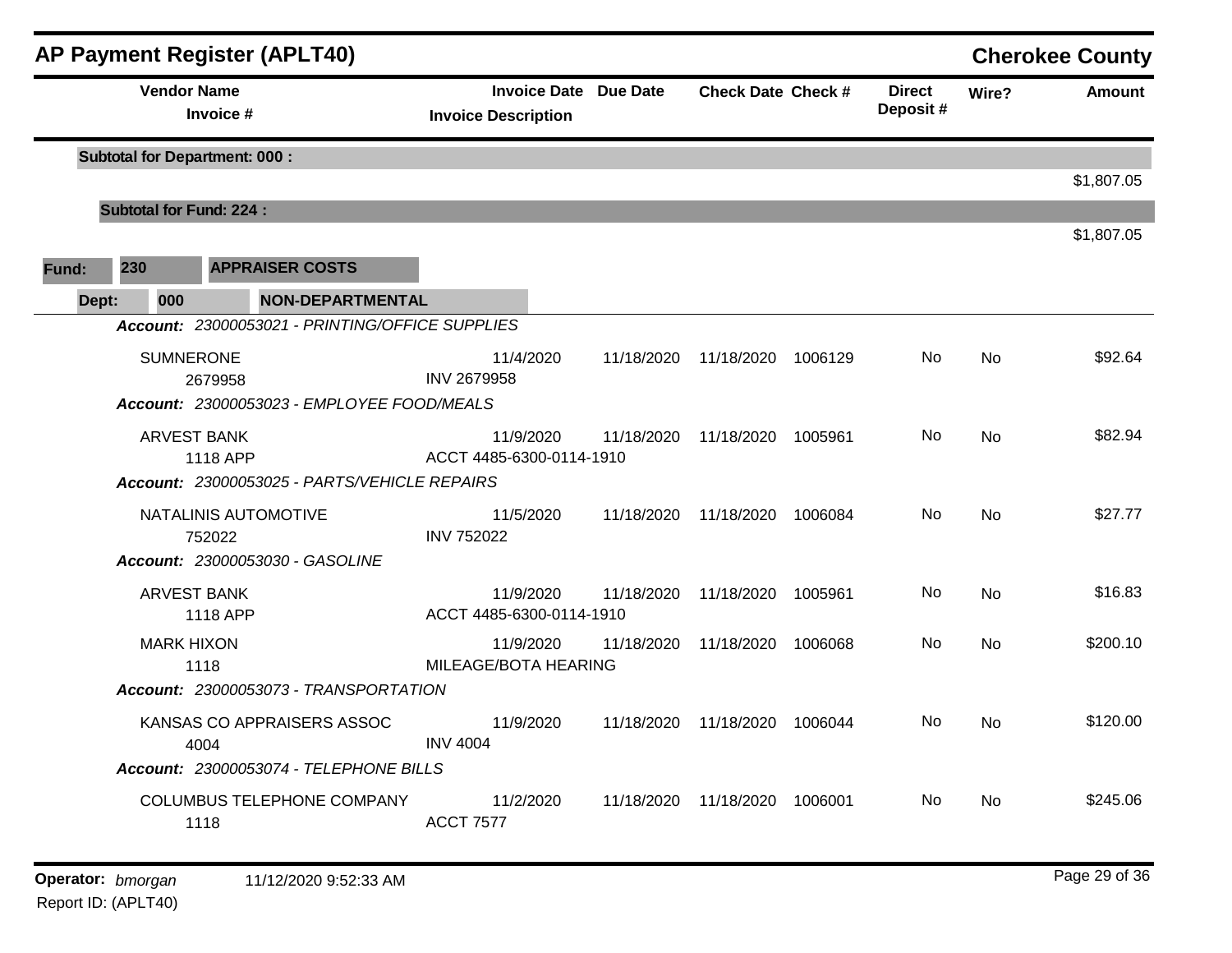|       |                                           | <b>AP Payment Register (APLT40)</b>             |                                                            |            |                           |         |                           |           | <b>Cherokee County</b> |
|-------|-------------------------------------------|-------------------------------------------------|------------------------------------------------------------|------------|---------------------------|---------|---------------------------|-----------|------------------------|
|       | <b>Vendor Name</b>                        | Invoice #                                       | <b>Invoice Date Due Date</b><br><b>Invoice Description</b> |            | <b>Check Date Check #</b> |         | <b>Direct</b><br>Deposit# | Wire?     | <b>Amount</b>          |
|       |                                           | Account: 23000053076 - PROFESSIONAL SERVICES    |                                                            |            |                           |         |                           |           |                        |
|       | <b>RODNEY SANDERS</b>                     | 20201003                                        | 11/9/2020<br>INV 2020-10-03                                | 11/18/2020 | 11/18/2020                | 1006106 | No                        | <b>No</b> | \$742.50               |
|       |                                           | Account: 23000053077 - HOTEL RENTALS            |                                                            |            |                           |         |                           |           |                        |
|       | <b>ARVEST BANK</b>                        | 1118 APP                                        | 11/9/2020<br>ACCT 4485-6300-0114-1910                      | 11/18/2020 | 11/18/2020                | 1005961 | No                        | <b>No</b> | \$290.37               |
|       |                                           | Account: 23000053079 - MAINT/REPAIRS MACH/EQUIP |                                                            |            |                           |         |                           |           |                        |
|       | <b>ARVEST BANK</b>                        | 1118 APP                                        | 11/9/2020<br>ACCT 4485-6300-0114-1910                      | 11/18/2020 | 11/18/2020                | 1005961 | No.                       | <b>No</b> | \$5.00                 |
|       | <b>Subtotal for Department: 000:</b>      |                                                 |                                                            |            |                           |         |                           |           |                        |
|       |                                           |                                                 |                                                            |            |                           |         |                           |           | \$1,823.21             |
|       | <b>Subtotal for Fund: 230:</b>            |                                                 |                                                            |            |                           |         |                           |           |                        |
|       |                                           |                                                 |                                                            |            |                           |         |                           |           | \$1,823.21             |
| Fund: | 265                                       | <b>PAYROLL WITHOLDING FU</b>                    |                                                            |            |                           |         |                           |           |                        |
| Dept: | 000                                       | <b>NON-DEPARTMENTAL</b>                         |                                                            |            |                           |         |                           |           |                        |
|       |                                           | Account: 26500021600 - INSURANCE LIABILITY      |                                                            |            |                           |         |                           |           |                        |
|       | <b>MERITAIN HEALTH</b>                    | PR-114202095110                                 | 11/4/2020<br>Automatic Invoice From Payroll                | 11/4/2020  | 11/18/2020                | 1006078 | No                        | <b>No</b> | \$58.36                |
|       | <b>MERITAIN HEALTH</b>                    | PR-114202095110                                 | 11/4/2020<br>Automatic Invoice From Payroll                | 11/4/2020  | 11/18/2020                | 1006078 | No.                       | No        | \$2,744.99             |
|       | <b>MERITAIN HEALTH</b>                    | PR-114202095110                                 | 11/4/2020<br>Automatic Invoice From Payroll                | 11/4/2020  | 11/18/2020                | 1006078 | No.                       | No        | \$1,871.76             |
|       | <b>MERITAIN HEALTH</b><br>PR-114202095110 |                                                 | 11/4/2020<br>Automatic Invoice From Payroll                | 11/4/2020  | 11/18/2020                | 1006078 | No                        | <b>No</b> | \$18.40                |
|       | <b>MERITAIN HEALTH</b>                    | PR-114202095110                                 | 11/4/2020<br>Automatic Invoice From Payroll                | 11/4/2020  | 11/18/2020                | 1006078 | <b>No</b>                 | No        | \$24.28                |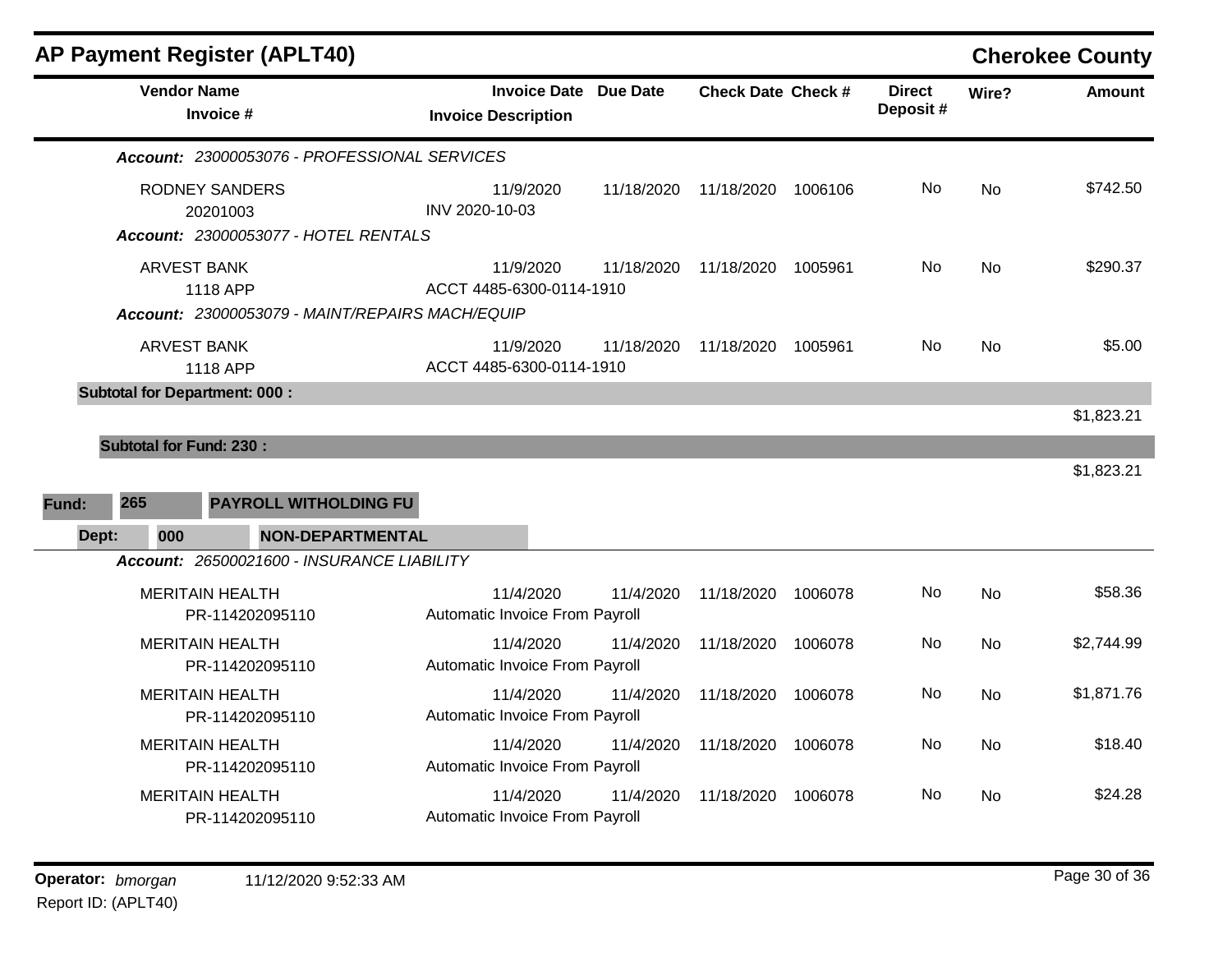| <b>Vendor Name</b><br>Invoice #                                               | <b>Invoice Date Due Date</b><br><b>Invoice Description</b> |            | <b>Check Date Check #</b> |         | <b>Direct</b><br>Deposit# | Wire?     | <b>Amount</b> |
|-------------------------------------------------------------------------------|------------------------------------------------------------|------------|---------------------------|---------|---------------------------|-----------|---------------|
| <b>MERITAIN HEALTH</b><br>PR-114202095110                                     | 11/4/2020<br>Automatic Invoice From Payroll                | 11/4/2020  | 11/18/2020                | 1006078 | No                        | <b>No</b> | \$47.12       |
| <b>MERITAIN HEALTH</b><br>PR-114202095110                                     | 11/4/2020<br>Automatic Invoice From Payroll                | 11/4/2020  | 11/18/2020                | 1006078 | No                        | <b>No</b> | \$3,340.96    |
| <b>MERITAIN HEALTH</b><br>PR-114202095110                                     | 11/4/2020<br>Automatic Invoice From Payroll                | 11/4/2020  | 11/18/2020                | 1006078 | No                        | <b>No</b> | \$151.13      |
| <b>MERITAIN HEALTH</b><br>PR-114202095110                                     | 11/4/2020<br>Automatic Invoice From Payroll                | 11/4/2020  | 11/18/2020                | 1006078 | No                        | <b>No</b> | \$173.46      |
| <b>MERITAIN HEALTH</b><br>PR-114202095110                                     | 11/4/2020<br>Automatic Invoice From Payroll                | 11/4/2020  | 11/18/2020                | 1006078 | No.                       | <b>No</b> | \$1,021.86    |
| <b>MERITAIN HEALTH</b><br>PR-114202095110                                     | 11/4/2020<br>Automatic Invoice From Payroll                | 11/4/2020  | 11/18/2020                | 1006078 | No                        | <b>No</b> | \$28.78       |
| <b>Subtotal for Department: 000:</b>                                          |                                                            |            |                           |         |                           |           | \$9,481.10    |
| <b>Subtotal for Fund: 265:</b>                                                |                                                            |            |                           |         |                           |           | \$9,481.10    |
| 300<br><b>SERVICE FOR ELDERLY</b><br>Fund:                                    |                                                            |            |                           |         |                           |           |               |
| Dept:<br>000<br><b>NON-DEPARTMENTAL</b>                                       |                                                            |            |                           |         |                           |           |               |
| Account: 30000053072 - GAS, ELECTRIC, WATER<br>KANSAS GAS SERVICE<br>1118 EL1 | 11/2/2020<br>ACCT 512076592 1191351 09                     | 11/18/2020 | 11/18/2020                | 1006046 | No.                       | No        | \$45.18       |
| KANSAS GAS SERVICE<br>1118 EL                                                 | 11/2/2020<br>ACCT 510074383 1179346 45                     | 11/18/2020 | 11/18/2020                | 1006046 | No                        | No        | \$30.76       |
| <b>EMPIRE DISTRICT ELECTRIC COMPANY</b><br>1118 EL                            | 11/2/2020<br>ACCT 124991-59-7                              | 11/18/2020 | 11/18/2020                | 1006014 | No.                       | <b>No</b> | \$141.74      |
| <b>CITY OF COLUMBUS</b><br>1118 EL                                            | 11/2/2020<br>ACCT 07-48820-01                              | 11/18/2020 | 11/18/2020                | 1005994 | No                        | <b>No</b> | \$56.86       |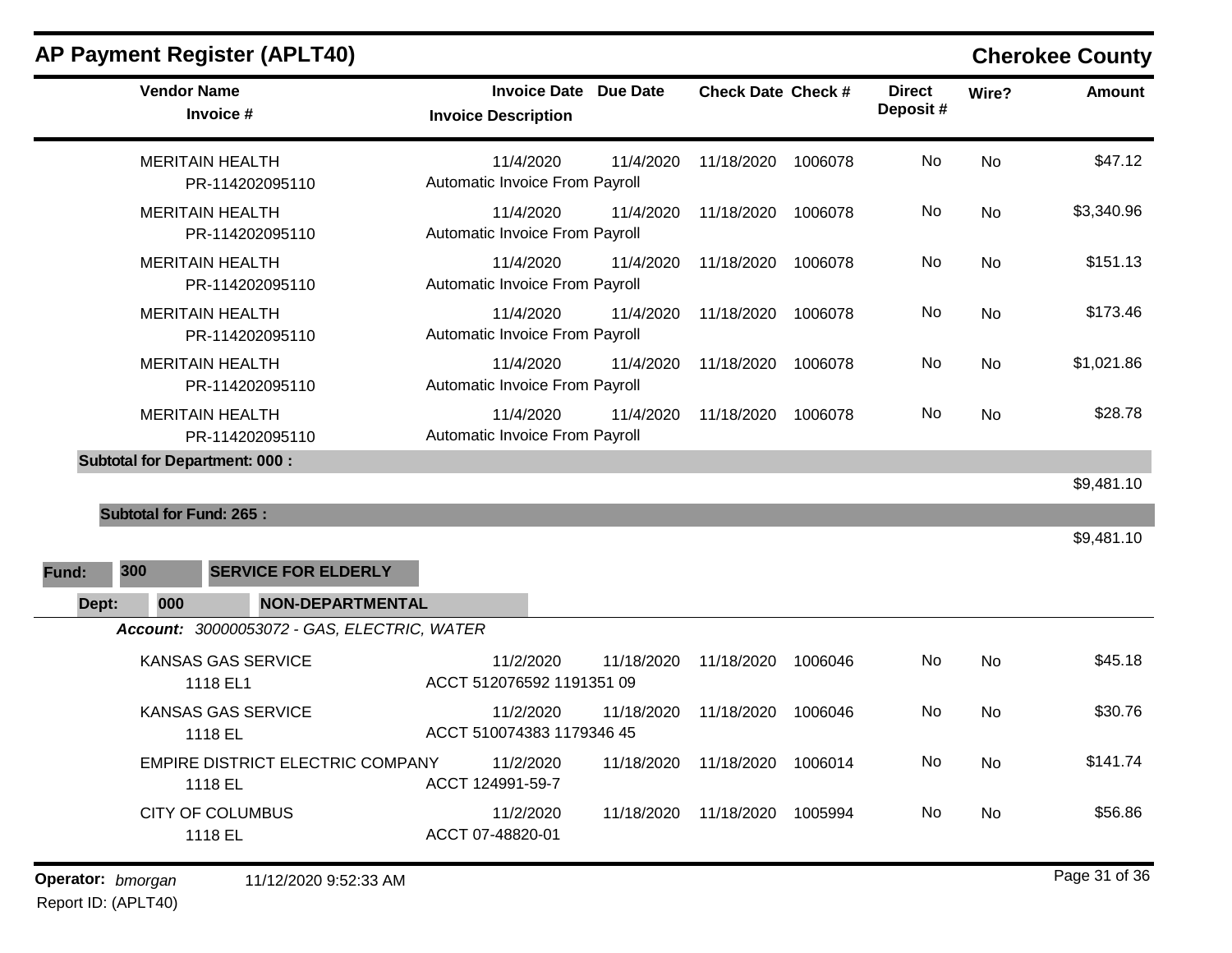|              | <b>AP Payment Register (APLT40)</b>                                             |                                                   |                 |                           |         |                            |           | <b>Cherokee County</b> |
|--------------|---------------------------------------------------------------------------------|---------------------------------------------------|-----------------|---------------------------|---------|----------------------------|-----------|------------------------|
|              | <b>Vendor Name</b><br>Invoice #                                                 | <b>Invoice Date</b><br><b>Invoice Description</b> | <b>Due Date</b> | <b>Check Date Check #</b> |         | <b>Direct</b><br>Deposit # | Wire?     | <b>Amount</b>          |
|              | <b>CITY OF GALENA</b><br>1118                                                   | 11/5/2020<br>ACCT 10006000                        | 11/18/2020      | 11/18/2020                | 1005995 | No                         | <b>No</b> | \$114.60               |
|              | <b>KANSAS GAS SERVICE</b><br>1118 ELD<br>Account: 30000053074 - TELEPHONE BILLS | 11/4/2020<br>ACCT 510020083 1175382 00            | 11/18/2020      | 11/18/2020                | 1006046 | No                         | <b>No</b> | \$54.06                |
|              | <b>CENTURYLINK</b><br>1118 EL1                                                  | 11/9/2020<br>ACCT 313355170                       | 11/18/2020      | 11/18/2020                | 1005986 | No                         | <b>No</b> | \$93.07                |
|              | <b>CENTURYLINK</b><br>1118 EL                                                   | 11/2/2020<br>ACCT 320494722                       | 11/18/2020      | 11/18/2020                | 1005985 | No                         | No        | \$11.01                |
|              | <b>CENTURYLINK</b><br>1118                                                      | 11/2/2020<br>ACCT 320497874                       | 11/18/2020      | 11/18/2020                | 1005985 | No                         | <b>No</b> | \$11.01                |
|              | <b>CENTURYLINK</b><br>1118 EL                                                   | 11/9/2020<br>ACCT 313571296                       | 11/18/2020      | 11/18/2020                | 1005986 | No                         | <b>No</b> | \$83.36                |
|              | <b>Subtotal for Department: 000:</b>                                            |                                                   |                 |                           |         |                            |           | \$641.65               |
|              | <b>Subtotal for Fund: 300:</b>                                                  |                                                   |                 |                           |         |                            |           |                        |
|              |                                                                                 |                                                   |                 |                           |         |                            |           |                        |
|              |                                                                                 |                                                   |                 |                           |         |                            |           |                        |
| 304<br>Fund: | <b>SPIDER PROGRAM</b>                                                           |                                                   |                 |                           |         |                            |           | \$641.65               |
| Dept:        | 000                                                                             | <b>NON-DEPARTMENTAL</b>                           |                 |                           |         |                            |           |                        |
|              | Account: 30400053300 - MISC PAID OUT                                            |                                                   |                 |                           |         |                            |           |                        |
|              | CELLEBRITE, INC<br>223645                                                       | 11/5/2020<br><b>INV US223645</b>                  | 11/18/2020      | 11/18/2020                | 1005983 | No                         | No        |                        |
|              | <b>Subtotal for Department: 000:</b>                                            |                                                   |                 |                           |         |                            |           | \$3,700.00             |

\$3,700.00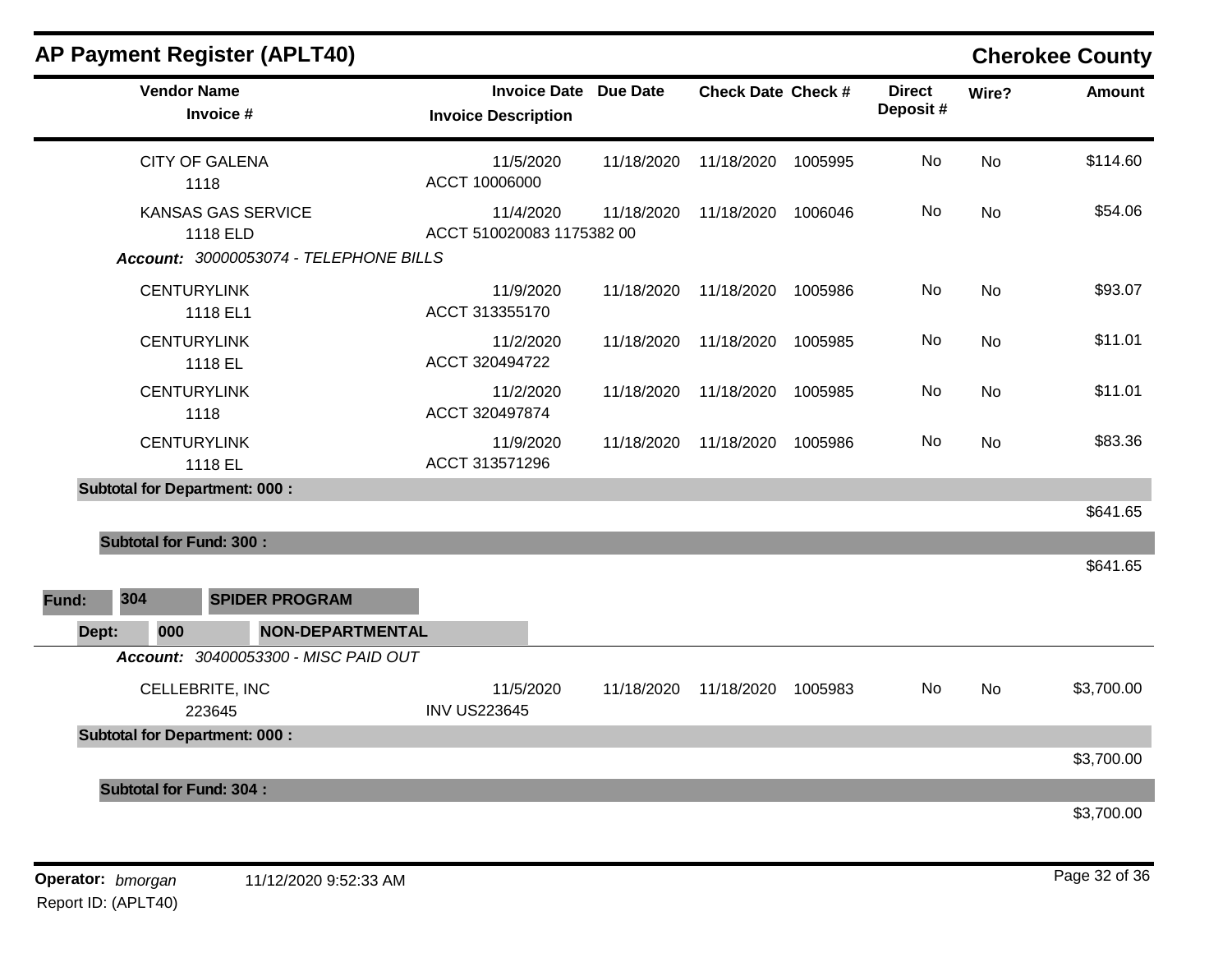|       |                                | <b>AP Payment Register (APLT40)</b>                             |                                       |            |                              |                           |         |                           |           | <b>Cherokee County</b> |
|-------|--------------------------------|-----------------------------------------------------------------|---------------------------------------|------------|------------------------------|---------------------------|---------|---------------------------|-----------|------------------------|
|       |                                | <b>Vendor Name</b><br>Invoice #                                 | <b>Invoice Description</b>            |            | <b>Invoice Date Due Date</b> | <b>Check Date Check #</b> |         | <b>Direct</b><br>Deposit# | Wire?     | <b>Amount</b>          |
| Fund: | 330                            | <b>SEWER DISTRICT#1 OPER</b>                                    |                                       |            |                              |                           |         |                           |           |                        |
| Dept: | 000                            | <b>NON-DEPARTMENTAL</b>                                         |                                       |            |                              |                           |         |                           |           |                        |
|       |                                | Account: 33000053072 - GAS, ELECTRIC, WATER                     |                                       |            |                              |                           |         |                           |           |                        |
|       |                                | EMPIRE DISTRICT ELECTRIC COMPANY<br>487490-67-4 SEWER 00        | ACCT #487490-67-4                     | 10/29/2020 | 11/18/2020                   | 11/18/2020                | 1006014 | No                        | No        | \$38.17                |
|       |                                | EMPIRE DISTRICT ELECTRIC COMPANY<br>059522-21-9 SEWER 00        | ACCT # 059522-21-9                    | 10/29/2020 | 11/18/2020                   | 11/18/2020                | 1006014 | No                        | No        | \$57.89                |
|       |                                | <b>EMPIRE DISTRICT ELECTRIC COMPANY</b><br>535793-78-0 SEWER 00 | ACCT #535793-78-0                     | 10/29/2020 | 11/18/2020                   | 11/18/2020                | 1006014 | No                        | No        | \$34.75                |
|       |                                | <b>EMPIRE DISTRICT ELECTRIC COMPANY</b><br>866807-56-3 SEWER 00 | 11/2/2020<br>ACCT #866807-56-3        |            | 11/18/2020                   | 11/18/2020                | 1006014 | No                        | <b>No</b> | \$22.27                |
|       |                                | Account: 33000053073 - TRANSPORTATION                           |                                       |            |                              |                           |         |                           |           |                        |
|       |                                | <b>SHELLI DANIEL</b><br>1 SEWER                                 | 11/5/2020<br>MILEAGE 7-1-20/11-2-2020 |            | 11/18/2020                   | 11/18/2020                | 1006117 | No                        | <b>No</b> | \$294.97               |
|       |                                | Account: 33000053074 - TELEPHONE BILLS                          |                                       |            |                              |                           |         |                           |           |                        |
|       |                                | <b>CENTURYLINK</b><br>438097159 SEWER 00                        | ACCT #438097159                       | 10/23/2020 | 11/18/2020                   | 11/18/2020                | 1005986 | No                        | No        | \$195.62               |
|       |                                | Account: 33000053089 - OTHER CONTRACTUAL                        |                                       |            |                              |                           |         |                           |           |                        |
|       |                                | <b>SJE RHOMBUS</b><br>CD99379776 SEWER                          | INV # CD99379776                      | 10/22/2020 | 11/18/2020                   | 11/18/2020                | 1006121 | No.                       | No        | \$120.00               |
|       |                                | <b>Subtotal for Department: 000:</b>                            |                                       |            |                              |                           |         |                           |           |                        |
|       |                                |                                                                 |                                       |            |                              |                           |         |                           |           | \$763.67               |
|       | <b>Subtotal for Fund: 330:</b> |                                                                 |                                       |            |                              |                           |         |                           |           | \$763.67               |
| Fund: | 413                            | <b>ATTORNEY APPLICATION</b>                                     |                                       |            |                              |                           |         |                           |           |                        |
| Dept: | 000                            | <b>NON-DEPARTMENTAL</b>                                         |                                       |            |                              |                           |         |                           |           |                        |
|       | Operator: bmorgan              | 11/12/2020 9:52:33 AM                                           |                                       |            |                              |                           |         |                           |           | Page 33 of 36          |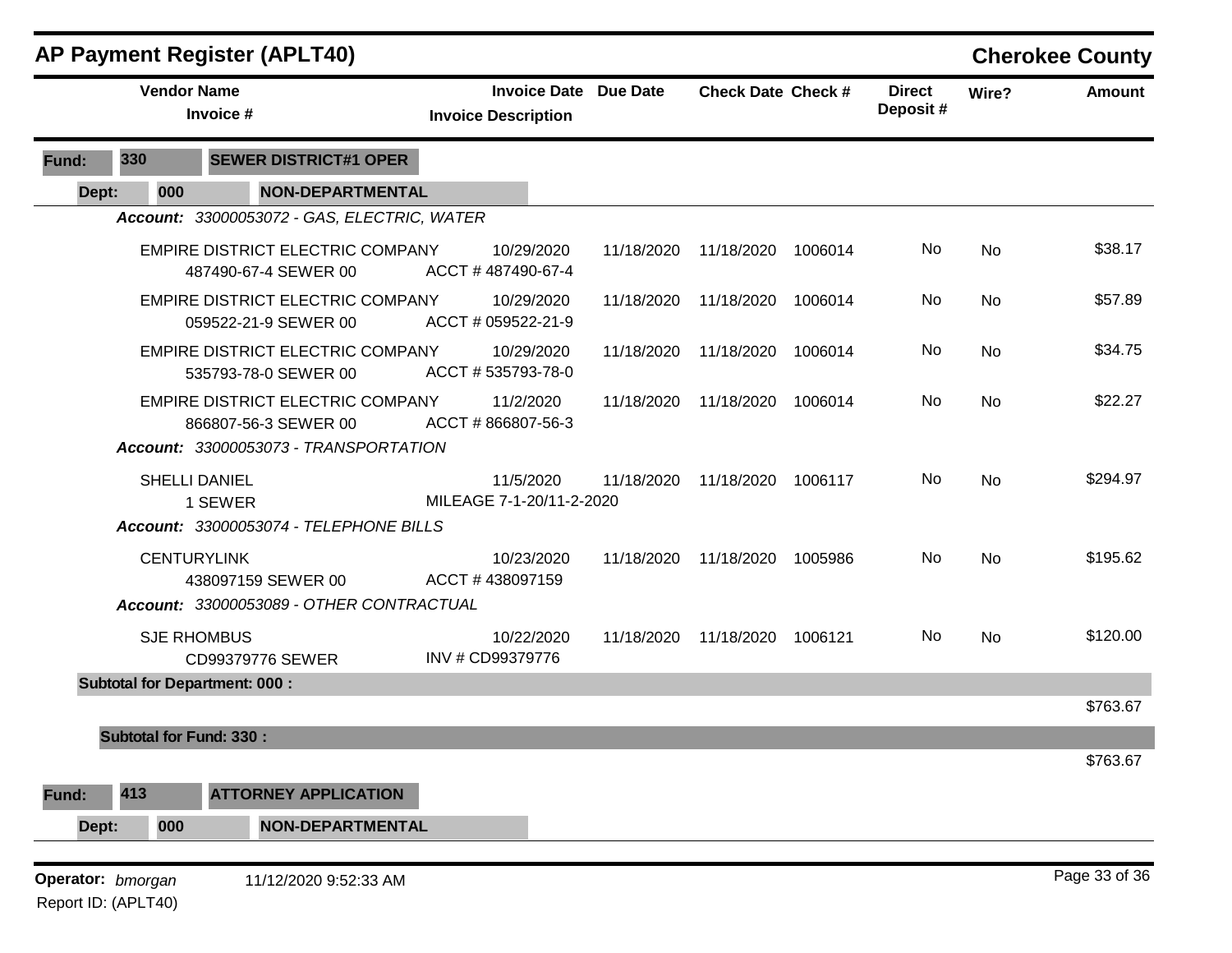| <b>AP Payment Register (APLT40)</b>                                                        |                                                   |                 |                           |         |                           |           | <b>Cherokee County</b> |
|--------------------------------------------------------------------------------------------|---------------------------------------------------|-----------------|---------------------------|---------|---------------------------|-----------|------------------------|
| <b>Vendor Name</b><br>Invoice #                                                            | <b>Invoice Date</b><br><b>Invoice Description</b> | <b>Due Date</b> | <b>Check Date Check #</b> |         | <b>Direct</b><br>Deposit# | Wire?     | <b>Amount</b>          |
| Account: 41300053029 - MISC SUPPLIES                                                       |                                                   |                 |                           |         |                           |           |                        |
| <b>ARVEST BANK</b><br>1118 AT                                                              | 11/10/2020<br>4485630001141936                    | 11/18/2020      | 11/18/2020                | 1005961 | No                        | <b>No</b> | \$12.00                |
| <b>ARVEST BANK</b><br>1118 AT                                                              | 11/10/2020<br>4485630001141936                    | 11/18/2020      | 11/18/2020                | 1005961 | No                        | <b>No</b> | \$43.78                |
| Account: 41300053089 - OTHER CONTRACTUAL<br><b>ARVEST BANK</b><br>1118 AT1                 | 11/10/2020<br>4485630001141944                    | 11/18/2020      | 11/18/2020                | 1005961 | No.                       | No        | \$5.00                 |
| <b>Subtotal for Department: 000:</b>                                                       |                                                   |                 |                           |         |                           |           | \$60.78                |
| <b>Subtotal for Fund: 413:</b>                                                             |                                                   |                 |                           |         |                           |           |                        |
| 450<br><b>TOURISM &amp; CONVENTION</b><br>Fund:<br>000<br><b>NON-DEPARTMENTAL</b><br>Dept: |                                                   |                 |                           |         |                           |           |                        |
| Account: 45000053300 - MISC PAID OUT<br>COLUMBUS CHAMBER OF COMMERCE<br>1118               | 11/5/2020<br><b>TRANSIENT GUEST TAX</b>           | 11/18/2020      | 11/18/2020                | 1005999 | No                        | No        | \$609.22               |
| CHEROKEE COUNTY TOURISM GRANT PRO<br>1118                                                  | 11/5/2020<br><b>TRANSIENT GUEST TAX</b>           | 11/18/2020      | 11/18/2020                | 1005989 | No                        | <b>No</b> | \$406.15               |
| BAXTER SPRINGS CHAMBER OF COMMERC<br>1118                                                  | 11/5/2020<br><b>TRANSIENT GUEST TAX</b>           | 11/18/2020      | 11/18/2020                | 1005966 | No                        | No        | \$609.22               |
| <b>Subtotal for Department: 000:</b>                                                       |                                                   |                 |                           |         |                           |           |                        |
| <b>Subtotal for Fund: 450:</b>                                                             |                                                   |                 |                           |         |                           |           | \$1,624.59             |
|                                                                                            |                                                   |                 |                           |         |                           |           | \$1,624.59             |
| 460<br><b>VIN</b><br>Fund:                                                                 |                                                   |                 |                           |         |                           |           |                        |
| Operator: bmorgan<br>11/12/2020 9:52:33 AM<br>Report ID: (APLT40)                          |                                                   |                 |                           |         |                           |           | Page 34 of 36          |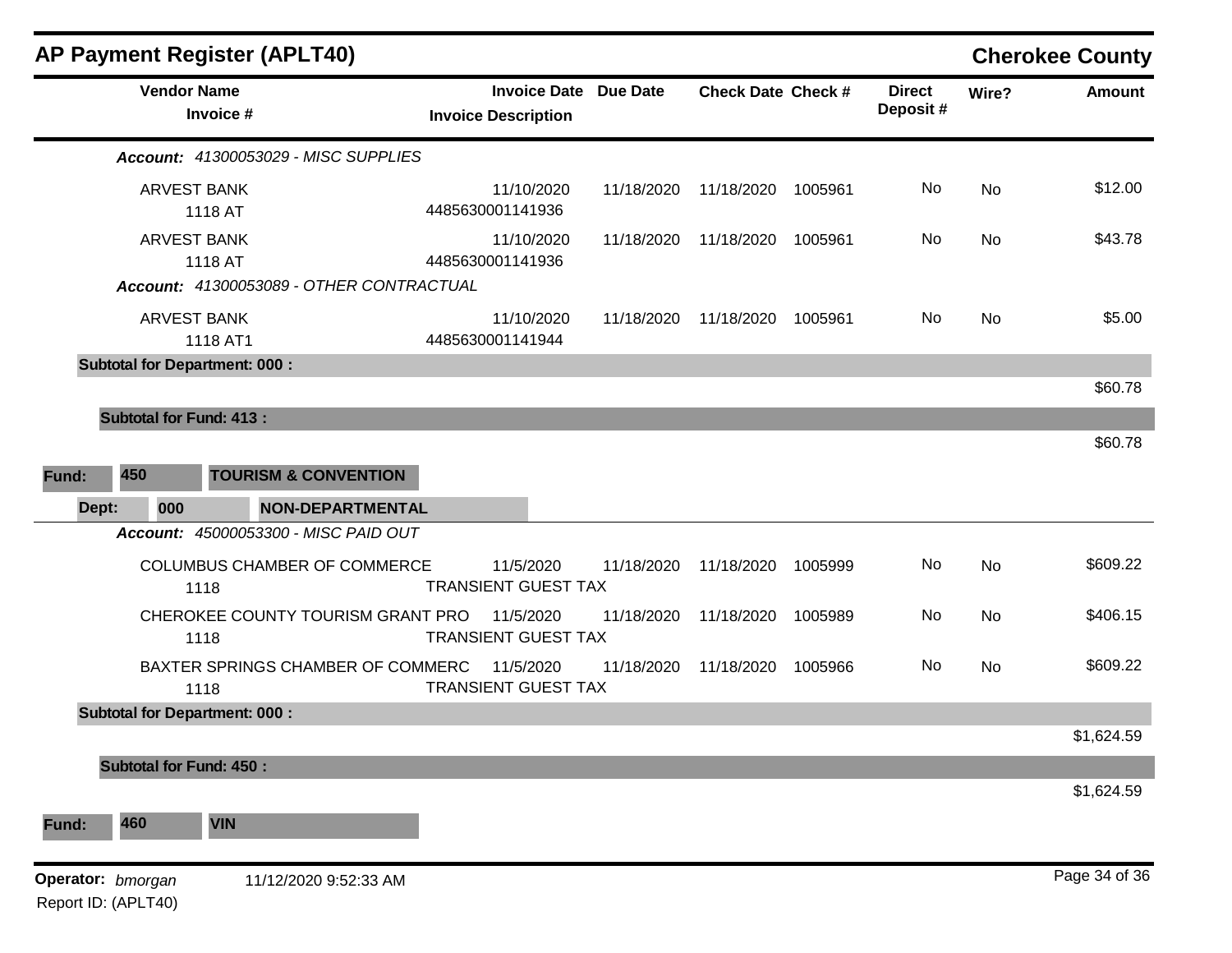|       |                                      |                                 | <b>AP Payment Register (APLT40)</b>  |                               |           |                              |                           |         |                                   |           | <b>Cherokee County</b> |
|-------|--------------------------------------|---------------------------------|--------------------------------------|-------------------------------|-----------|------------------------------|---------------------------|---------|-----------------------------------|-----------|------------------------|
|       |                                      | <b>Vendor Name</b><br>Invoice # |                                      | <b>Invoice Description</b>    |           | <b>Invoice Date Due Date</b> | <b>Check Date Check #</b> |         | <b>Direct</b><br>Deposit#         | Wire?     | <b>Amount</b>          |
| Dept: | 000                                  |                                 | <b>NON-DEPARTMENTAL</b>              |                               |           |                              |                           |         |                                   |           |                        |
|       |                                      |                                 | Account: 46000053300 - MISC PAID OUT |                               |           |                              |                           |         |                                   |           |                        |
|       |                                      | <b>ARVEST BANK</b><br>1118 SH5  |                                      | 11/9/2020<br>4485638000228604 |           | 11/18/2020                   | 11/18/2020                | 1005961 | No                                | No        | \$1,415.83             |
|       | <b>Subtotal for Department: 000:</b> |                                 |                                      |                               |           |                              |                           |         |                                   |           |                        |
|       |                                      |                                 |                                      |                               |           |                              |                           |         |                                   |           | \$1,415.83             |
|       | <b>Subtotal for Fund: 460:</b>       |                                 |                                      |                               |           |                              |                           |         |                                   |           |                        |
|       |                                      |                                 |                                      |                               |           |                              |                           |         |                                   |           | \$1,415.83             |
| Fund: | 490                                  |                                 | <b>SPECIAL LAW ENFORCEM</b>          |                               |           |                              |                           |         |                                   |           |                        |
| Dept: | 000                                  |                                 | <b>NON-DEPARTMENTAL</b>              |                               |           |                              |                           |         |                                   |           |                        |
|       |                                      |                                 | Account: 49000053300 - MISC PAID OUT |                               |           |                              |                           |         |                                   |           |                        |
|       |                                      | <b>ARVEST BANK</b><br>1118 SH3  |                                      | 11/9/2020<br>4485630001141670 |           | 11/18/2020                   | 11/18/2020                | 1005961 | No                                | <b>No</b> | \$416.86               |
|       |                                      | <b>ARVEST BANK</b>              |                                      |                               | 11/9/2020 | 11/18/2020                   | 11/18/2020                | 1005961 | No                                | <b>No</b> | \$97.64                |
|       | <b>Subtotal for Department: 000:</b> | 1118 SH5                        |                                      | 4485638000228604              |           |                              |                           |         |                                   |           |                        |
|       |                                      |                                 |                                      |                               |           |                              |                           |         |                                   |           | \$514.50               |
|       | <b>Subtotal for Fund: 490:</b>       |                                 |                                      |                               |           |                              |                           |         |                                   |           |                        |
|       |                                      |                                 |                                      |                               |           |                              |                           |         |                                   |           | \$514.50               |
|       |                                      |                                 |                                      |                               |           |                              |                           |         | Total for Bank 1 Account 1120298: |           | \$256,943.29           |
|       |                                      |                                 |                                      |                               |           |                              |                           |         | ***** Total Invoices Paid:        |           | \$256,943.29           |